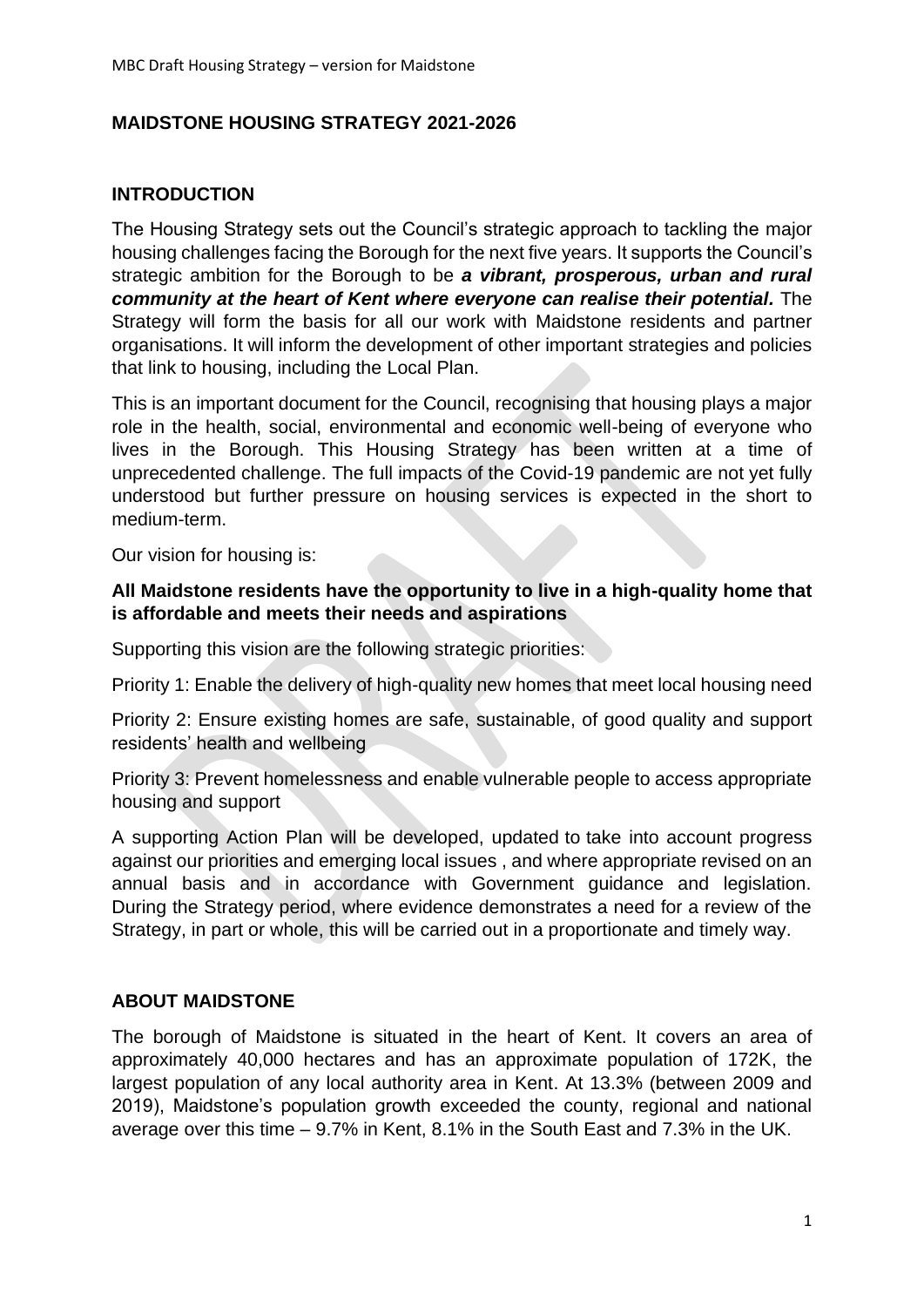Maidstone is the County Town of Kent and approximately 75% of its population live in the urban area. A substantial rural hinterland surrounds the urban area, part of which enjoys designation as an Area of Outstanding Natural Beauty due to its high landscape and environmental quality. The Borough encompasses a small section of the metropolitan green belt (1.3%), and 27% of the Borough forms part of the Kent Downs Area of Outstanding Natural Beauty.

The Borough is strategically located between the Channel Tunnel and London with direct connections to both via the M20 and M2 motorways. Maidstone town enjoys good railway connections with London, Ashford, Tonbridge and the Medway Towns.

Whilst Maidstone is relatively self-contained from a labour, housing and commercial market point of view, it's location at the heart of Kent means that it shares strong economic relationships with its neighbouring areas, in particular the 'Malling' part of Tonbridge and Malling and parts of Medway and Swale. Economically active residents of Maidstone are likely commute to jobs outside of the Borough and vice versa.

The majority (71%) of housing in Maidstone is in private ownership, with 16% in the private rented sector and 13% available at affordable or social level rents.

# **ACHIEVEMENTS 2016-2020**

Over the lifetime of the previous Housing Strategy, we have:

- Enabled the delivery of 1,148 new affordable homes, both for rent and sale
- Delivered and managed 89 long-term good quality private rented homes through Maidstone Property Holdings Ltd
- Delivered 141 affordable homes through rural exception sites
- Delivered and managed 85 properties for use as temporary accommodation to support homeless households
- Successfully moved ten entrenched rough sleepers into Housing First accommodation in partnership with Golding Homes and Porchlight; and resettled a further 255 into longer term and more settled accommodation
- Brought forward three sites on brownfield land within the Town Centre at Brunswick Street, Union Street and Springfield. These sites will deliver 49 homes
- Housed 3,069 households from the Housing Register
- Developed our own supported accommodation and support service for vulnerable homeless people, who would not normally be accommodated through Part 7 of the Housing Act
- Launched the Maidstone Homelessness Prevention Forum in October 2019 as a multi-agency forum, bringing together partners to shared information and strengthen partnership working to prevent and relieve homelessness
- Provided pre-tenancy training in partnership with Golding Homes to help support private sector tenants to maintain their tenancies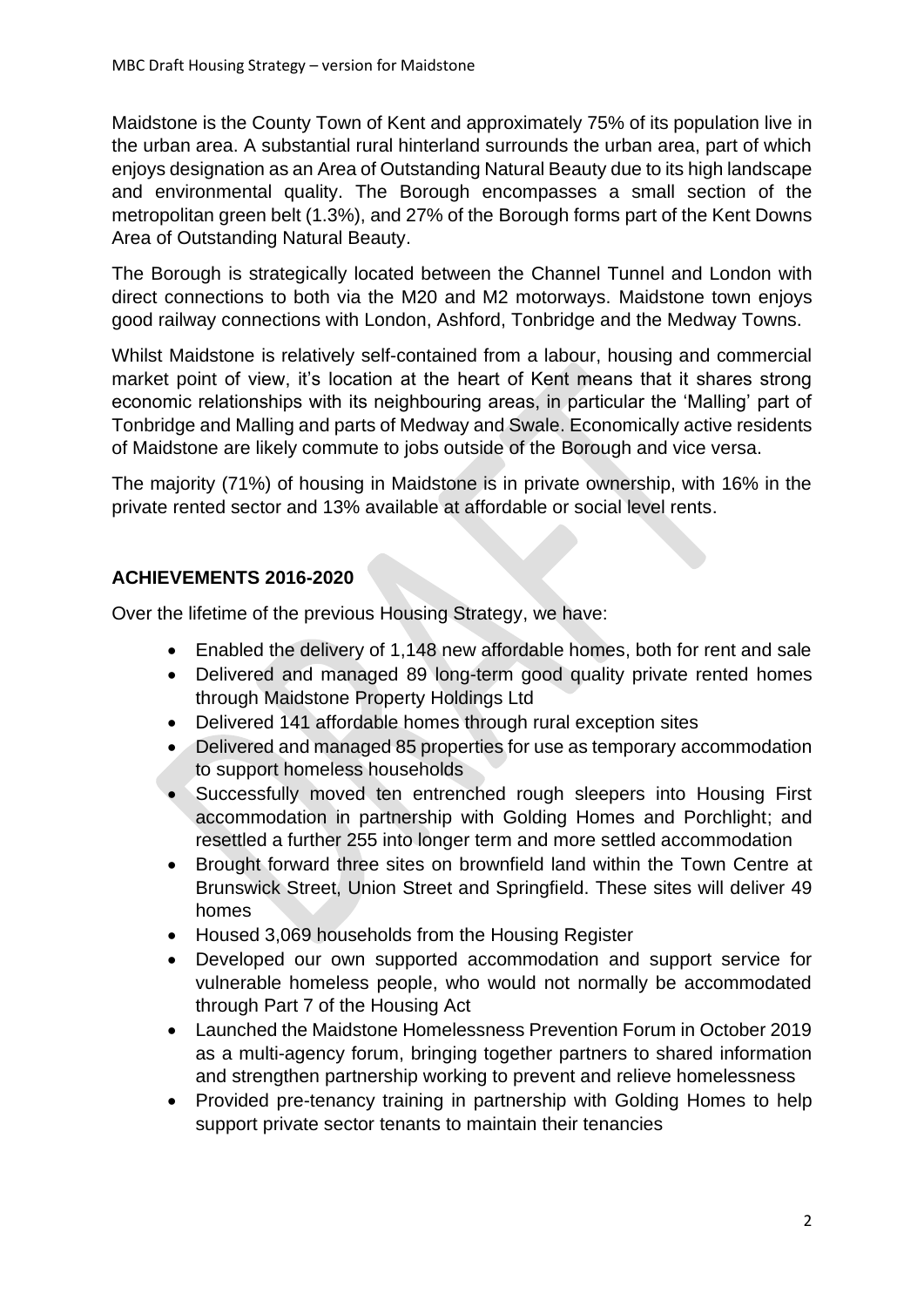- Launched a Landlord and Tenant Insurance Scheme, working in partnership with Help2Rent, to help secure private rented accommodation for households at risk of homelessness
- Reduced use of nightly paid temporary accommodation for homeless families and reduced associated costs for the Council

More detail around the progress against our action plan for the previous Housing Strategy can be found at **Annex A.**

# **STRATEGIC CONTEXT**

### **National context**

### National Planning Policy Framework

The National Planning Policy Framework (NPPF) sets out the Government's planning policies for England and how these should be applied. It provides a framework within which locally-prepared plans for housing and other development are produced, including for the delivery of affordable homes. The NPPF definition of affordable homes includes affordable housing for rent, First Homes, discounted market sales housing and other affordable routes to home ownership.

### Housing growth

The Government has ambitious targets for new housing growth, aiming for 300,000 new homes per year by the mid-2020s. The Government's White Paper, *Fixing the Broken Housing Market*, set out their plans to reform the housing market and boost the supply of new homes in England. This included supporting local authorities in their housebuilding ambitions, improving capacity and capability to develop more good quality homes, as well as the provision of low-cost capital funding.

#### Homes England

Homes England was established by the Government in 2018 as their 'housing accelerator'. It funds new affordable homes in England through the Affordable Homes Programme. It is responsible for increasing the number of new homes that are built in England, improving existing affordable homes and bringing empty homes back into use as affordable housing and increasing the supply of public land and speeding up the rate that it can be built on.

#### Homelessness

The Government has committed to halving rough sleeping by 2022 and eliminating it completely by 2027. In the 2020 Spending Review, the Chancellor confirmed an additional £254m funding to tackle rough sleeping and homelessness. The Government has also committed £87m of capital funding in 2021/22 to support the delivery of long-term accommodation for rough sleepers and further £310m Homelessness Prevention Grant was announced.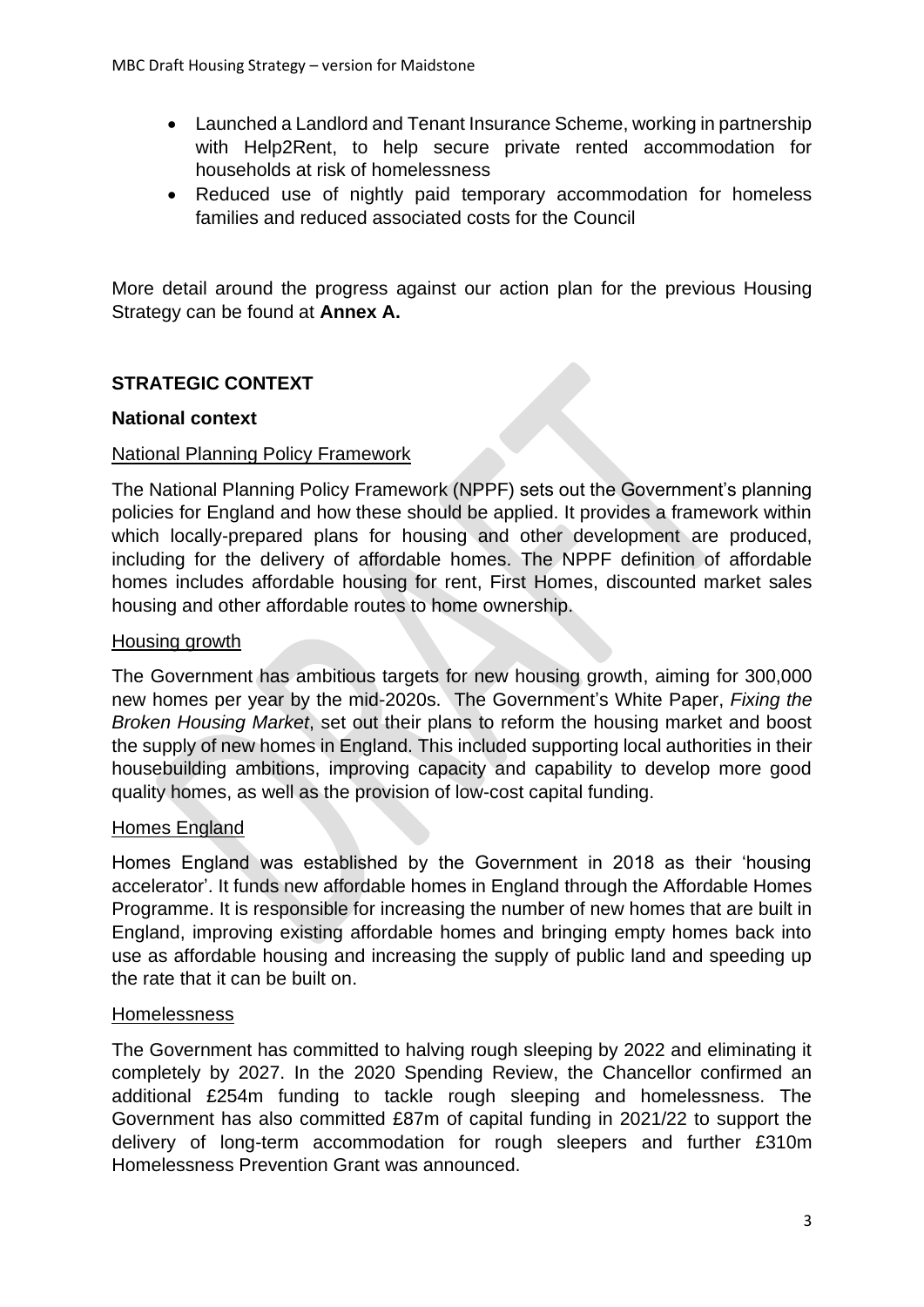The introduction of the Homelessness Reduction Act (HRA) in April 2018 placed additional duties on local authorities, including a requirement to provide advice and support to people threatened with homelessness; a duty to prevent and a duty to relieve homelessness before the main housing duty is applied.

### Environmental Impact

The environmental case for more energy efficient homes is clear with the demand for energy increasing and the cost to households set to increase significantly. Homes account for 30 per cent of the UK's total energy use, 27 per cent of UK carbon dioxide emissions and around 24 per cent of greenhouse gas emissions. In addition, we each consume about 150 litres of water every day with the effect of there being the increasing likelihood of a shortage of water in many parts of the UK.

### Welfare Reform

The Welfare Reform Act 2012 introduced a wide range of benefit reforms, a number of which have impacted on homelessness and the availability, and sustainability, of affordable housing. Key reforms include:

- Local Housing Allowance (LHA) reductions, including total LHA caps and the limiting of LHA to the 30th percentile of market rents
- Benefit Cap limiting the maximum benefits that a family can receive
- Spare Room Subsidy ('Bedroom Tax') reduces housing benefit entitlement to social housing tenants considered to be under-occupying their homes
- Shared Accommodation Rate limit applied to single young people up to the age of 35
- Introduction of Universal Credit to provide a single streamlined benefit paid to residents directly rather than to their landlords
- The removal of enhanced payments of Universal Credit, first paid during the Covid19 pandemic

## Covid-19

This Strategy was developed whilst we are still experiencing the global Covid-19 pandemic. At the time of writing, the impacts of the pandemic on the economy and housing markets are yet to be fully understood, however it is widely expected that the economy will experience a downturn, which will likely result in an increase in housing need, particularly of an affordable tenure and higher levels of homelessness.

However, with the changing patterns of work characterised by greater home working sometimes termed the 'new normal' or 'new different', it is likely that we will see new patterns of demand and potential additional inward migration from London.

## **Local context**

The Council's vision is for Maidstone Borough to be a vibrant, prosperous, urban and rural community at the heart of Kent where everyone can realise their potential. The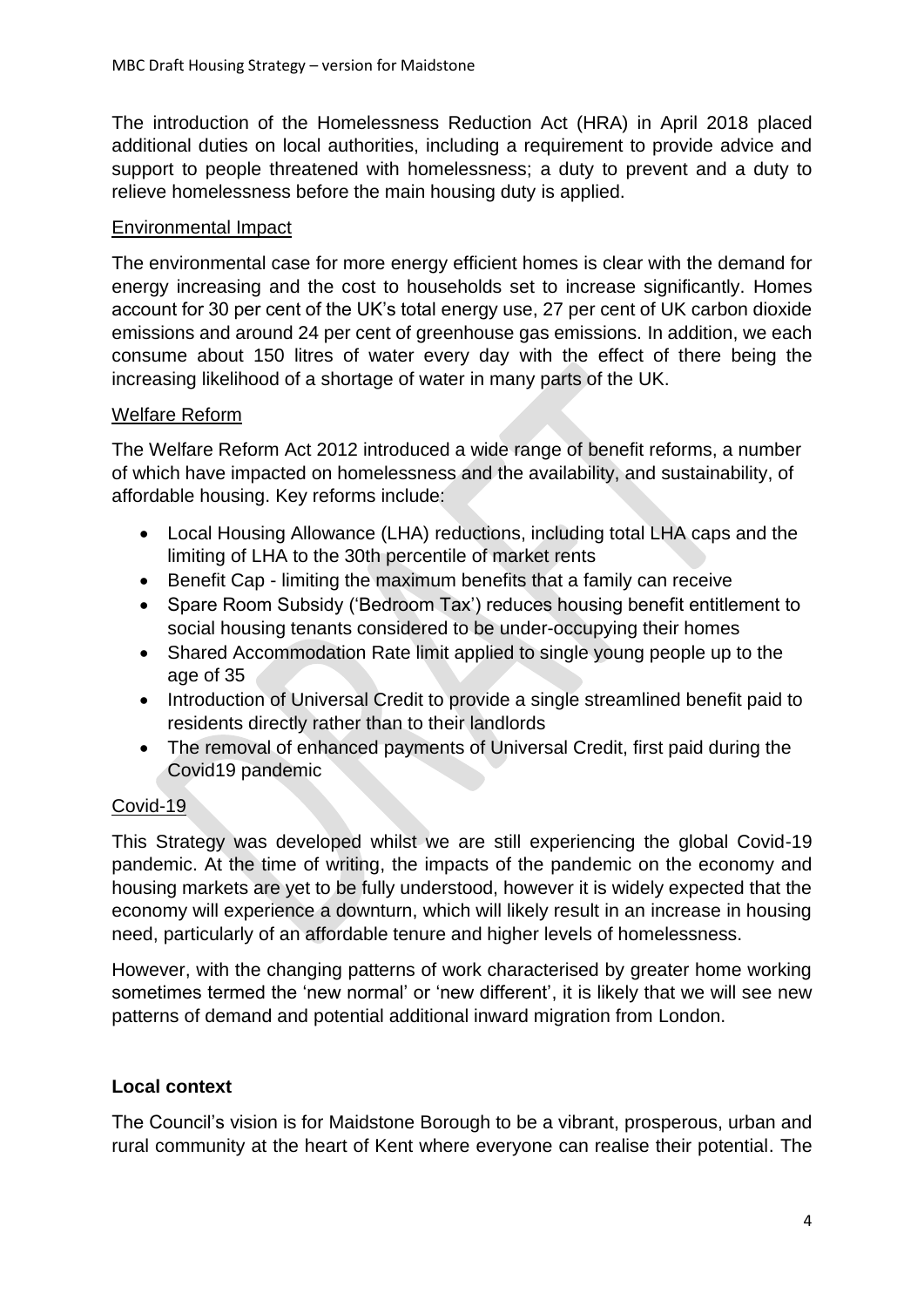Strategic Plan, published in 2019 and updated in 2021, sets out our aspiration for Maidstone through to 2045, and how we're going to achieve it.



#### *MBC Strategic Plan 2019-2045 – Vision and Priorities*

One of our 4 key priorities is 'Homes and Communities', with a particular focus on meeting all housing need by 2045; reducing rough sleeping; reducing the use of temporary accommodation and expanding the Council's role in the delivery of affordable and market rent housing.

This Housing Strategy will enable us to deliver these priorities.

#### **LOCAL HOUSING NEED AND DEMAND**

In 2021 we commissioned a Strategic Housing Market Assessment (SHMA) to inform the review of the Local Plan, which is due for submission in early 2022. The 2021 National Planning Policy Framework (NPPF) introduced a new standard method for assessing local housing need and identifying a minimum annual housing need figure. This takes projected household growth and applies an upward adjustment based on affordability (average house price-to-earnings ratio).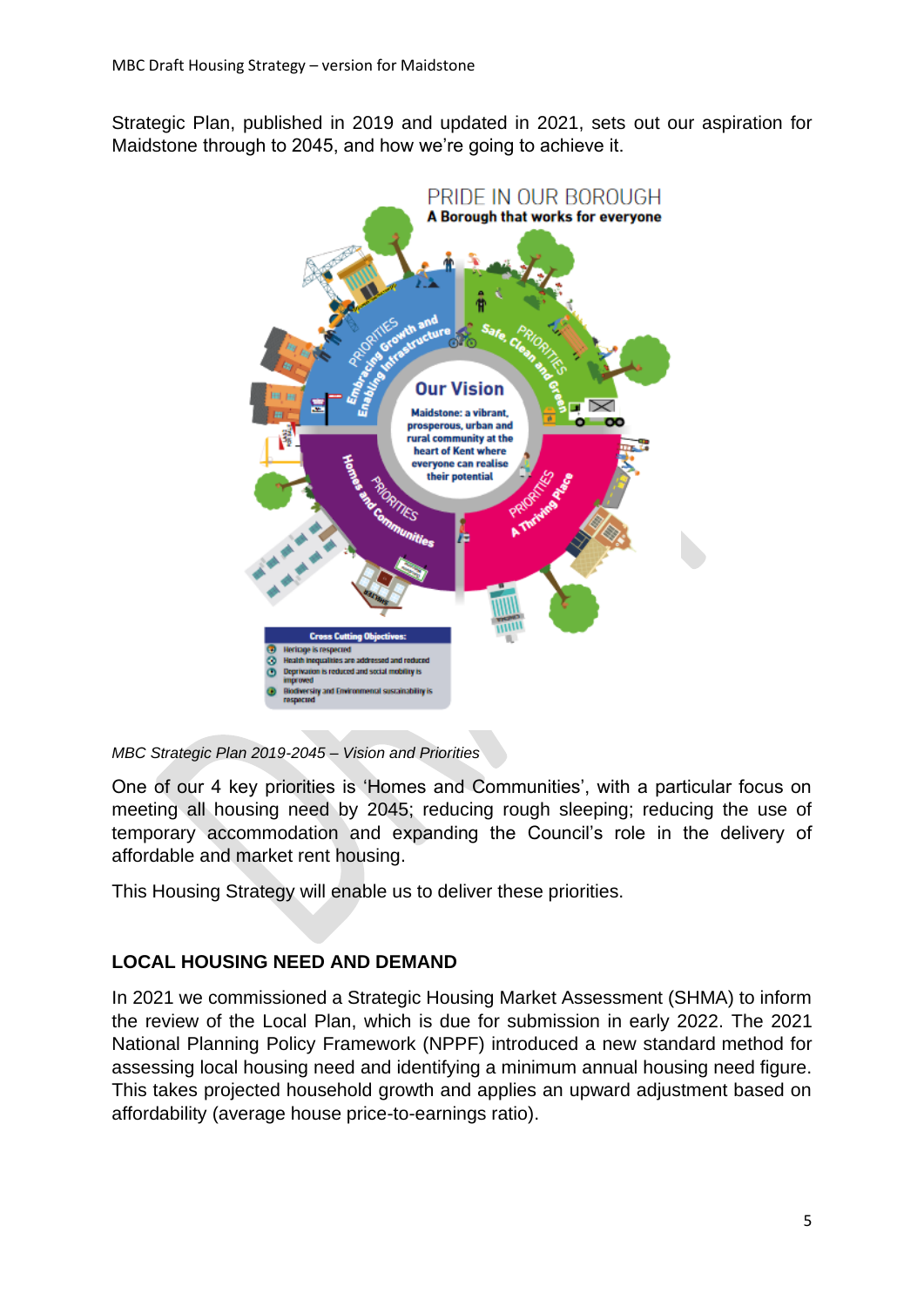# **Population**

Population growth in Maidstone has been relatively strong. In 2018, it was estimated that the population had grown by 24% from 1991 levels, in contrast with a 17% increase nationally. This is largely driven by net in-migration – particularly internal migration – i.e people moving to the Borough from other parts of the UK, although there is also an appreciable level of international migration.

Projected population growth to 2037 is anticipated to be around 28%, an increase of around 48,000 people. In terms of household types, the strongest growth is projected in couple and single person households aged over 65. However, growth in families with dependent children is also expected.

|                                                                 | 2019   | 2037   | Change | $\%$<br>Change |
|-----------------------------------------------------------------|--------|--------|--------|----------------|
| One-person household (aged 65<br>and over)                      | 8,288  | 10,930 | 2,643  | 31.9%          |
| One-person household (aged<br>under 65)                         | 9,989  | 13,390 | 3,401  | 34.0%          |
| Couple (aged 65 and over)                                       | 10,183 | 16,480 | 6,298  | 61.8%          |
| Couple (aged under 65)                                          | 10,470 | 9,842  | $-628$ | $-6.0\%$       |
| A couple and one or more other<br>adults: No dependent children | 5,617  | 7,048  | 1,430  | 25.5%          |
| Household with one dependent<br>child                           | 10,341 | 15,020 | 4,678  | 45.2%          |
| Household with two dependent<br>children                        | 8,625  | 10,672 | 2,047  | 23.7%          |
| Household with three dependent<br>children                      | 2,938  | 3,402  | 464    | 15.8%          |
| Other households                                                | 4,355  | 6,538  | 2,184  | 50.1%          |
| <b>TOTAL</b>                                                    | 70,805 | 93,322 | 22,517 | 31.8%          |

*Change in Household Types 2019-37, Strategic Housing Market Assessment*

## **Housing costs**

Entry level housing costs to both buy and privately rent properties across the Borough are set out below. This shows higher housing cost in the rural areas of the Borough compared to the urban.

|                             | Urban    | <b>Rural Central</b> | <b>Rural South</b> | <b>Borough</b> |
|-----------------------------|----------|----------------------|--------------------|----------------|
|                             |          | and North            |                    |                |
| Lower quartile house prices | £212,000 | £272,000             | £265,000           | £232,000       |
| Lower quartile market rents | £655     | £790                 | £775               | £700           |

*Entry level house purchase and private rental costs, Strategic Housing Market Assessment*

This is also a disparity between the median market rents and the amount of Local Housing Allowance payable, ranging from around £22 a week for a 1-bedroom property to £93 a week for a 4-bedroom property.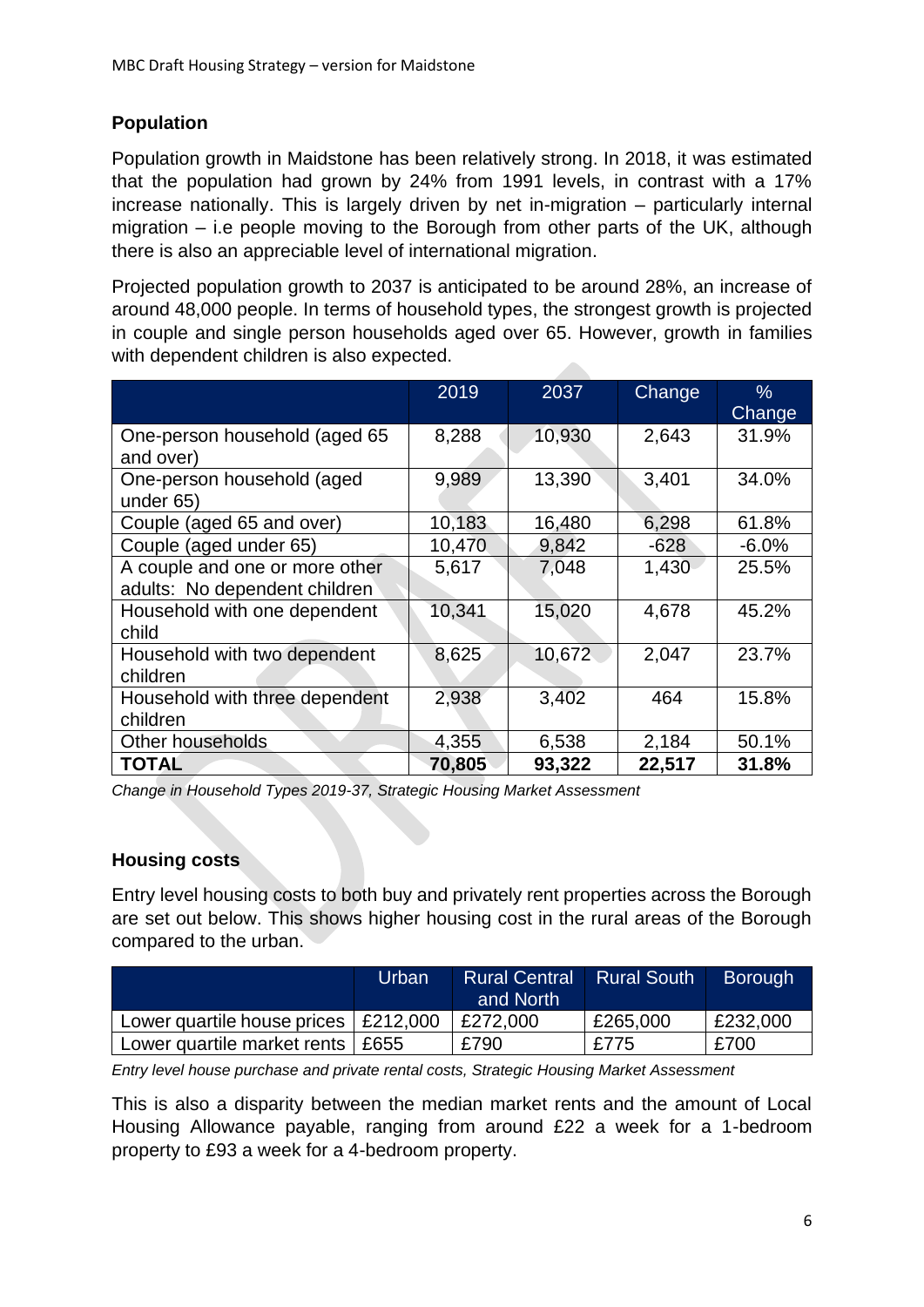| <b>Bedroom size</b> | <b>LHA</b> rate<br>(weekly) | <b>Median rent</b><br>(weekly) |
|---------------------|-----------------------------|--------------------------------|
| Shared room rate    | £88.85                      |                                |
| 1-bedroom           | £149.59                     | £172                           |
| 2-bedroom           | £187.56                     | £219                           |
| 3-bedroom           | £224.38                     | £288                           |
| 4-bedroom           | £287.67                     | £381                           |

*LHA vs Median Market Rent, Valuation Office Agency and [home.co.uk](http://home.co.uk/)*

The average income level is Maidstone is £39,100 with a mean income level of £51,600. Around a quarter of households have an income of £22,600 or less. Based on their income, around 49% of households are estimated to have difficulty accessing market rent housing.

# **Housing need**

The SHMA identifies a need for an additional 1,157 homes per year, which is around 30% higher than previous calculations of housing need and reflects the Government's ambitions to deliver 300,000 new homes a year by the mid-2020s. A proposed breakdown of this delivery by tenure is shown below.

| <b>Housing tenure</b>     | No. per annum |
|---------------------------|---------------|
| <b>Rented affordable</b>  | 422           |
| Affordable home ownership | 137           |
| Market housing            | 598           |
| <b>Total dwellings</b>    | 1.157         |

*Housing Need by Tenure, Strategic Housing Market Assessment* 

Of those new homes, 36% of the total has been identified as being needed for rented affordable homes (that includes housing provided by the social rented providers at both 'affordable' and 'social' rents) and 12% for affordable home ownership. Due to the proportion of households unlikely to be able afford a rental that can be the equivalent of up to 80% of the market, we are exploring whether it can be viable to deliver 70% of affordable rented housing at a social rent (typically around 60% of market rent) and the remainder 30% at an affordable rent (typically around 80% of market rent).

As well as the total number and tenure of new homes, the mix of properties needed is important, to ensure that different household types and sizes are catered for. The table below demonstrates homes needed by bedroom size, across the three categories of affordable/social rent, affordable home ownership and market housing.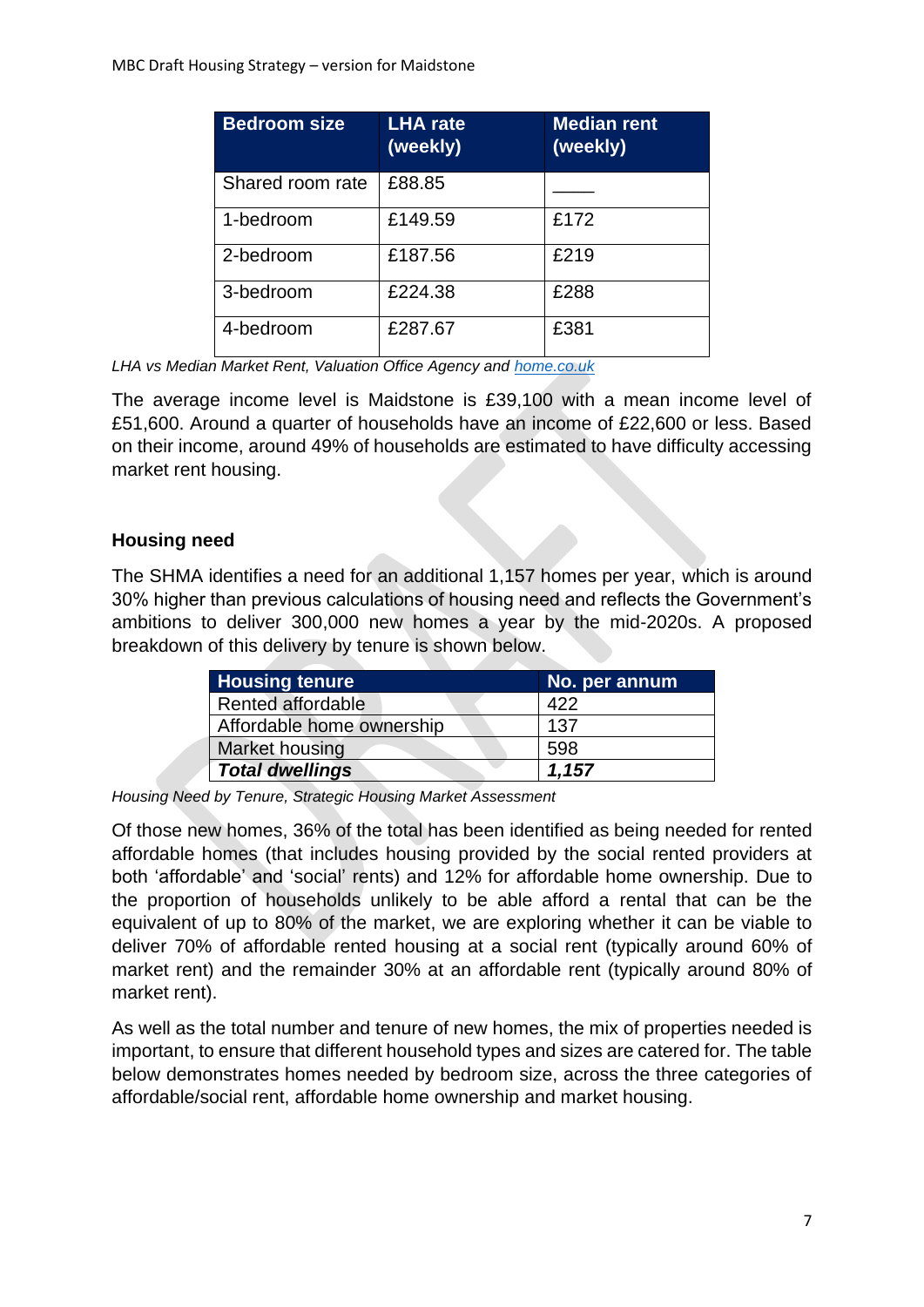

*Mix of Homes of Different Sizes Needed, Strategic Housing Market Assessment* 

The data identifies a much greater need for smaller 1 and 2-bedroom properties amongst affordable homes for rent and sale, compared to a high level of need for larger properties of 3-bedrooms or more for market housing.

The Council's Housing Register uses 'Bands' to group applicants with similar characteristics. The table below is an analysis of these Bands as at August 2021, also identifies a high level of need for 1-bedroom rental properties; however, it also shows that there is a significant need for 3-bedroom homes as well.

| <b>HOUSING</b><br><b>NEED</b> | $\mathbf{C}$ –<br><b>Community</b><br><b>Contribution</b> | $H -$<br><b>Homeless</b> | <b>M</b> - Medical | $R -$<br><b>Reasonable</b><br><b>Preference</b> | <b>Total</b> | %   |
|-------------------------------|-----------------------------------------------------------|--------------------------|--------------------|-------------------------------------------------|--------------|-----|
| 1-bed                         | 79                                                        | 88                       | 57                 | 114                                             | 338          | 44% |
| 2-bed                         | 54                                                        | 10                       | 21                 | 40                                              | 125          | 16% |
| 3-bed                         | 91                                                        | 25                       | 15                 | 104                                             | 235          | 30% |
| 4-bed                         | 27                                                        | 8                        | 5                  | 19                                              | 59           | 8%  |
| $5+$ bed                      | 3                                                         |                          |                    | 9                                               | 13           | 2%  |
| <b>Total</b>                  | 254                                                       | 132                      | 98                 | 286                                             | 770          |     |

*MBC Housing Register by Bedroom Need, August 2021*

The Borough's predicted growth in the number of older people highlights a need for the provision of more specialised accommodation, including housing with care and housing with support. This is shown below. Increasing levels of housing with care is also one of the strategic priorities of the Kent Adult Social Care and Health Accommodation Strategy.

| <b>Type of housing</b> | <b>Rented</b><br>$(2019 - 2039)$ | Market sale Total<br>$(2019 - 2039)$ |      |
|------------------------|----------------------------------|--------------------------------------|------|
| Housing with care      | 371                              | 432                                  | 803  |
| Housing with support   | 105                              | 1234                                 | 1339 |

*Need for Specialist Housing for Older Persons, Strategic Housing Market Assessment*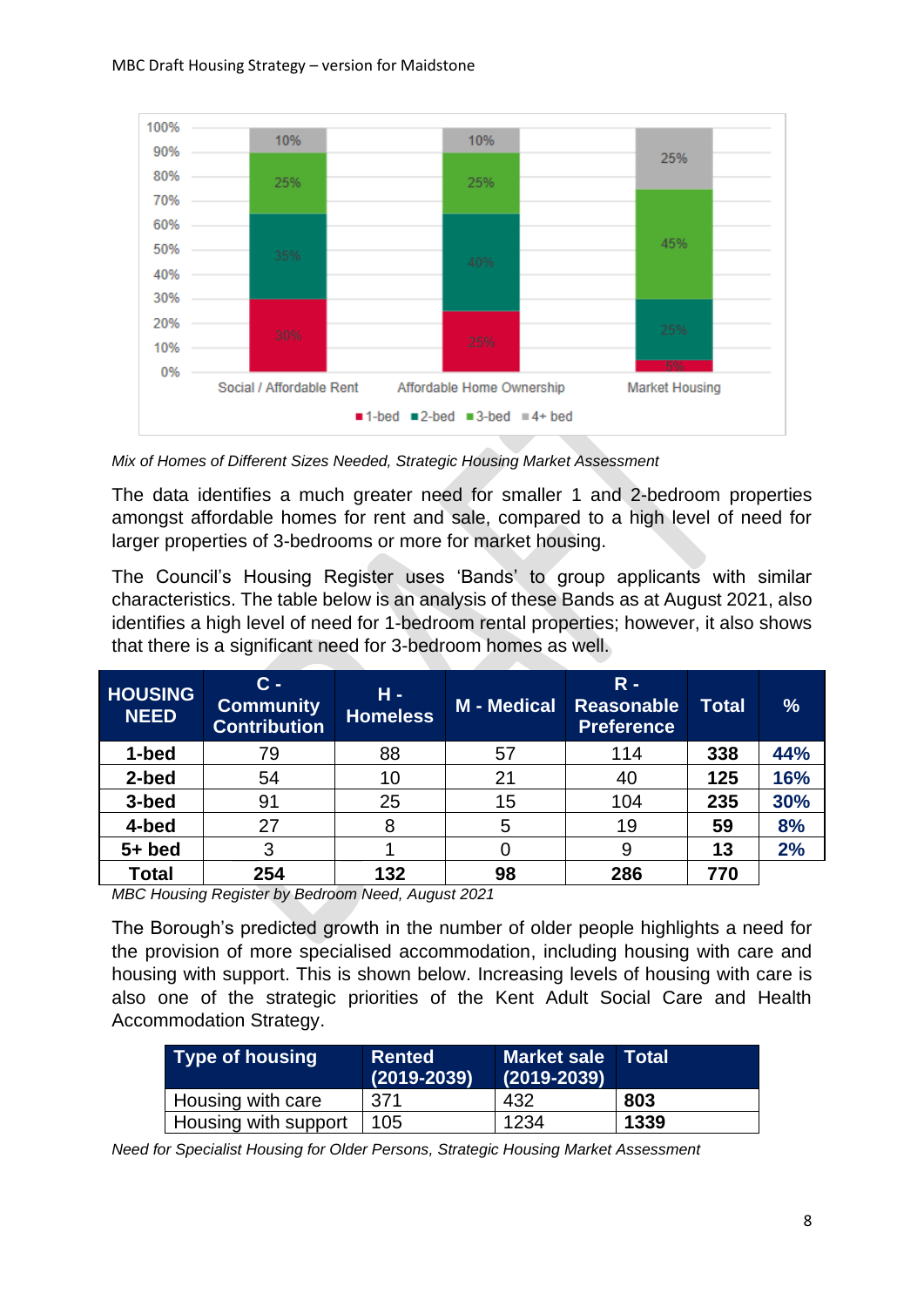Linked to the growth in the older population, there is predicted to be a greater requirement for wheelchair accessible homes.

| <b>Current need</b> | Projected need (2019-2037) | Total |
|---------------------|----------------------------|-------|
| 248                 | 676                        |       |

*Estimated need for wheelchair user homes (2019-2037)*

There is also an identified need for an additional 1,421 care home bedspaces to 2037.

#### **Homelessness**

The number of people seeking housing advice from the Council during 2020/21 has grown compared to the previous year, which is a reflection on the financial hardship that has been endured during the various lockdowns. However, the number of people needing to go on to make a homelessness application has reduced from the previous year.

| <b>Description</b>              |      |      |      |
|---------------------------------|------|------|------|
| Number homeless advice cases    | 1049 | 922  | 1107 |
| Number of homeless applications | 1200 | 1354 | 1169 |

*Homeless approaches, Maidstone Borough Council*

#### **Housing Register need**

The Council's Housing Register shows a steady increase in the number of people approaching the Council because they have a housing need, with the volume accepted onto the Register increasing by 38% over the last 5 years.

| Year         | <b>On the Housing</b><br><b>Register</b> | <b>Housed</b> |
|--------------|------------------------------------------|---------------|
| 2016 to 2017 | 610                                      | 644           |
| 2017 to 2018 | 618                                      | 619           |
| 2018 to 2019 | 776                                      | 578           |
| 2019 to 2020 | 853                                      | 577           |
| 2020 to 2021 | 840                                      | 651           |

*Housing Needs and Lets, Maidstone Borough Council*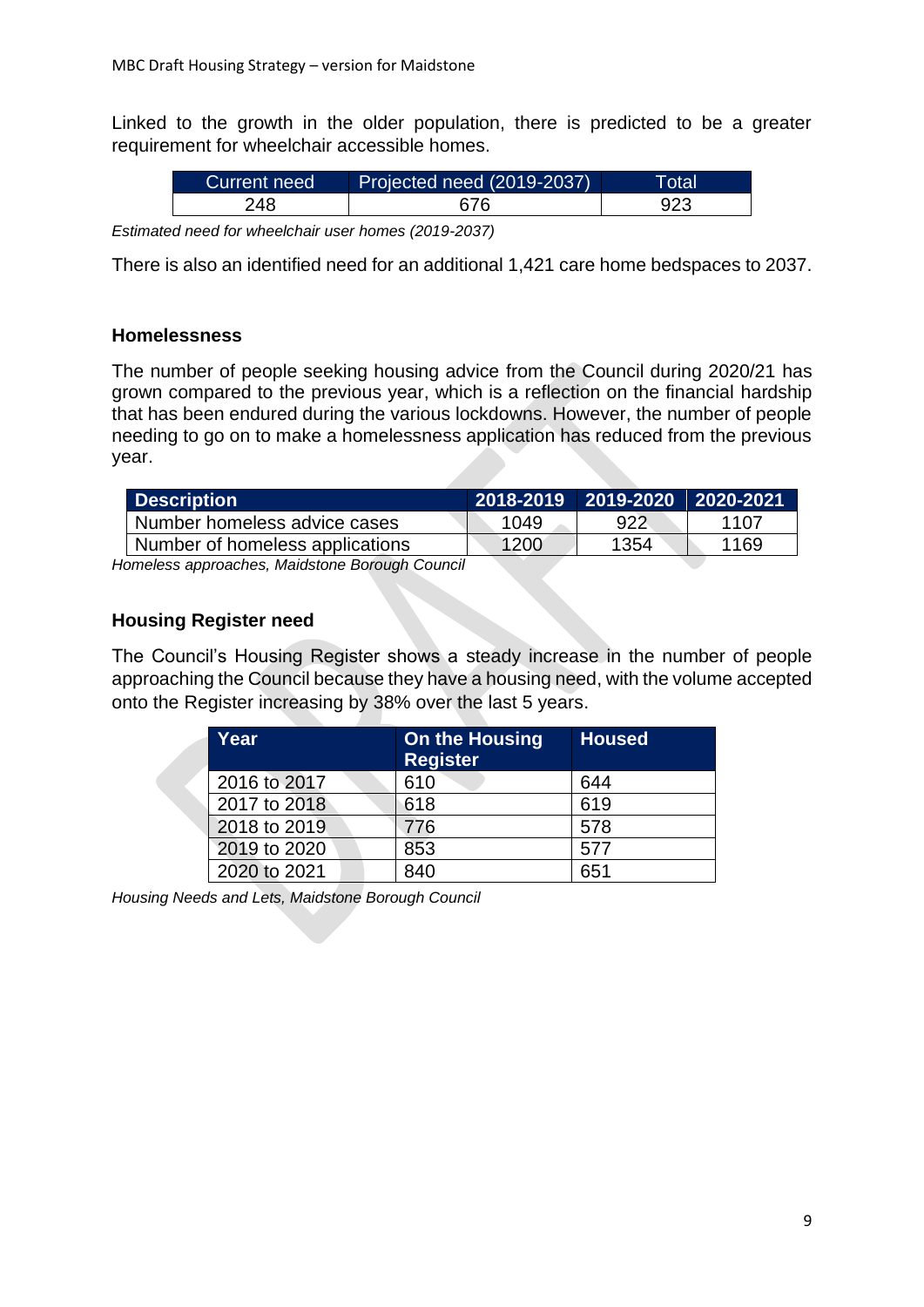Average waiting times for larger properties (3-bedroom or more) are long and the time for people accepted onto the Housing Register to get housed for these larger properties can be around 2 years.

| <b>Bedroom need</b> | <b>April 2018 -</b><br><b>March 2019</b> | <b>April 2019 -</b><br><b>March 2020</b> | <b>April 2020 -</b><br><b>March 2021</b> |
|---------------------|------------------------------------------|------------------------------------------|------------------------------------------|
| 1-bedroom           | 13 months                                | 9 months                                 | 12 months                                |
| 2-bedroom           | 12 months                                | 11 months                                | 9 months                                 |
| 3-bedroom           | 28 months                                | 22 months                                | 24 months                                |
| 4-bedroom           | 17 months                                | 24 months                                | 23 months                                |

*Housing Register time to be housed, Maidstone Borough Council*

# **KEY CHALLENGES**

- Overall population growth in the borough is expected to be around 28% by 2037. Younger households are expected to grow by 20% in this period and those aged 65 and over by around 54%, with substantial increases in those aged 75 and over
- Entry level house prices are around 11.4 times earnings, presenting a barrier to home ownership
- High house prices have led to increased demand on the private rented sector, with the number of households living in privately rented homes growing by 23% between 2001 and 2018
- High demand for private rented sector homes has seen rents increase by around 20% between 2001 and 2017
- Around 49% of households are estimated to have difficulty accessing market rent housing due to the gap between income and rents
- Maidstone experiences higher levels of under-occupancy than the national average (81% vs 69%), particularly within the private sector
- 27% of the borough is situated within the Kent Area of Outstanding Natural Beauty, impacting opportunities to provide new homes for rural communities
- Continued high levels of homeless or potentially homeless households seeking housing assistance from the Council
- A 38% increase in the number of households accepted onto the Housing Register since 2016
- Average waiting times for households on the Housing Register who require larger-sized homes (3-bedrooms or more) are long, at around 2 years.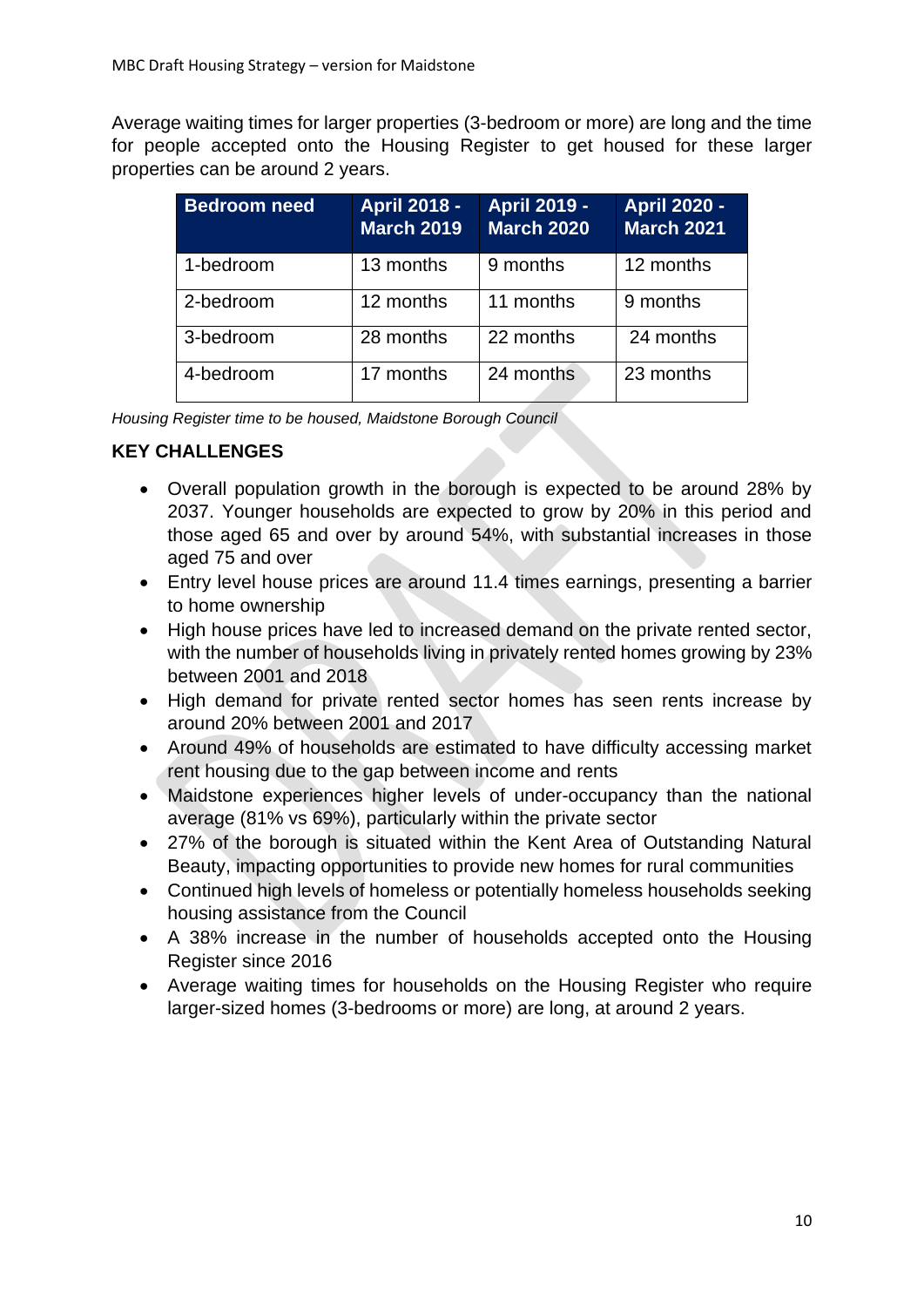# **VISION AND PRIORITIES**

The Council's housing vision for Maidstone is:

## *All Maidstone residents have the opportunity to live in a high-quality home that is affordable and meets their needs and aspirations*

Supporting this vision are the following strategic priorities:

- Priority 1: Enable the delivery of high-quality new homes that meet local housing need
- Priority 2: Ensure existing homes are safe, sustainable, of good quality and support residents' health and wellbeing
- Priority 3: Prevent homelessness and enable vulnerable people to access appropriate housing and support

# **DELIVERING THROUGH PARTNERSHIP**

This strategy cannot be delivered by Maidstone Borough Council alone. To achieve our housing priorities, we need to work in collaboration with our key private and public sector partners, including Golding Homes, our stock transfer Housing Association; other local Registered Providers; Kent Housing and Development Group; Homes England; Kent County Council; Medway Council, Kent Housing Group; Kent Fire and Rescue Service; Action for Rural Communities Kent, South East Local Enterprise Partnership and MHCLG.

We will explore opportunities to work creatively with our partners to secure the best housing outcomes for the people who live the borough of Maidstone.

# **STRATEGIC PRIORITIES**

### **Priority 1: Enable the delivery of high-quality new homes that meet local housing need**

In our Strategic Plan, we have set an ambitious target of meeting all housing need, including affordable housing need, within the borough by 2045. We are in the process of updating our Local Plan which will translate our housing priorities into a statutory planning policy framework and to maintain a five-year land supply, enabling the continued delivery of housing to meet our objectively assessed need annual requirement.

New housing delivery not only provides opportunities for Maidstone residents to access high quality homes to rent or to buy, but also supports our local economy through job creation and the use of small businesses as part of the supply chain. Over the next five years, the need for housing developers get to grips with reducing carbon emissions and ensuring that new homes meet net zero by 2025, will support our economic ambitions around a green recovery agenda and developing local expertise in low carbon technology.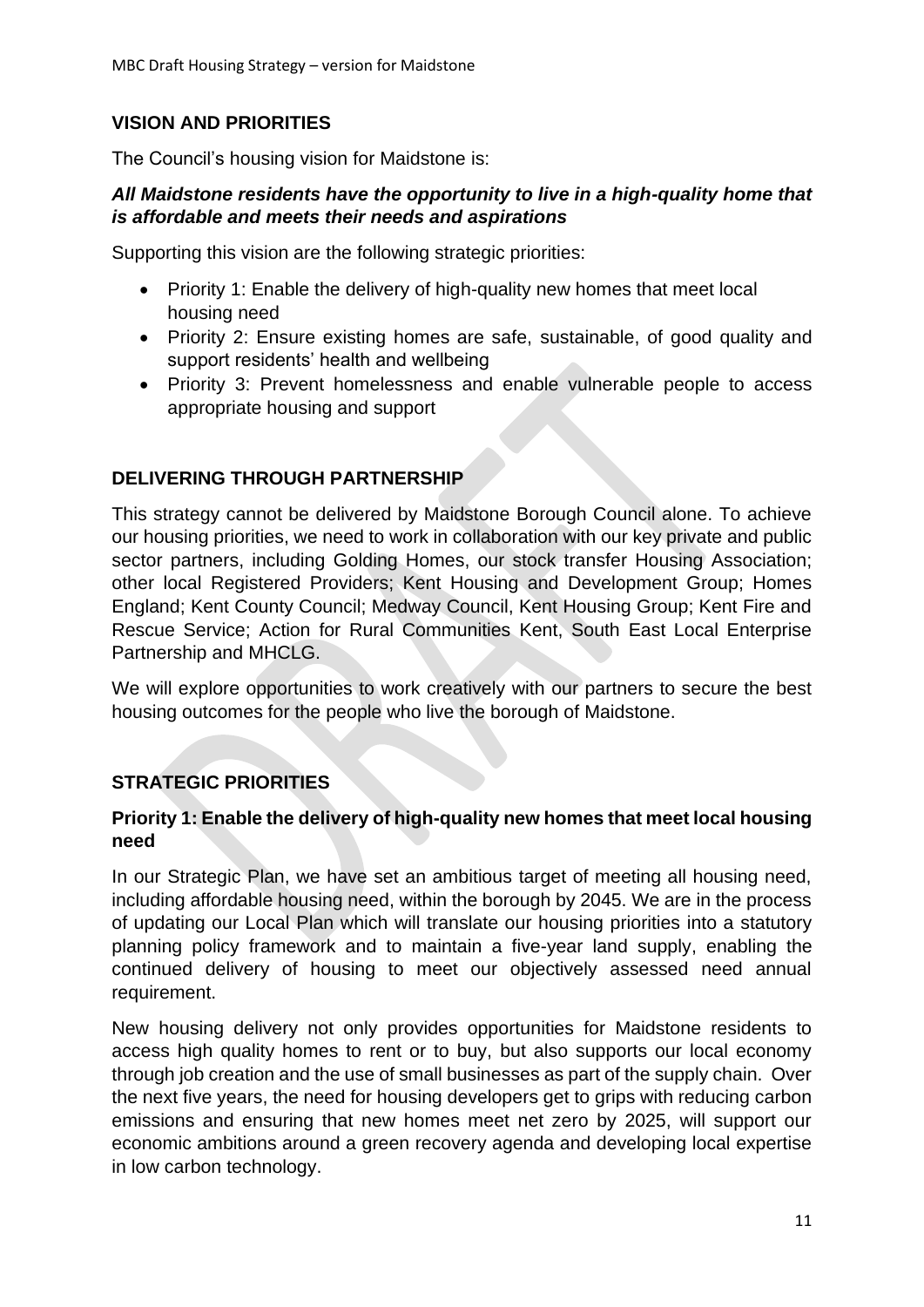The SHMA identifies a need for 1,157 new homes per year, of which 48% should be affordable housing. This is higher than in previous years, but the Council recognises this increase as necessary to enable us to achieve our ambition of meeting all housing need by 2045. We need a continuous high level of delivery of new homes within the borough over the next five years (and beyond), with a good variety in the type, size and tenure of homes offered, including both market sale and affordable homes for rent and sale.

We welcome delivery of new housing growth through less traditional models, such as self-build and custom-build housing. We maintain a register of people interested in pursuing this and will continue to seek to identify opportunities on both small and larger-scale sites.

## **1.1 Affordable homes**

The Government is committed to expanding opportunities for people to own their own home. The National Planning Policy Framework (NPPF) requires at least 10% of homes on major development sites to be for affordable home ownership. The Government recently announced that its future preferred affordable home ownership product is *First Homes*. These are homes for first time buyers, which are discounted by a minimum 30% against the market value, with the discount availability in perpetuity for future buyers.

A pilot for First Homes, funded from the Affordable Homes Programme, is due to complete in 2021. This will deliver First Homes as an alternative product to existing affordable housing requirement. An invitation to tender to be part of this pilot has been extended to developers. The Council will support bids for the delivery of First Homes in the Borough that meet our defined eligibility criteria.

Where there is an affordable housing requirement on a new site, the NPPF will from January 2022 require 25% of this to be First Homes, with the rest for either social or affordable rent.

Whilst the Council supports the need to prove affordable home ownership options, we recognise that some local residents will never be in a position to buy a home. An estimated 49% of Maidstone residents are also unable to easily access market rented housing, due to the disparity between income and rental prices. There is a strong need for new homes at both affordable and social rent levels, which cater for both the current housing demand and the projected future needs in terms of size and property type.

The Council's affordable housing requirements are set out in our *Affordable and Local Needs Housing Supplementary Planning Document.* This will be revised as part of the process to update the Local Plan and will reflect the recent national policy changes around First Homes.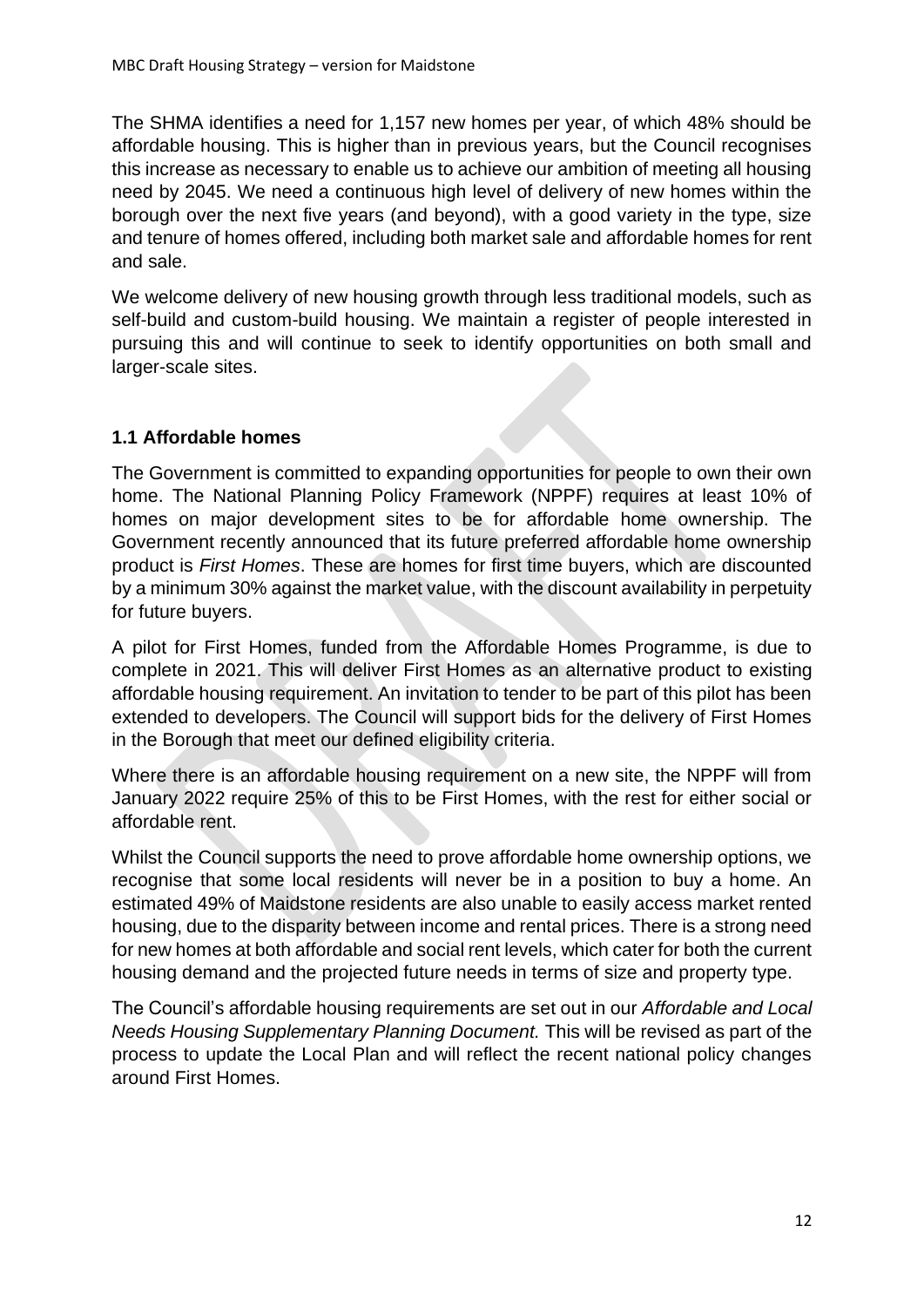The Council's ambition for delivering housing between 2021-26 is set out in the table below:

| Type                     | Investment    | Homes delivered |
|--------------------------|---------------|-----------------|
| Private rented<br>sector | £37.2 million | 165 homes       |
| Affordable housing       | £31.1 million | 177 homes       |
| ntal                     | £68.3 million | 339 homes       |

## **1.2 Private rented homes**

The Council recognises that not all Maidstone residents will want or be able to buy a home. Homes to rent are a valuable component of a balanced housing market.

Maidstone, along with the rest of the UK, has seen a marked increase in the number of households living in the private rented sector. The short-term nature of private sector tenancies and in some cases poor housing standards, can make private rented accommodation seem an unattractive option. However, it fulfils a vital role for households unable to buy but who do not meet the criteria for affordable rented housing. In recent years, there has been an increase in the number of private landlords exiting the sector, reducing supply and pushing up rental prices.

Through Maidstone Property Holdings, the Council are seeking to fill this gap and become a significant residential landlord in the private rented sector operating within the Borough, offering high quality, affordable private rental homes.

We will look at maximising opportunities to directly bring forward private rented properties on brownfield and/or smaller sites that may not be attractive to volume house builders.

#### **Case Study – Maidstone Property Holdings**

The Council set up Maidstone Property Holdings (MPH) to become a significant residential landlord in the private rented sector. Maidstone Property Holdings seeks to set new standards in terms of the quality of private rented stock offered and service delivered to residents.

The purpose of MPH will be to demonstrate that market rented accommodation can provide high quality, long-term homes and service that is affordable to its target audience. This will provide an alternative solution to solving housing need and enabling a balanced housing market within the Maidstone Borough. In doing so, MPH will develop innovative models that champion quality, regenerate brownfield and smaller sites that may not be attractive to volume house builders and stimulate local economic growth through the construction and management of its assets.

As of August 2021, 89 of the planned 179 homes have been delivered and occupied, with a further 86 at the feasibility stage.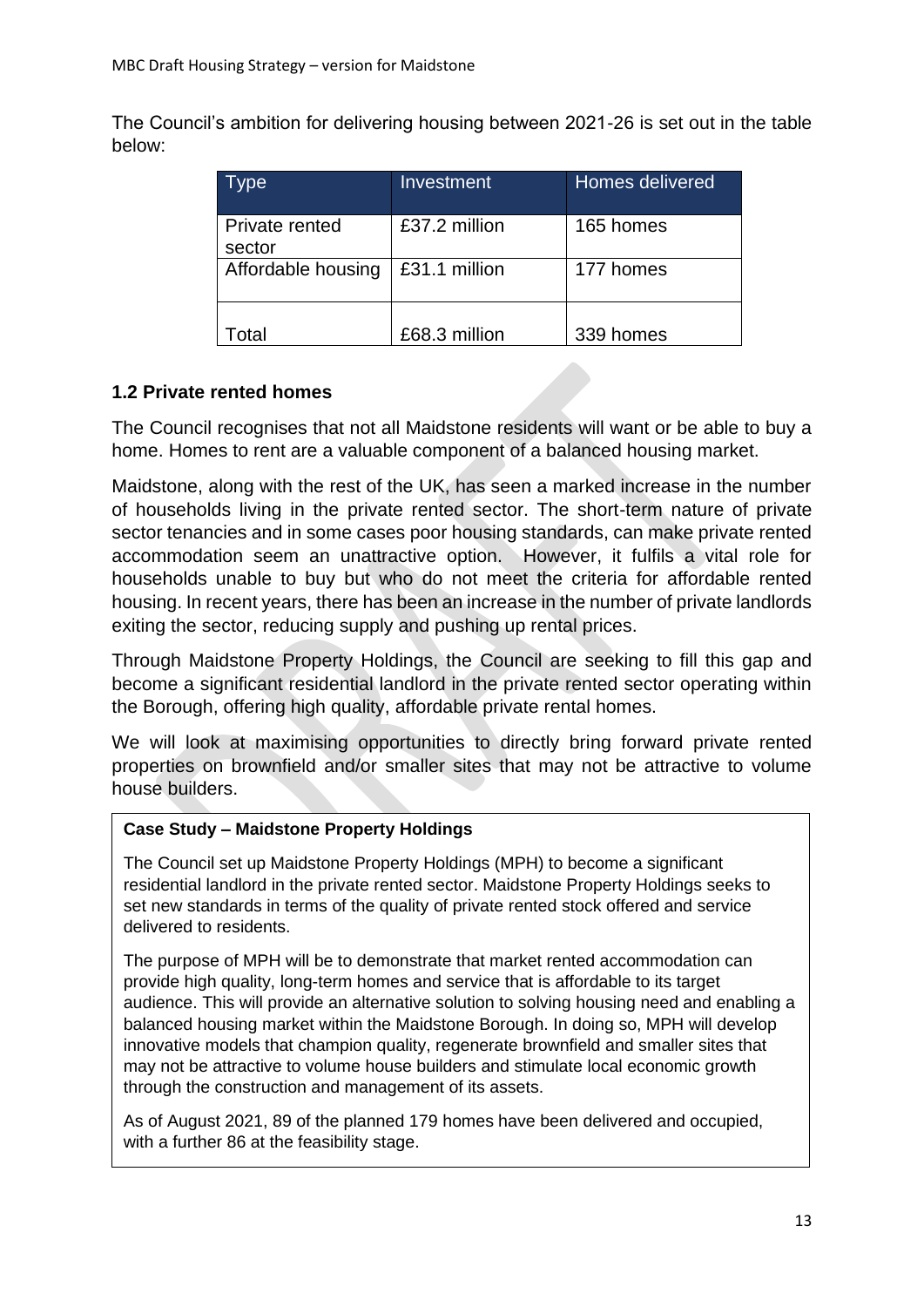## **1.3 Rural communities**

Maidstone's rural areas contain a higher proportion of large (four bedrooms or more) and detached homes than other parts of the borough, with around 30% of rural homes being 4 or more bedrooms and 50% of rural homes being detached. With median house prices in the borough at around £310K, properties such as these, which are at the top end of market, are unaffordable to many local residents. The impact is particularly high on young people who have grown up in rural communities, who find themselves priced out and forced to move away to be able to access a home they can afford. Through the provision of affordable housing in rural locations we can help local people to remain in the community where they have strong family or employment ties.

Nearly a third of the borough is situated within the Kent Area of Outstanding Natural Beauty (AONB) and subject to planning constraints. However, new "local needs housing", affordable housing that meets the needs of the local community, can be delivered within AONB areas through the use of rural exception sites. The Council has delivered 141 local needs homes within rural exception sites over the period of the previous Strategy, but we recognise that there is potential for a greater level of rural exception sites development together with entry-level exception sites to come forward to help support smaller communities in the Borough.

Kent Housing Group (KHG) have reviewed and updated their *Guide to Developing Affordable Homes in Rural Communities Protocol*, which has been produced to address rural housing needs through the development of new affordable homes.

KHG has a long-standing commitment and success in supporting the delivery of affordable housing for the rural communities of Kent and Medway, this has been in partnership with a number of organisations, each of whom are passionate about protecting and invigorating our rural communities.

As well as small scale new affordable housing within existing rural communities, the development of garden communities, such as Heathlands, provide opportunities to create new rural villages or towns and deliver new rural affordable housing at scale.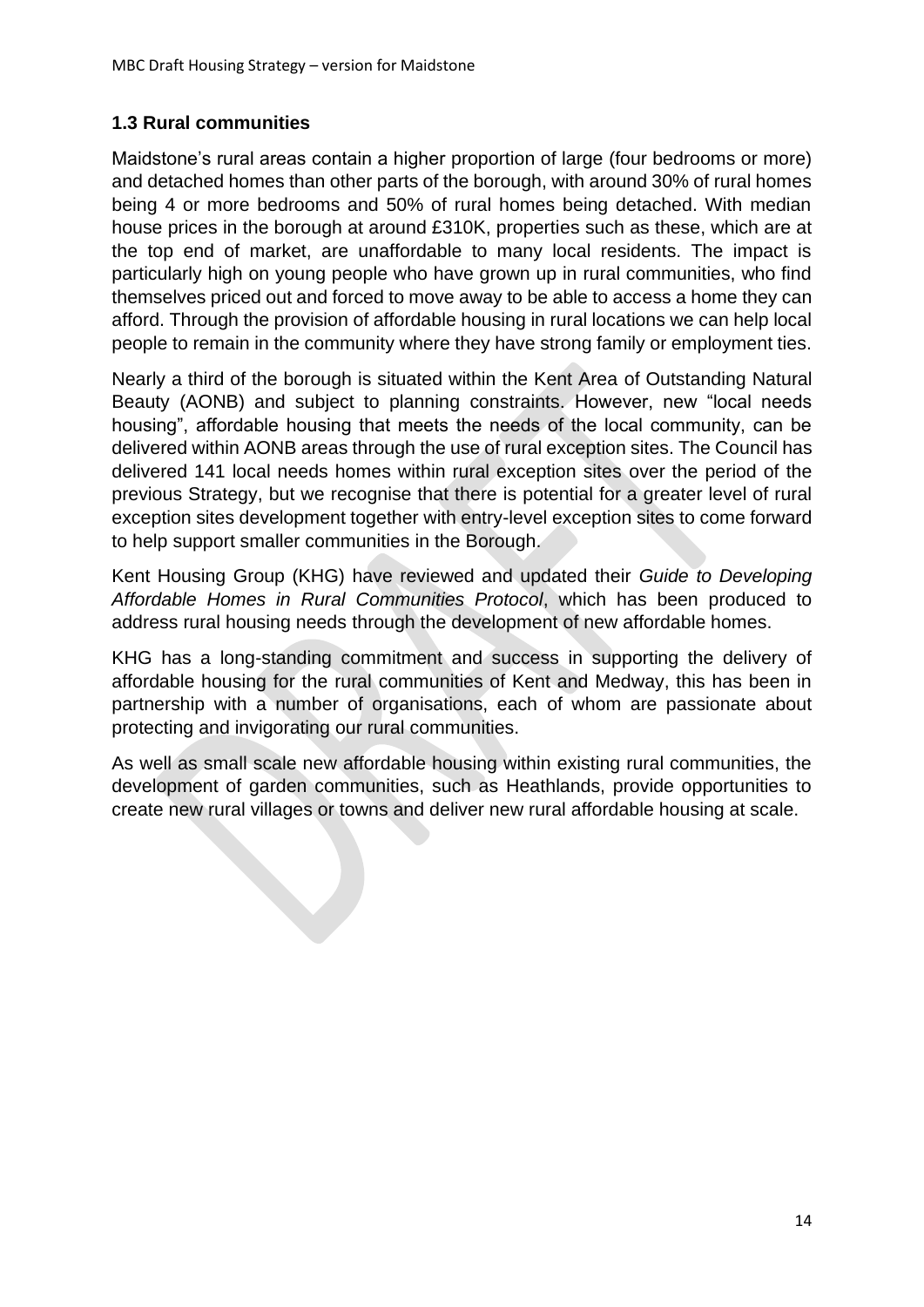#### **Case Study – Heathlands Garden Community**

Maidstone Borough Council and Homes England are working in partnership to deliver a unique, attractive, and desirable new rural Kentish town located between Maidstone and Ashford. The new community will be designed sensitively to respond to its natural and distinctive setting, benefitting from a truly landscape led masterplan with design excellence, eco credentials and sustainable transport at its core.

Heathlands will provide around 5,000 new homes, of which 40% will be affordable for local people. Furthermore, Heathlands will also have a vibrant local economy at its heart, with around 16 hectares of land available for an array of businesses, that will provide one new job for each home built.

As a place, Heathlands will comprise 50% green space that will retain, protect, enhance, and connect the various existing natural assets within the site. Heathlands will be designed to meet the nationally recognised quality standard Building for Healthy Living which will demonstrate the quality of the new development.

Building design will be in accordance with Maidstone's own "Building for Life 12" guidance and so will be of the highest quality. All the new buildings will be sensitive to their location, the existing nearby settlements, and will utilise the highest quality local materials and local design cues to ensure Heathlands has a thoroughly Kentish DNA.

To deliver Heathlands, Maidstone Borough Council and Homes England, are taking the bold and ambitious approach of acting as both land promotor and master developer, taking control of the land, with the benefit of "land value capture" to fund and deliver the extensive infrastructure package.

## **1.4 Community-led housing**

Community led housing can have a positive role to play in generating new homes in rural areas. It can take many different forms, including housing cooperatives, selfbuild schemes and developer-community partnerships. It can involve new-build development or the refurbishment of empty properties.

Because community led housing is developed by local people for local people, build standards and design tend to be high, providing homes that are of long-term benefit to the local area. Some landowners may also be more prepared to release land for housing when they know it will be developed sensitively and in a way that will provide a legacy for their local community.

The Council is supportive of local ambitions for community-led housing growth. A number of neighbourhood plans have been developed across the borough or are in development. We will make available expertise, advice and grant funding to help local communities draft neighbourhood plans.

## **1.5 Older people**

As a nation we are living longer. Maidstone is predicted to have an 54% increase in the number of residents aged 65 and over by 2037, with a large majority of these in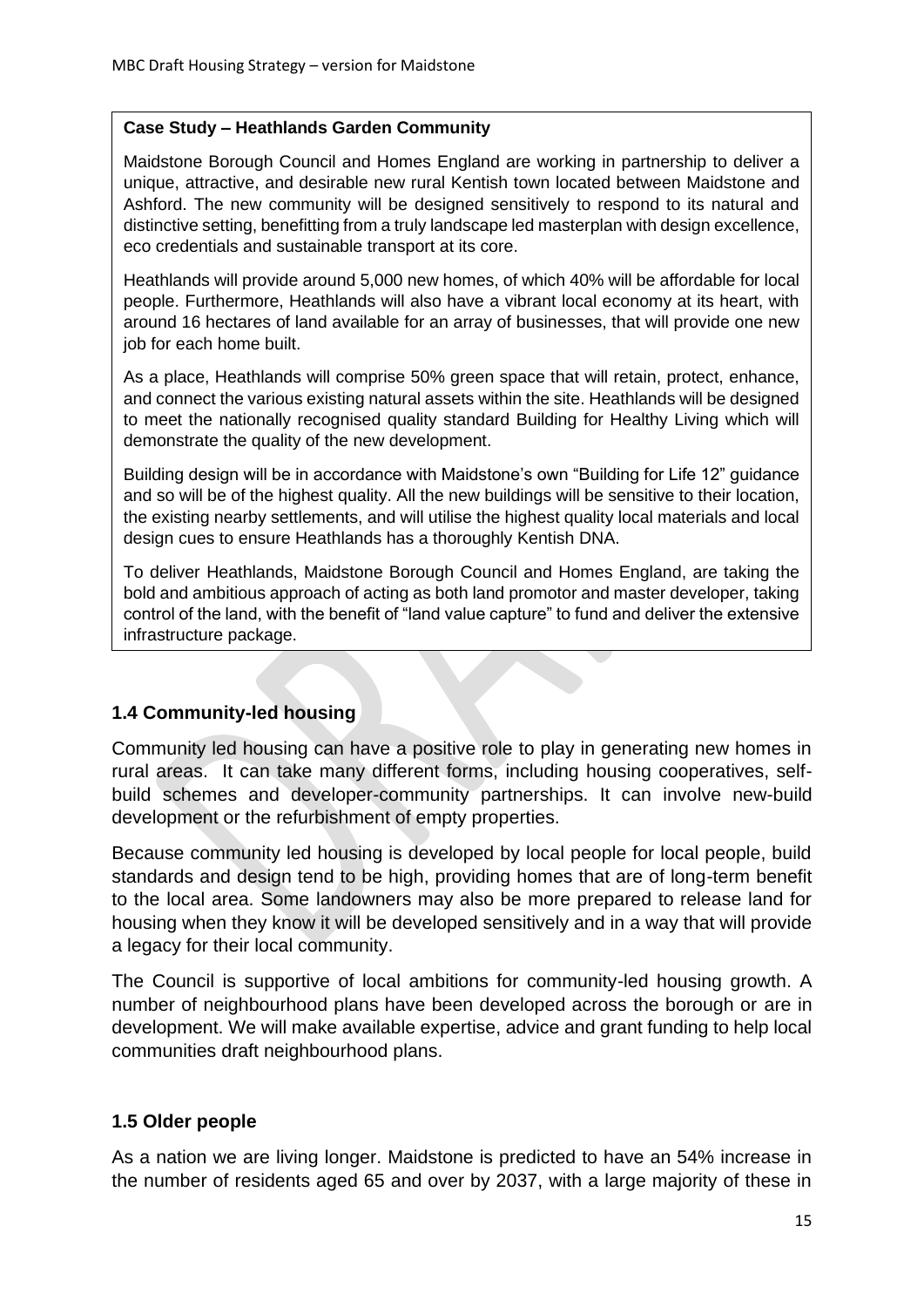the 75+ age group. Housing this ageing population presents new challenges, with a requirement for a range of different housing options and support services to meet the differing needs of people as they age.

The majority (73%) of older people in the Borough own their own homes outright and tend to live in single person households. This contributes to the Borough's higher than national levels of under-occupation. Whilst some people will wish to remain in their own homes as they age, many households may wish to downsize to more specialist accommodation. This in turn will free up larger-sized accommodation for younger families.

The Council will work with developers, Registered Providers, care providers and Kent County Council to identify suitable sites for the development of specialised housing for older people, which caters both for those needing support and those in need of care.

# **1.6 People with disabilities**

The number of people in Maidstone expected to be living with a long-term health condition or disability (including mobility issues), is expected to rise by 39% by 2037. The Strategic Housing Market Assessment identified a projected need for 923 homes suitable for wheelchair users.

The Council recommends that new housing provision should ensure that it is flexible and able to be adapted to meet people's changing health and mobility needs. The Local Plan Review will seek to bring forward policy documents to encourage more older people's housing.

Where adaptations are needed, the Council will look to fund this through our Disabled Facilities Grant programme.

# **1.7 Gypsies and Travellers**

The Council is committed to identifying suitable sites to meet the housing need of Gypsy, Traveller and travelling communities. The Council is developing its understanding of need in term of quantum and type through updating its Gypsy & Traveller and Travelling Show People Accommodation Assessment. Once completed and approved this will help inform the need for additional public-owned sites to supplement the two existing sites owned by Maidstone Council and managed by the Kent County Council Gypsy & Traveller Team under a management agreement.

## **Priority 2: Ensure existing homes are safe, sustainable, of high quality and support residents' health and wellbeing**

## **2.1 Health inequalities**

The link between poor housing and health inequalities has been well documented. Living in low quality housing can have a significant negative impact on a person's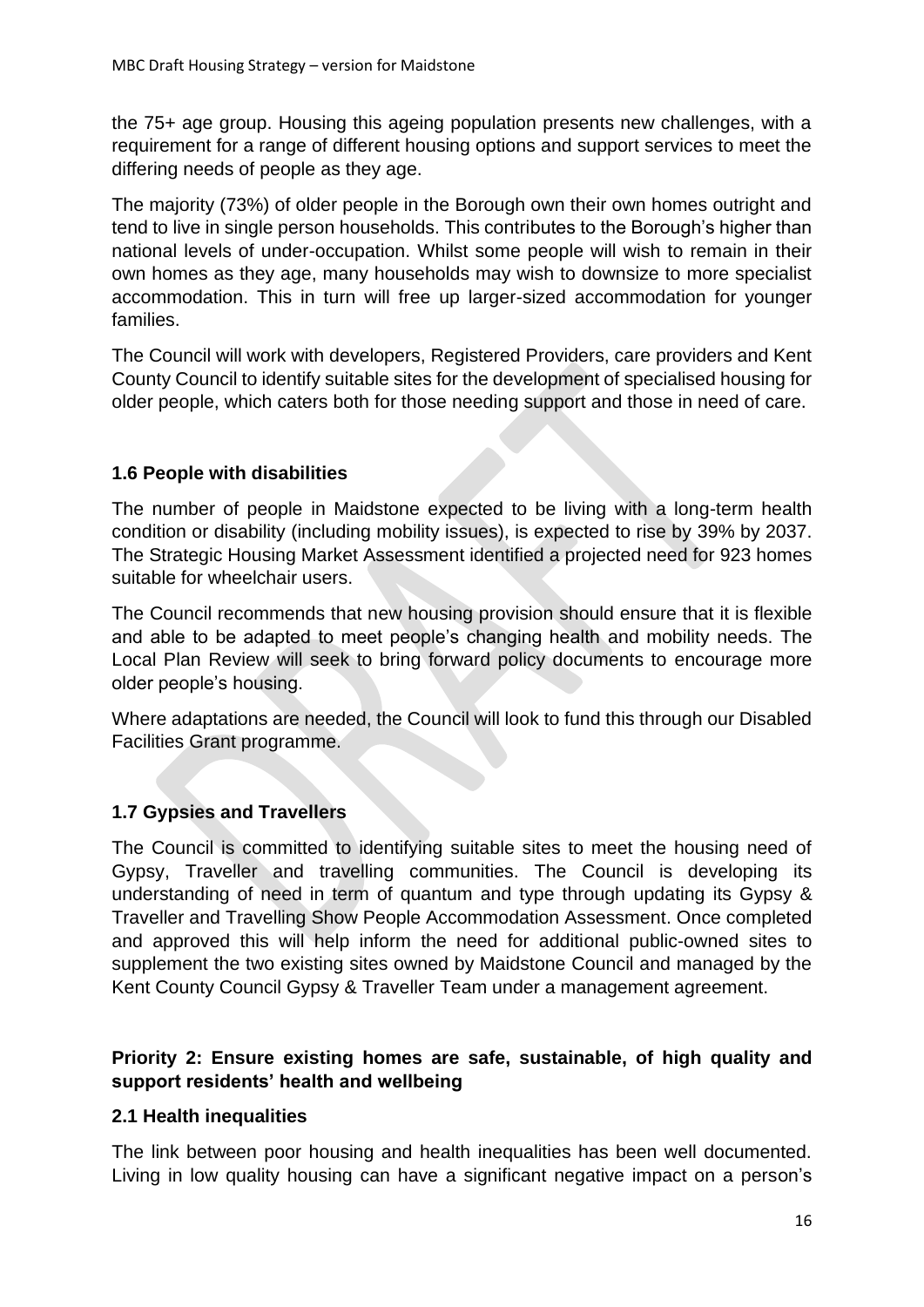health and wellbeing. For example, properties which are poorly maintained may be damp and cold, leading to or exacerbating existing respiratory or cardiovascular illness. Damp and cold homes are also thought to be a significant contributor towards excess winter deaths, particularly amongst people over the age of 75.

The Covid 19 Pandemic and the emerging learning on health inequalities at the time of writing again underscores the link between poor housing and poor health outcomes.

Fuel poverty is also a contributory factor to damp and cold homes, with such households often having to choose between "heat or eat". In 2019, it was estimated that around 7.7% of households in Maidstone were living in fuel poverty.

The Council will continue to signpost residents to access national funding programmes, such as Warm Homes to improve the heating in their homes. We are currently working towards promoting two Government incentives Local Authority Delivery scheme & Home Upgrade Grant to deliver energy efficiency measures for the worst performing properties according to EPC data.

# **2.2 Private sector conditions**

All landlords have a legal obligation to ensure that the properties they own do not pose a risk to the health and safety of their tenants.

The Housing Health and Safety Rating System (The Rating System) assesses the risk to the health and safety of occupiers posed by certain specified housing related hazards. Hazards are banded Category 1 or Category 2 depending on the seriousness of the risk. Where Category 1 hazards are identified, the Council has a legal duty to take action against the owner. If Category 2 hazards are identified, we have a discretionary power to take action. During 2020/21, the Council undertook over 340 interventions in relation to housing condition.

Housing conditions tend to be worst in the private rental sector. The Council has a key role to play in maintaining and improving housing conditions to ensure that they are safe, free from hazards and are not detrimental to tenants' health and wellbeing. Tenants have little influence over the condition of their homes and it is right that our resources are targeted at supporting them.

The Council will continue to work with private landlords where hazards have been identified, adopting the appropriate measures from a range of available options including, informal advice, enforcement action and prosecution.

The use of accommodation in Maidstone, particularly in the Town Centre, other local housing authorities and other statutory organisations such as the Probation Service is having a notable impact on the local community, as well as on those being placed. The rapid increase in residential property as a result of offices being converted to accommodation under the Permitted Development Rights has resulted in an oversupply of small units of housing that has found little favour with the open market.

As a result, large numbers of these properties have been acquired by managing agents and provided to local housing authorities (including those in London) and other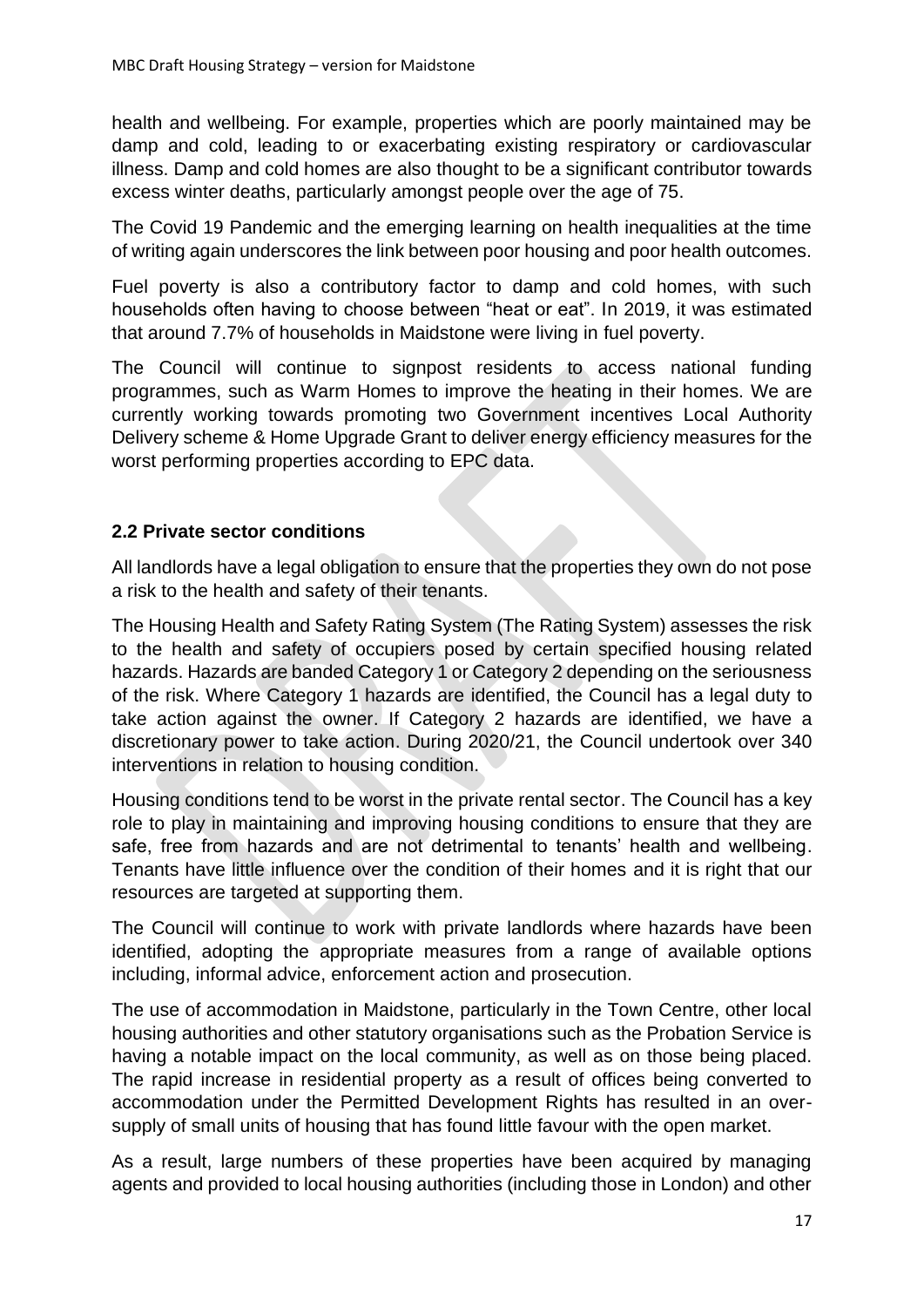agencies to place homeless households. The difficulties arise when the support needed to help these households to maintain their tenancies is either non-existent or is of an inadequate standard. A multiagency task force has been set up to raise awareness of these issues and take what limited steps are available to tackle the problems that arise from unsupported and the cumulative effect this is having.

### **2.3 Fire safety**

The new Fire Safety Act 2021 requires residential building owners and managers to appropriately risk assess all parts of their buildings, including the external structure and doors to common parts, to manage and reduce the risk of fire.

The Council takes fire risk very seriously. We will work with Registered Providers, private landlords, freeholders and Kent Fire and Rescue Service to ensure that residential buildings, including those owned and managed by ourselves, are compliant with all relevant fire safety legislation.

## **2.4 Energy Efficient Homes**

Nationally, controlling carbon emissions from existing homes is recognised as a particular challenge; domestic properties account for 30% of energy use and around 19% of greenhouse gas emissions in the UK, yet less than 7% of homes are owned by local authorities and over 80% are privately owned by either owner occupiers or private landlords.

A recent parliamentary Environmental Audit Committee Report identifies that over 10 million owner occupied homes and over three million private rented homes in England will need upgrading to a minimum Energy Performance Certificate (EPC) C rating by 2035 to hit Government targets. Many of these 13 million owners are unaware that their involvement is needed and will need financial support and advice to upgrade and retrofit their homes. This challenge for local authorities, at a time of unprecedented financial and staffing pressures, in the wake of the COVID-19 pandemic is significant.

Our aspiration will be to support emerging central government assistance programmes that help to tackle those residents living in fuel poverty and reaching the national target of ensuring as many homes as is reasonably practicable achieve a minimum energy efficiency rating of band C by 2035. We will also where possible support schemes that offer residents group buying opportunities for the installation of domestic clean renewable energy systems.

The Council will promote regulation and enforcement of the minimum standards of energy efficiency now required nationally in the domestic private rental market. We will work in partnership with suitable providers and the Greater South Eastern Energy Hub to promote and support the delivery of government funding schemes to homeowners, tenants and landlords that target energy efficiency fabric improvements in dwellings.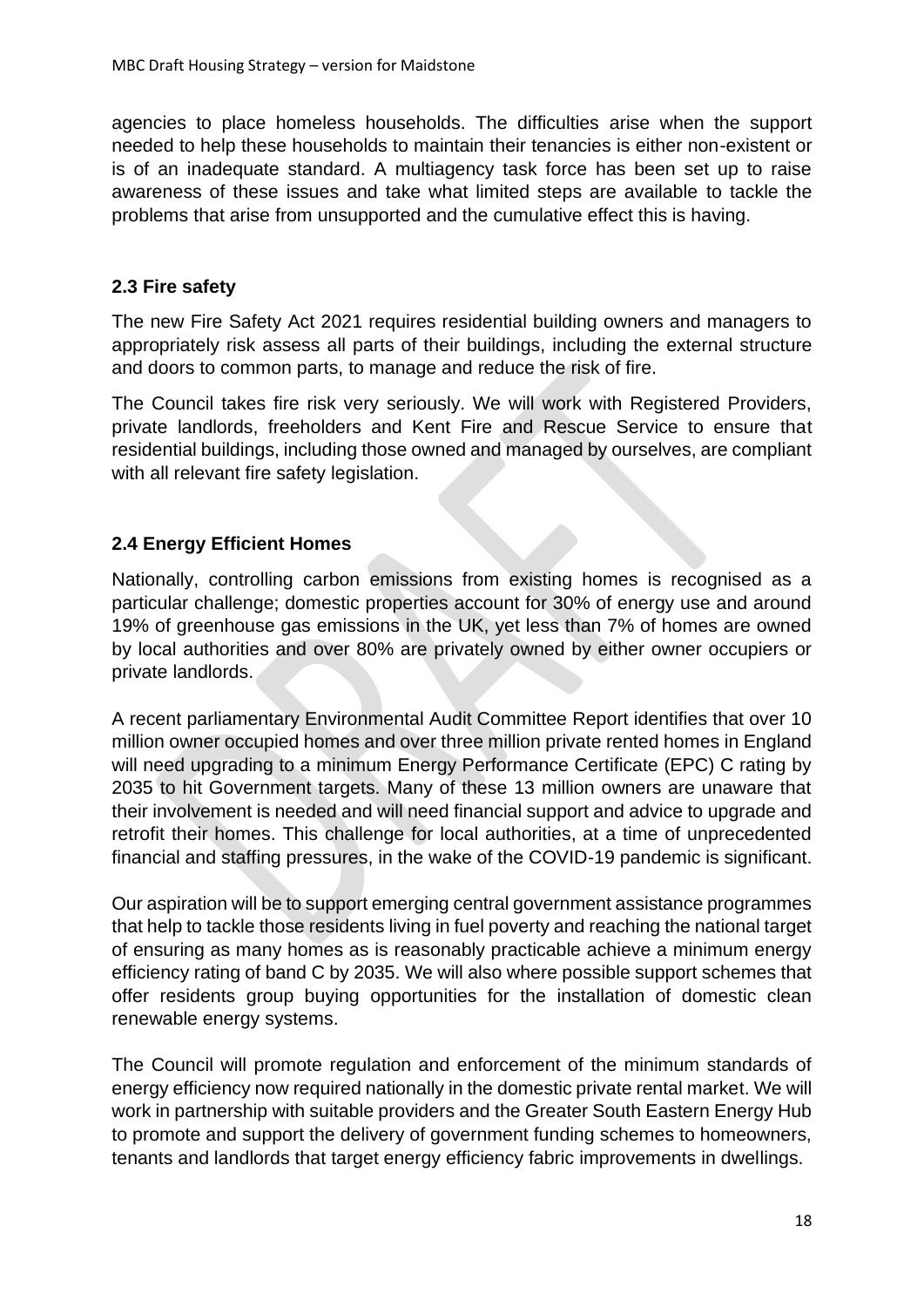# **2.5 Empty homes**

Empty homes are recognised as a wasted resource. Properties that are left unoccupied can fall into disrepair and blight local neighbourhoods. Bringing empty properties back into use can benefit individual owners, potential occupiers, businesses and the wider community.

The Council provides advice and guidance for owners of homes that have been empty for 6 months or more, to help find the best ways to bring that property back into use.

As of July 2021, there were 497 empty properties across the borough. We will continue to work with private owners and KCC's No Use Empty Initiative to help bring long-term empty properties back into use.

# **2.6 Housing Adaptations**

Enabling people to be able to live out their lives in their homes is a national and local policy objective. This can only be achieved if the home is adapted to enable a good quality of life to be enjoyed. The Council has made innovative use of the Better Care Fund to provide for a range of services to be delivered.

Working closely with Kent County Council, our ability to deliver Disabled Facility Grants (DFGs) in a more efficient and effective way has improved the experience for clients. However, we know that the current regulatory framework could be improved, and we will continue to engage with Government departments to lobby for and add to the process of reform.

In the meantime, we will continue to fund the additional Occupational Therapist post that is situated within the Council's Housing & Health Team and enabled over 440 DFGs to be delivered over the lifetime of the previous Housing Strategy.

The Helping You Home scheme provides a valuable link between those in hospital who are ready to be discharged and their homeward journey. During 2020/21 496 referrals were successfully dealt with, despite the challenge that the pandemic brought. Assistance ranged from helping homeless individuals, over 50 properties assisted with clearance, 28 Lifelines installed and providing 135 key-safes to enable care to be delivered to vulnerable households.

## **Priority 3: Prevent homelessness and enable vulnerable people to access appropriate housing and support**

The Council adopted a new Homelessness and Rough Sleeper Strategy in 2019, with the aim of breaking the cycle of homelessness. The Strategy's priorities are:

- Homeless Prevention
- Provide Accommodation
- Support Vulnerable People and Households
- Work specifically to target and alleviate rough sleeping within the Borough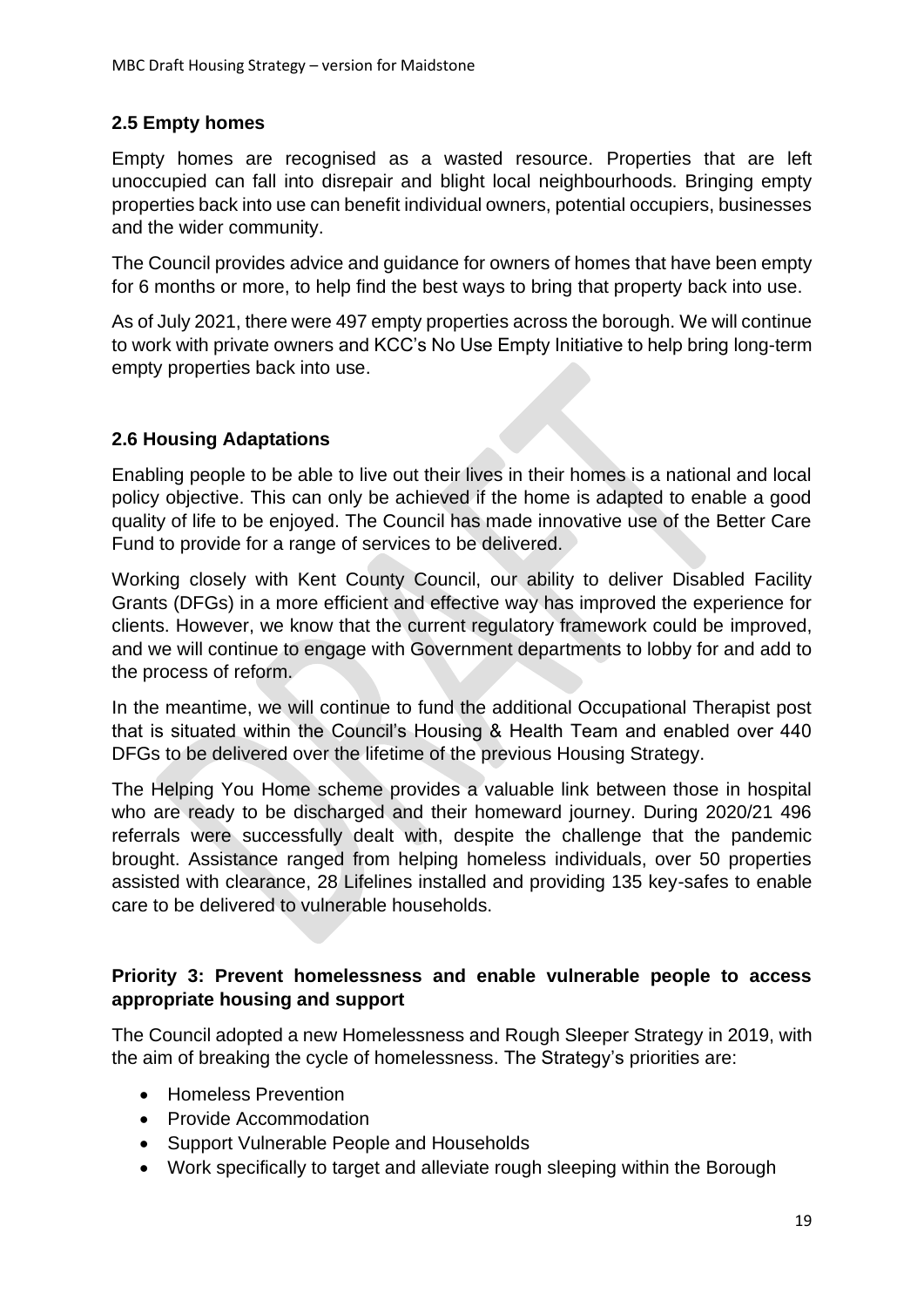## **3.1 Homelessness**

The introduction of the Homelessness Reduction Act (HRA) in April 2018 placed new duties on local authorities to act to prevent homelessness where households are threatened with homelessness. The Council were early adopters of the prevention agenda, recognising it is better to prevent homelessness occurring than to deal with the impacts of homelessness.

Homelessness prevention remains a key ambition for the Council. As well as providing high quality advice and support and personalised housing plans for people who are potentially homeless, we are investing in the use of analytics to support us in achieving better outcomes for individuals. OneView, our financial exclusion predictive analytics model, aims to drive earlier intervention by assessing and monitoring risk levels, specifically looking at where rent arrears are likely to escalate and contribute to risk.

The Council will make best use of data analytics to help identify those most at risk of presenting as homeless and to understand the most effective early interventions.

#### **Case Study - OneView analytics model**

In partnership with EY and Xantura we pioneered a new approach to tackling homelessness by designing and implementing OneView – an innovative data and analytics tool that brings together data from different service areas to provide a more effective and secure way to identify those at risk of future homelessness.

OneView brings together our data with that of partner organisations, including Kent County Council and Golding Homes, to present a 'single view' of a household, enabling frontline officers to develop a holistic understanding of a household's situation and empowering them to decide the best actions for vulnerable residents. OneView generates 'at risk' alerts to proactively notify frontline officers up to 6 months before a household is at risk of becoming homeless or threatened with homelessness, enabling proactive intervention before crisis.

The number of people seeking housing advice during 2020/21 was higher than the previous year, driven by the hardship created by the Covid-19 pandemic.

The number of people needing to go on to make a homelessness application was lower in 2020/21 than the previous year, although 27% of households on the Housing Register as of August 2021 are either owed a homelessness prevention, relief or main housing duty. Of these, the majority (63%) are single people with an average age of 36.

These figures reflect the fact that the main reason for people being threatened with homelessness in 2020/21 was family or friends being no longer willing to accommodate them. This has consistently been the main reason for the past 3 years, but was exacerbated in 2020/21 due to the pandemic, with families nervous about hosting people who do not normally live in their home. The Council is developing an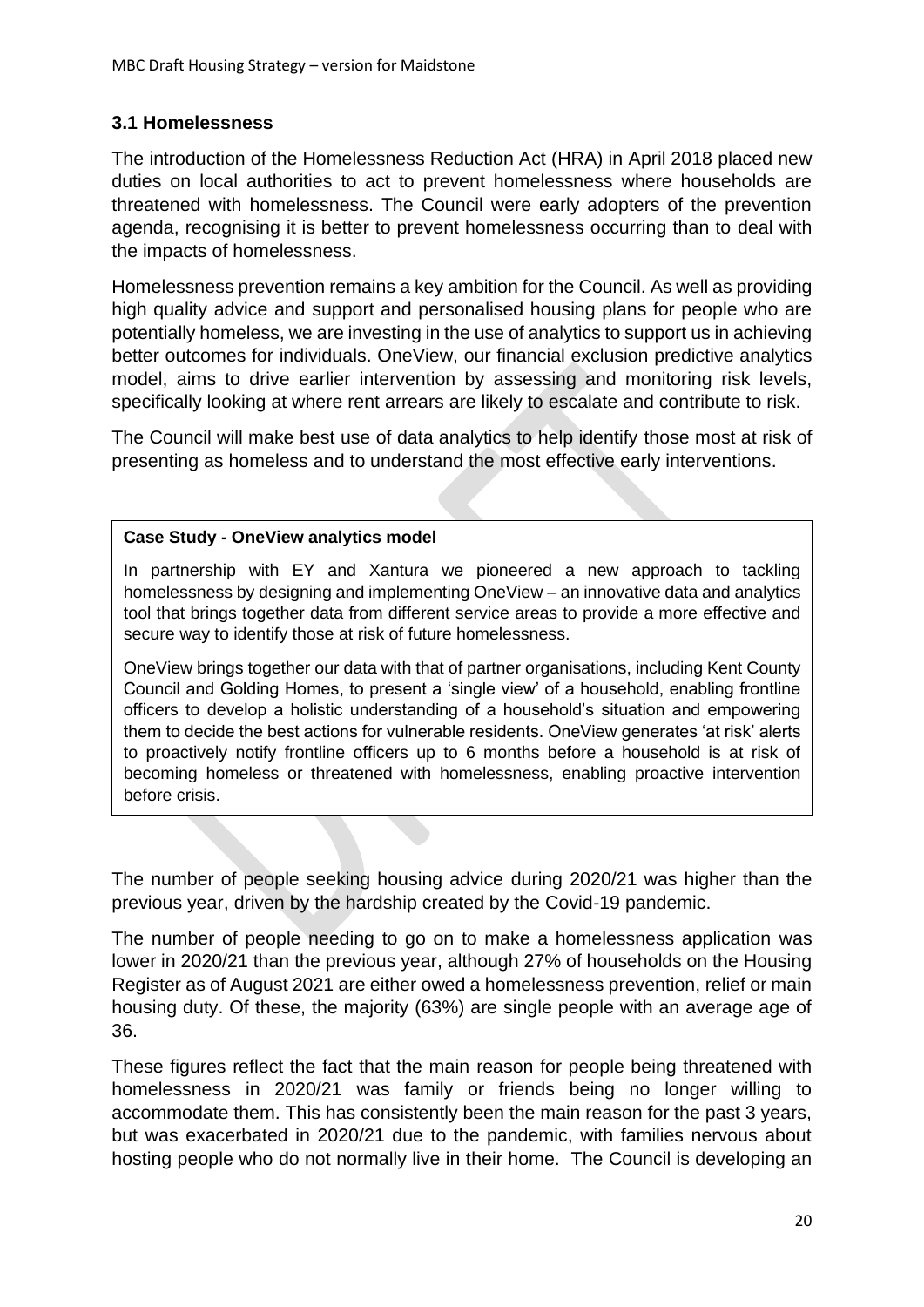exit strategy to help the people impacted in this way to move from temporary accommodation into more settled housing.

The moratorium on possession proceedings during most of 2020, for both the private and social housing sectors, naturally reduced the number of cases whose homelessness was due to their tenancy ending. However, this provision was temporary and the Courts are now working through the outstanding cases in order of priority. The Council anticipates and is preparing for an increase in homeless applications as this backlog is processed.

## **3.2 Rough sleeping**

Rough sleeping impacts on both the individuals who are rough sleeping and the wider community. Street homelessness has a huge detrimental impact on health and life expectancy, with homeless men and women living 31 and 38 fewer years respectively than average. Rough sleepers often present with complex and challenging needs, including poor mental health, substance misuse issues, lack of support, financial exclusion and antisocial behaviour.

Until recently, rough sleeping across Maidstone had risen rapidly, in line with national trends. Our street count in September 2018 recorded 48 rough sleepers. We have achieved huge success through our Rough Sleeping Initiative (RSI), funded through central Government, reducing our rough sleeping numbers down to single figures. We have removed the need for a winter shelter and a day centre – as the demand is so low.

Rough sleepers require a range of coordinated and compassionate interventions including stable accommodation, health and clinical input and more generic support. Our approach through RSI has been to provide a wide-ranging number of interventions to give a well-rounded and holistic approach to rough sleepers to try to secure their best life chances and reduce rough sleeping in the district. This has included securing homes for ten entrenched rough sleepers through our Housing First partnership and securing longer-term and settled accommodation for a further 255 rough sleepers.

#### **Case Study – Housing First**

In partnership with Porchlight and Golding Homes, the Council has sought to find housing for a number of long-term rough sleepers. Housing First is a specific approach, which uses independent, stable housing as a platform to enable individuals with multiple and complex needs to begin recovery and move away from homelessness. Alongside housing, intensive, flexible and person-centred support is provided.

Housing First differs from other supported housing models, as individuals are not required to prove that they are ready for independent housing. No conditions are placed on them, other than a willingness to maintain a tenancy agreement, and Housing First is designed to provide long-term, open-ended support for their on-going needs.

The Council has successfully bid for further funding from the Rough Sleeping Initiative. We will use this to continue to fund our successful Outreach Service and secure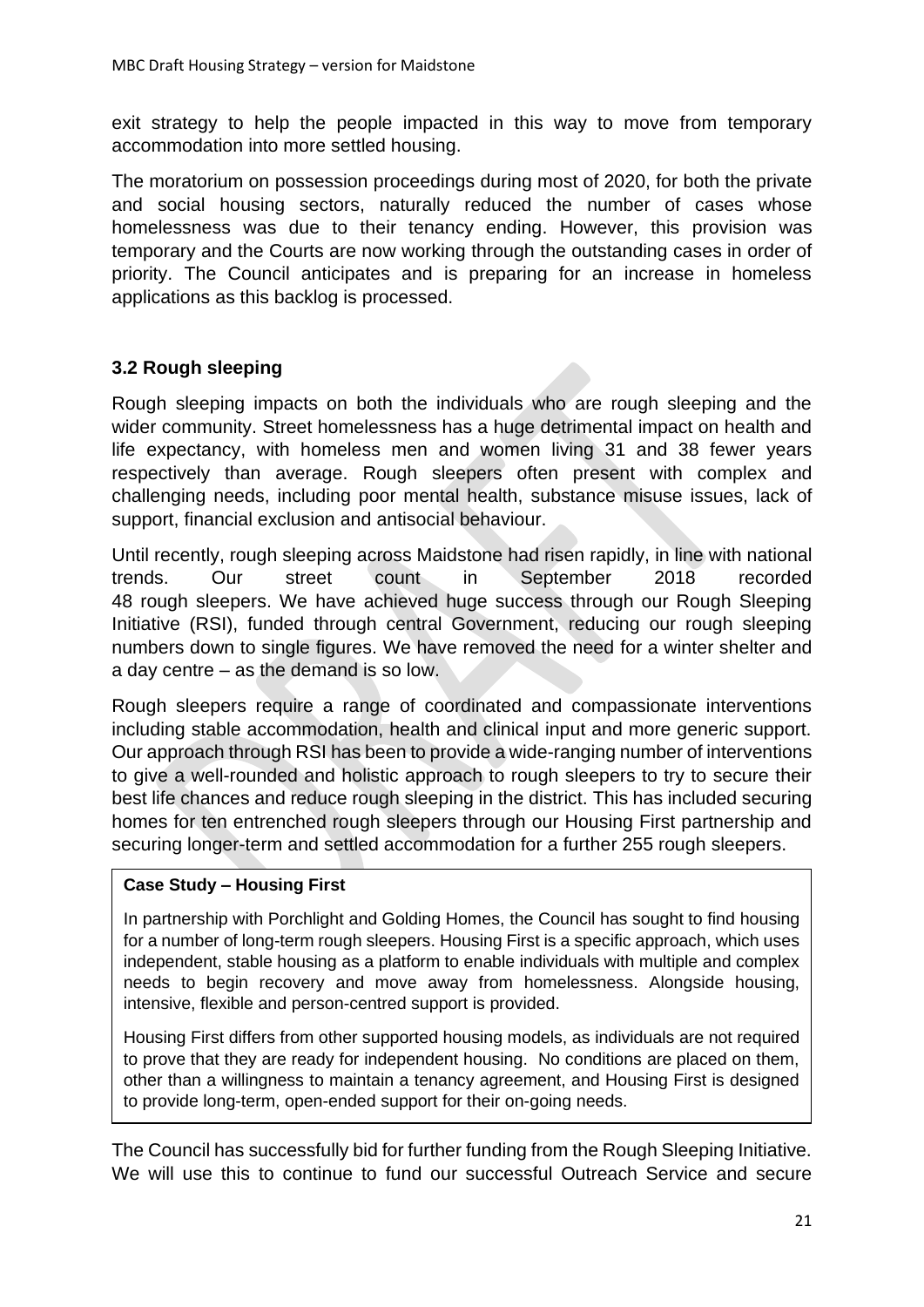positive holistic outcomes for rough sleepers. We will look at developing an effective strategy to bring homelessness and social value together to end the cycle of homelessness. Particularly, how we can support people to access positive social networks including into work, education, or training.

### **3.3 Access to housing**

Sometimes we are unable to prevent households from becoming homeless and have to look for alternative solutions, which can involve placing people into temporary accommodation whilst we support them to find them a more settled place to live. In recent years, the Council has been heavily reliant on costly nightly paid accommodation, which is often unsuitable, particularly for families and has been a drain on our financial resources.

To increase the availability of good quality temporary accommodation and reduce the financial burden to the Council, over the last three years we have embarked on a programme of buying properties to use as temporary accommodation. To date we own 85 properties, including 45 houses suitable for families and 35 units of supported accommodation for rough sleepers and those at risk of rough sleeping.

The Council will continue to explore options for increasing the level of suitable temporary accommodation within the Borough.

It is the Council's longer-term ambition that as we alleviate homelessness in the Borough, the need for temporary accommodation will reduce and the properties that we currently use for this can be transferred to Maidstone Property Holdings to provide more homes within the private rented sector.

Temporary accommodation is only part of the solution. The key to breaking the cycle of homelessness is to ensure a suitable flow of homes for people in temporary accommodation to move into. This can be particularly challenging where there are complex needs and/or a history of rent arrears, with the latter often a barrier to households being accepted into social housing.

Through initiatives such as our Homefinder Scheme, we are working to incentivise private sector landlords to house homeless households. Whilst we have had some successes, many private landlords are reluctant to house tenants on benefits, particularly those in receipt of Universal Credit. Our own market rent housing owned through Maidstone Property Holdings can help to bridge some of that gap.

The Council will continue to work with both private landlords and Registered Providers to secure appropriate settled homes for households living in temporary accommodation.

#### **3.4 Access to support**

Many homeless households are often vulnerable and have complex needs that require additional support. Providing this support can help households to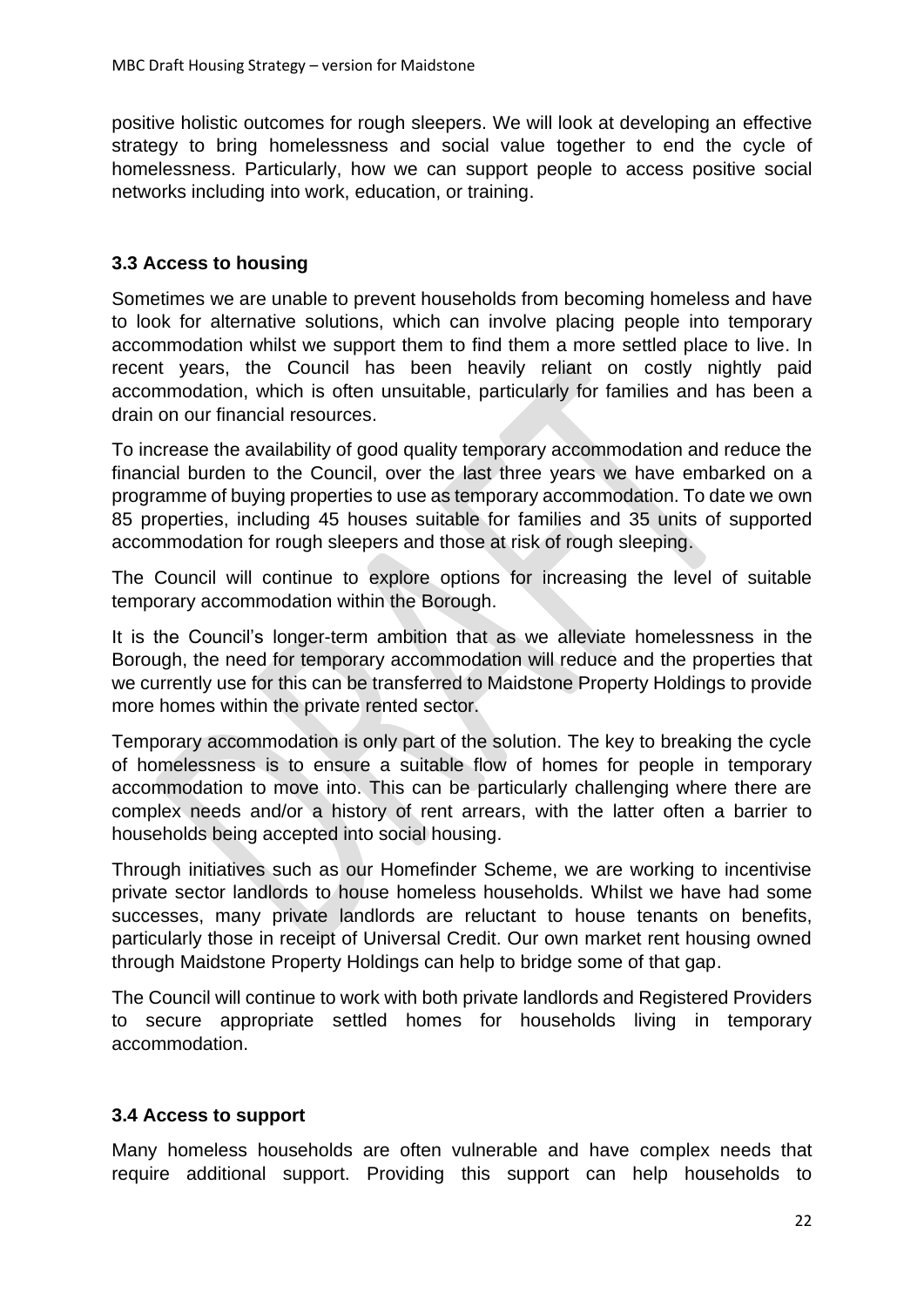sustain their tenancies and avoid becoming homeless again; thus, breaking the cycle of homelessness.

Traditionally Maidstone funded directly, or through agencies such as Homes England, access to local supported housing and support resources. However, due to commissioning changes at the County-level, there is now significant uncertainty around resources for key vulnerable groups including young people and ex-offenders.

The Council will continue to work with and provide direct support and/or advice to vulnerable people, with a particular focus on those being discharged from hospital, those experiencing domestic abuse and those leaving prison. We will directly invest in the provision of holistic support and accommodation services for vulnerable people, such as through our Trinity project.

#### **Case Study – Trinity**

The Council have purchased Trinity in Maidstone, previously used to provide services to young people as Trinity Foyer, and are converting it to provide a multi-use communal community space.

When complete, the building will provide vulnerable households with access to a range of support within one building. Help and advice will be available not just for those who are homeless, but also those on the edge of the job market, living in temporary accommodation or with other social support needs.

It will also provide access to accommodation for homeless households, both temporary and settled accommodation.

The Council's Outreach Team and other sections of the Housing Service will also be based there and it will have onsite management and an overnight concierge service.

The Council will continue to lobby government for a change in funding arrangements to the existing scheme (where funding is provided to the uppertier authority in two-tier areas but remains un-ring fenced), to enable it to be used to provide services to prevent homelessness and not just to those owed a duty of care by the upper-tier authority or owed the main housing duty by the local housing authority.

#### **Implementation and monitoring**

We will develop a clear, focused five-year action plan to ensure that we can deliver against the four strategic priorities set out in this Housing Strategy. We will monitor progress against the action plan and report this to the Communities, Housing and Environment Committee on an annual basis.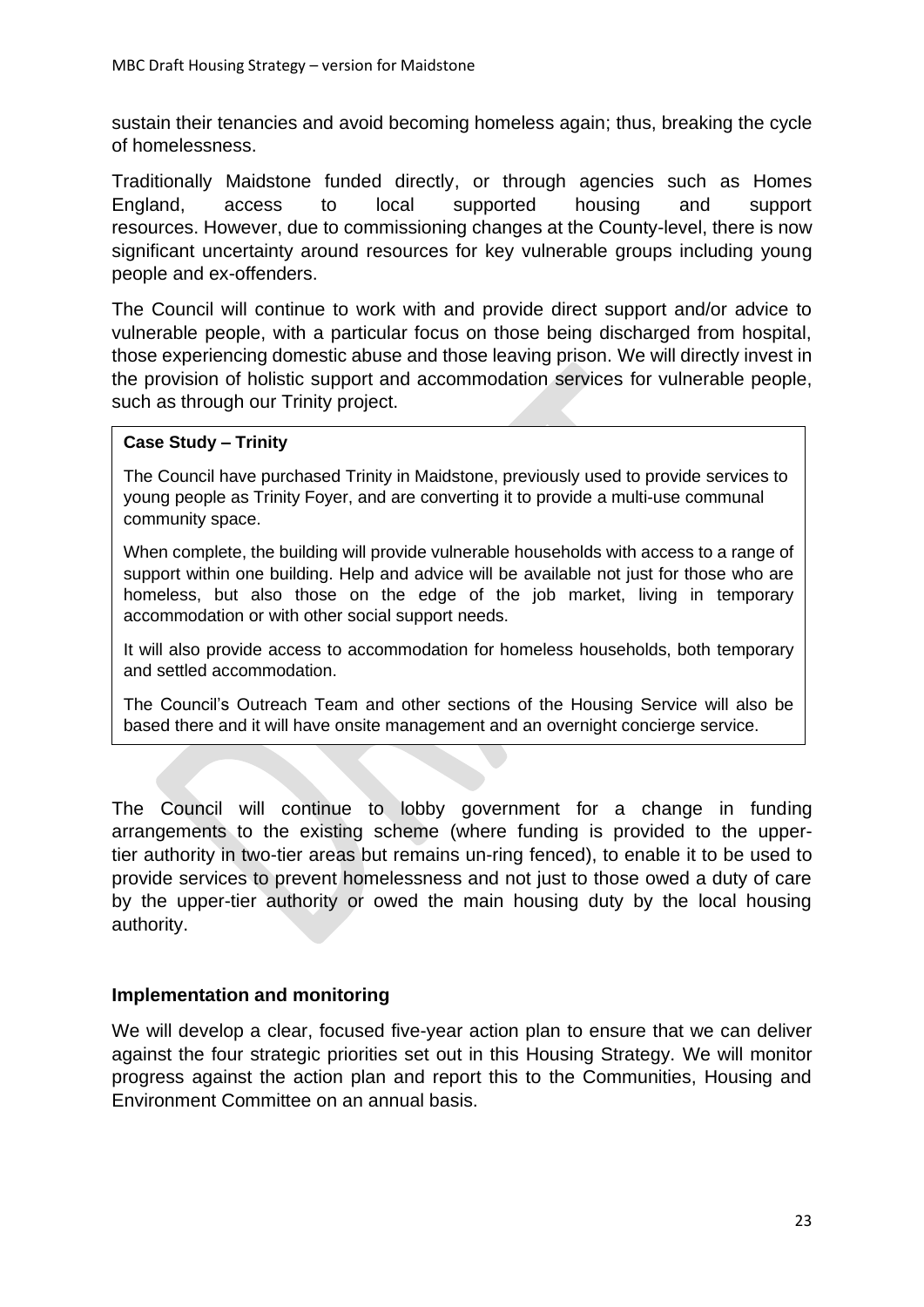#### **Housing Strategy 2016-20 Action Plan Progress**

### **Priority 1: Enable and support the delivery of quality homes across the housing market to develop sustainable communities**

#### **Outcomes – What we plan to achieve**

- **a)** Enable the delivery of homes as identified in the emerging Local Plan; and has an appropriate policy framework in place that delivers an appropriate mix, tenure and range of housing to meet identified need.
- **b)** Deliver a mix of homes of different types, tenure and size, via direct provision and in partnership with private developers, housing associations and other key partners, which meet the needs of the local population.
- **c)** Deliver new affordable homes that are designed to a high standard, energy efficient, accessible and respond to people's changing needs.
- **d)** Maximise housing investment opportunities by seeking innovative funding and delivery options to support housing delivery within Maidstone.

| <b>Outcomes</b> | What we plan to do                                                                                                                      | <b>Key Partners</b>                                                                                                | Target     | <b>Comments</b>                                                                                                                                                                                                                        |
|-----------------|-----------------------------------------------------------------------------------------------------------------------------------------|--------------------------------------------------------------------------------------------------------------------|------------|----------------------------------------------------------------------------------------------------------------------------------------------------------------------------------------------------------------------------------------|
| 1 <sub>b</sub>  | Create a Local<br>Housing Company to  <br>build/acquire new<br>affordable and<br>private homes to<br>meet the commercial<br>and housing | MBC Housing &<br>Enabling Team, MBC<br>Property and<br>Procurement, MBC<br>Legal & Finance<br>Consultants, Housing | April 2018 | Maidstone Property Holdings Ltd has<br>been established. To date 89 units of<br>accommodation have been provided<br>across five new sites, including two<br>significant regeneration projects at<br>Union Street and Brunswick Street. |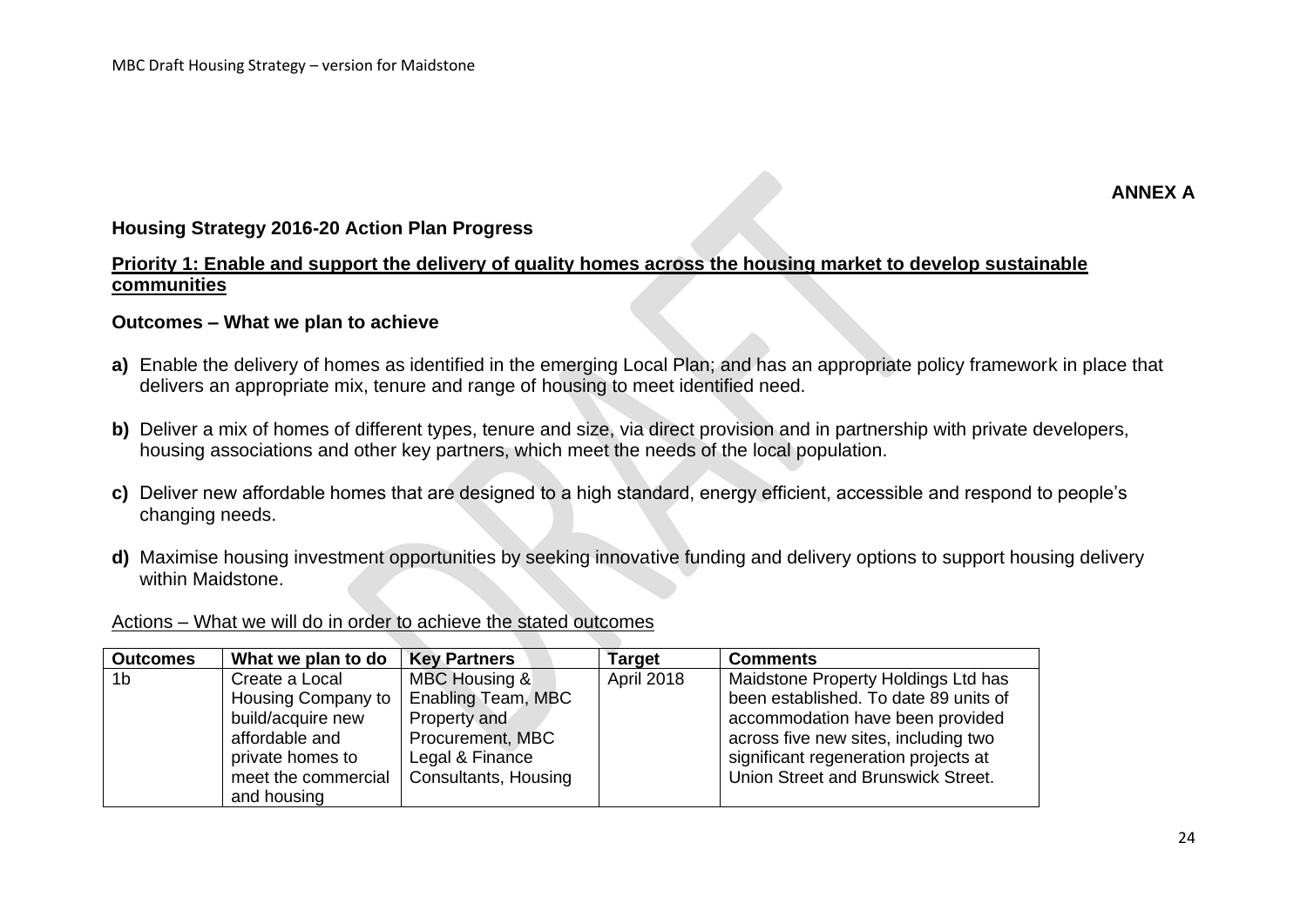|          | objectives of the<br>Council.                                                                                                                                                                                                | Developers, MBC<br>Planning,<br>Landowners,<br><b>Homes &amp; Communities</b><br>Agency                                                                                |                           | Several houses previously held within<br>the MBC's general fund (former parks<br>and open spaces properties) are<br>gradually being moved to MPH to<br>manage.                                                       |
|----------|------------------------------------------------------------------------------------------------------------------------------------------------------------------------------------------------------------------------------|------------------------------------------------------------------------------------------------------------------------------------------------------------------------|---------------------------|----------------------------------------------------------------------------------------------------------------------------------------------------------------------------------------------------------------------|
| 1a/b/c/d | Ensure the emerging<br>Local Plan provides<br>an appropriate policy<br>framework for<br>affordable housing,<br>including the<br>production of an<br>Affordable Housing<br>Supplementary<br><b>Planning Document</b><br>(SPD) | <b>MBC Housing &amp;</b><br>Enabling Team, MBC<br>Spatial Planning Policy,<br>Housing Developers,<br>Registered Providers,<br><b>Homes &amp; Communities</b><br>Agency | April 2017                | The Affordable and Local Needs<br>Housing SPD was adopted in July<br>2020. Liaison between MBC's Housing<br>Service and Planning Department is<br>ongoing to ensure cohesion during the<br>review of the Local Plan. |
| 1a/b/c   | Promote home<br>ownership products<br>e.g. Help to Buy,<br>Starter Homes, and<br>Shared Ownership in<br>Maidstone.                                                                                                           | <b>MBC Housing &amp;</b><br>Enabling Team,<br>Landowners,<br>Housing Developers,<br><b>MBC Planning</b>                                                                | <b>Review</b><br>annually | On going                                                                                                                                                                                                             |
| 1a/b/c   | Establish a register<br>to gather evidence of<br>demand for self and<br>custom build within<br>Maidstone and work<br>with planning to<br>identify serviced<br>plots of land to meet<br>this demand.                          | <b>MBC Housing &amp;</b><br>Enabling Team,<br>Landowners, Housing<br>Developers, MBC<br>Planning                                                                       | May 2016                  | The register of interest has been<br>implemented and is managed by the<br>Spatial Planning Team.                                                                                                                     |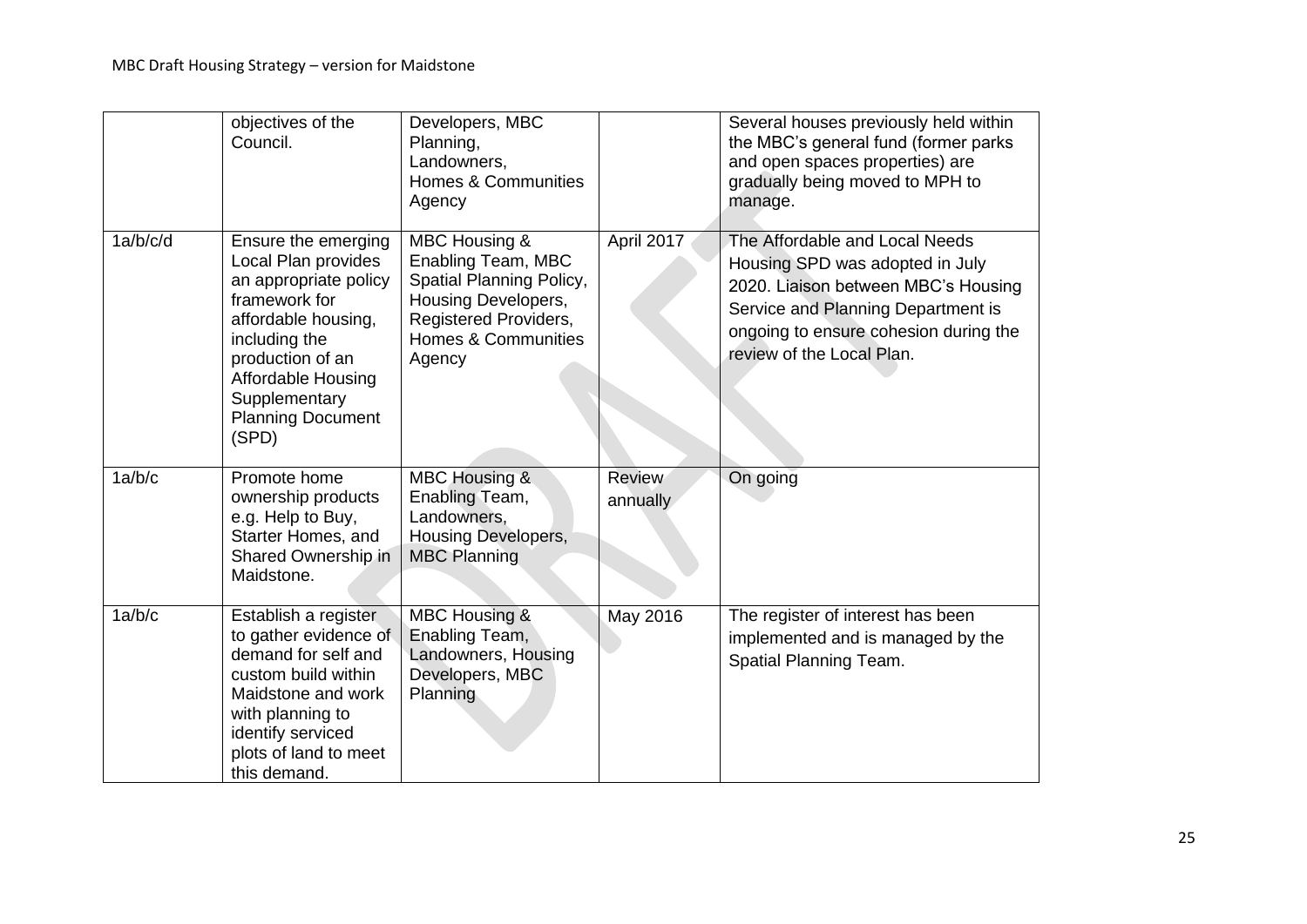| 1 <sub>b</sub> | Monitor and respond<br>to the changing<br>social housing<br>market, including:<br>Impact of the 1%<br>annual reduction in<br>social rents over the                                                                                                  | MBC Housing &<br>Enabling Team,<br>Housing Developers,<br>Registered Providers,<br><b>Homes &amp; Communities</b><br>Agency, MBC Benefits                            | Review<br>annually        | On going                                                                                                                                                                                                                                                                                                                 |
|----------------|-----------------------------------------------------------------------------------------------------------------------------------------------------------------------------------------------------------------------------------------------------|----------------------------------------------------------------------------------------------------------------------------------------------------------------------|---------------------------|--------------------------------------------------------------------------------------------------------------------------------------------------------------------------------------------------------------------------------------------------------------------------------------------------------------------------|
|                | next 4 years; Impact<br>of the affordable rent<br>regime on<br>affordability; Impact<br>of the Allocation<br>Scheme to ensure<br>social housing is<br>being allocated<br>effectively and fairly.                                                    |                                                                                                                                                                      |                           |                                                                                                                                                                                                                                                                                                                          |
| 1a/b           | Enable the delivery<br>of new affordable<br>housing, particularly<br>1 and 2 bedroom<br>homes to meet the<br>identified need.                                                                                                                       | MBC Housing &<br>Enabling Team, MBC<br>Planning, Housing<br>Developers,<br><b>Registered Providers</b>                                                               | <b>Review</b><br>annually | Over 1,400 new affordable homes were<br>delivered between April 2016 and<br>March 2021.                                                                                                                                                                                                                                  |
| 1 <sub>d</sub> | Explore opportunities<br>for funding<br>investment with a<br>range of partners<br>including the Local<br>Enterprise<br>Partnership, Homes<br>& Communities<br>Agency, institutional<br>investors that will<br>contribute towards<br>the delivery of | MBC Housing &<br>Enabling Team,<br>Landowners,<br>Housing Developers,<br>Registered Providers,<br><b>Homes &amp; Communities</b><br>Agency, DCLG, LGA,<br><b>LEP</b> | Review<br>annually        | This has been explored and MBC is<br>committed to developing and managing<br>a portfolio of up to 200 units of<br>accommodation to be let on secure<br>tenancies. Maidstone Property Holding<br>Ltd was established to provide long-<br>term good quality private rented<br>accommodation managed to a high<br>standard. |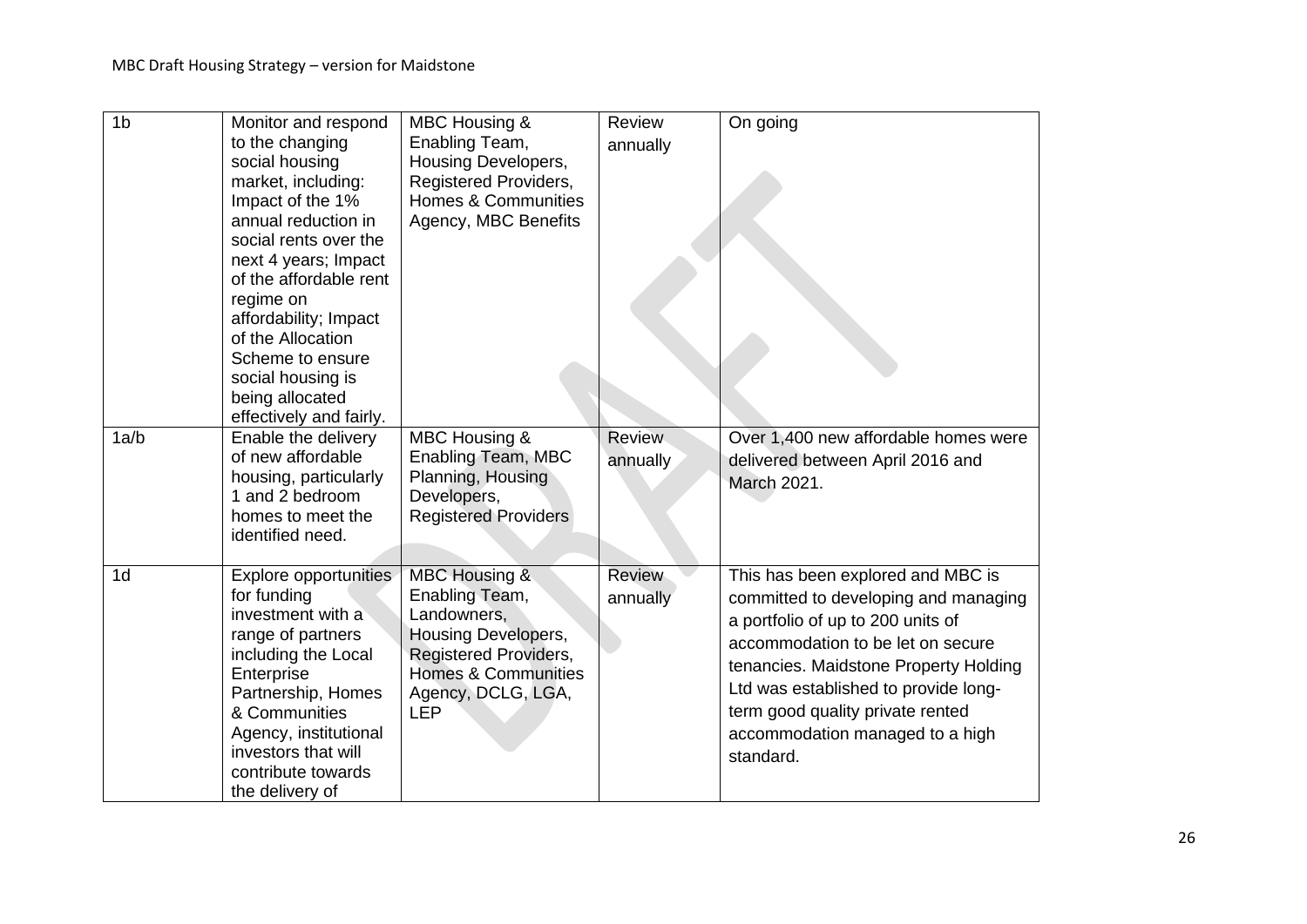|                   | housing across the<br>market.                                                                                                                                               |                                                                                                                                                                                                                                            |                           |                                                                                                                                                                                                                                                          |
|-------------------|-----------------------------------------------------------------------------------------------------------------------------------------------------------------------------|--------------------------------------------------------------------------------------------------------------------------------------------------------------------------------------------------------------------------------------------|---------------------------|----------------------------------------------------------------------------------------------------------------------------------------------------------------------------------------------------------------------------------------------------------|
| 1 <sub>b</sub> /c | Consider on a site by<br>site basis joint<br>venture and<br>partnership models<br>to share expertise,<br>income, resources<br>and risk.                                     | MBC Housing &<br>Enabling Team, MBC<br>Property and<br>Procurement, MBC<br>Legal, Registered<br>Providers,<br>Housing Developers,<br>Landowners,<br><b>External Contractors /</b><br>Consultants,<br>Kent Housing Group,<br>DCLG, LEP, KCC | Review<br>annually        | A new Housing Development Team has<br>been established within the<br><b>Regeneration &amp; Economic</b><br>Development division to promote this<br>action. This has enabled three sites to<br>come forward on brownfield land within<br>the Town Centre. |
| 1a/b              | Work with<br>planning, the local<br>and Gypsy<br><b>Traveller</b> and<br>travelling<br>communities to<br>identify potential<br>housing sites to<br>meet identified<br>need. | MBC Housing &<br>Enabling Team, MBC<br>Planning,<br><b>Gypsy and Traveller</b><br>Community,<br>Parish Councils.<br><b>Kent County Council</b>                                                                                             | <b>Review</b><br>annually | A report is expected to be provided<br>to the Communities, Housing &<br>Environment Committee before the<br>end of 2021 providing a needs<br>analysis and options for meeting this<br>requirement.                                                       |
| $1b$ / $c$        | <b>Bring forward</b><br><b>Brunswick Street</b><br>car park to deliver<br>a quality housing<br>scheme to meet<br>housing and<br>commercial<br>objectives                    | <b>MBC Housing &amp;</b><br><b>Enabling Team, MBC</b><br>Property and<br>Procurement, MBC<br>Legal, MBC Planning,<br>Housing Developers,<br>External<br>contractors/consultan                                                              | September<br>2018         | Completed. Project handed over in<br>May 2021 and all flats occupied by<br>July 2021.                                                                                                                                                                    |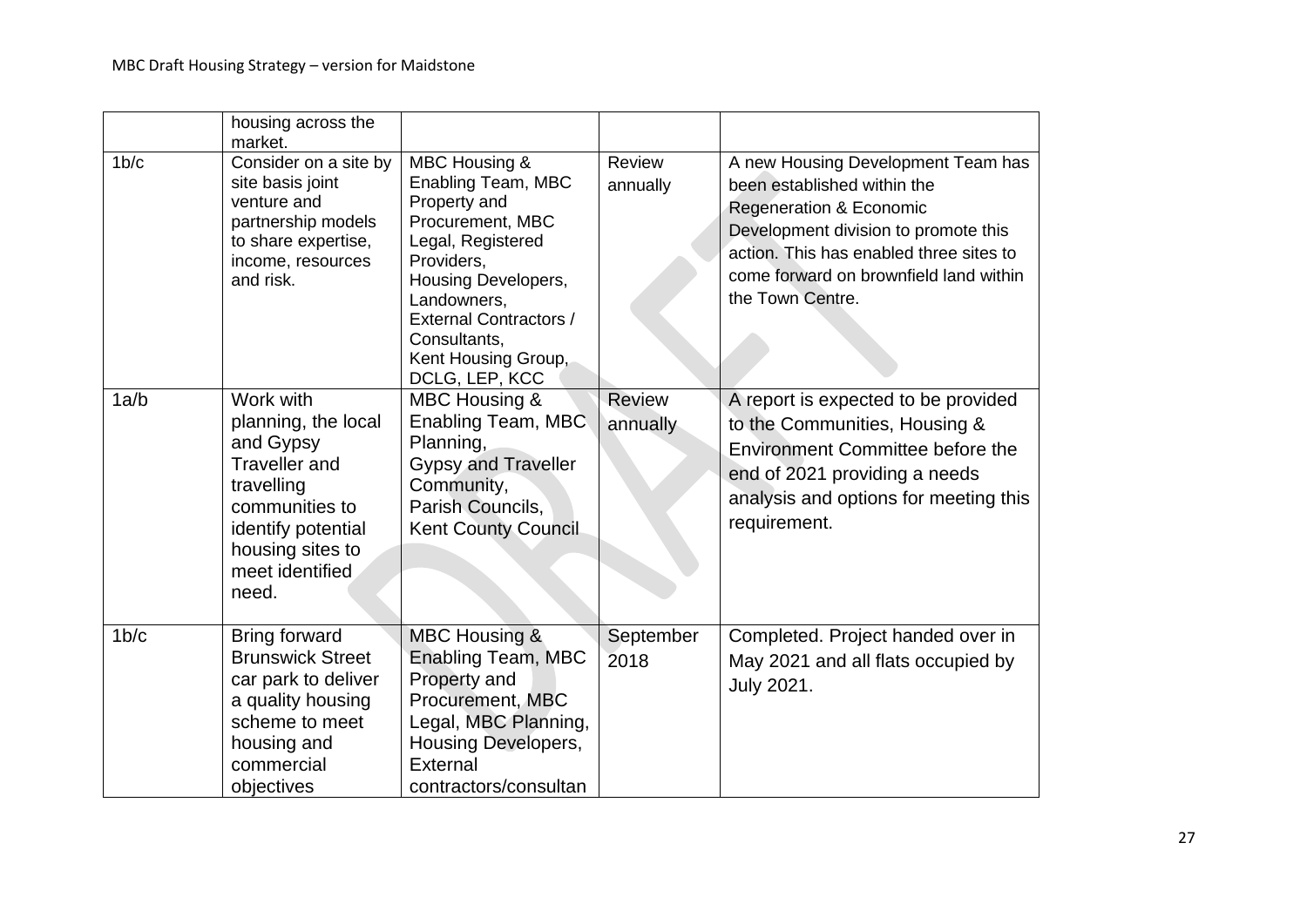|          |                                                                                                                                                                                                    | ts, Registered<br>Providers,<br>Landowners.                                                                                                                |                           |                                                   |
|----------|----------------------------------------------------------------------------------------------------------------------------------------------------------------------------------------------------|------------------------------------------------------------------------------------------------------------------------------------------------------------|---------------------------|---------------------------------------------------|
| 1a/b/c   | Continue to<br>support Parish<br>Councils in<br>delivering local<br>needs housing<br>where this has<br>been proven<br>necessary.                                                                   | <b>MBC Housing &amp;</b><br>Enabling Team,<br>Parish Councils, MBC<br><b>Spatial Planning</b><br>Policy, Action for<br><b>Communities in Rural</b><br>Kent | <b>Review</b><br>annually | On going                                          |
| 1a/b/c/d | Contribute to the<br><b>Local Government</b><br>Associations<br>Housing<br>Commission on<br>exploring new<br>routes to<br>housebuilding and<br>seek good practice<br>for delivery in<br>Maidstone. | MBC Housing &<br>Enabling Team,<br>Housing Developers,<br>MBC Planning,<br>Landowners,<br><b>Registered Providers,</b><br><b>KCC, LGA</b>                  | September<br>2016         | See comment above re Housing<br>Development Team. |
| 1a/b/c   | Promote the<br>development of<br>good quality<br>homes that are<br>energy efficient,<br>meet the minimum<br>guideline space<br>standards and<br>embrace the                                        | <b>MBC Housing &amp;</b><br>Enabling Team,<br><b>Housing Developers,</b><br>MBC Planning,<br><b>Registered Providers</b>                                   | Review<br>annually.       | On going                                          |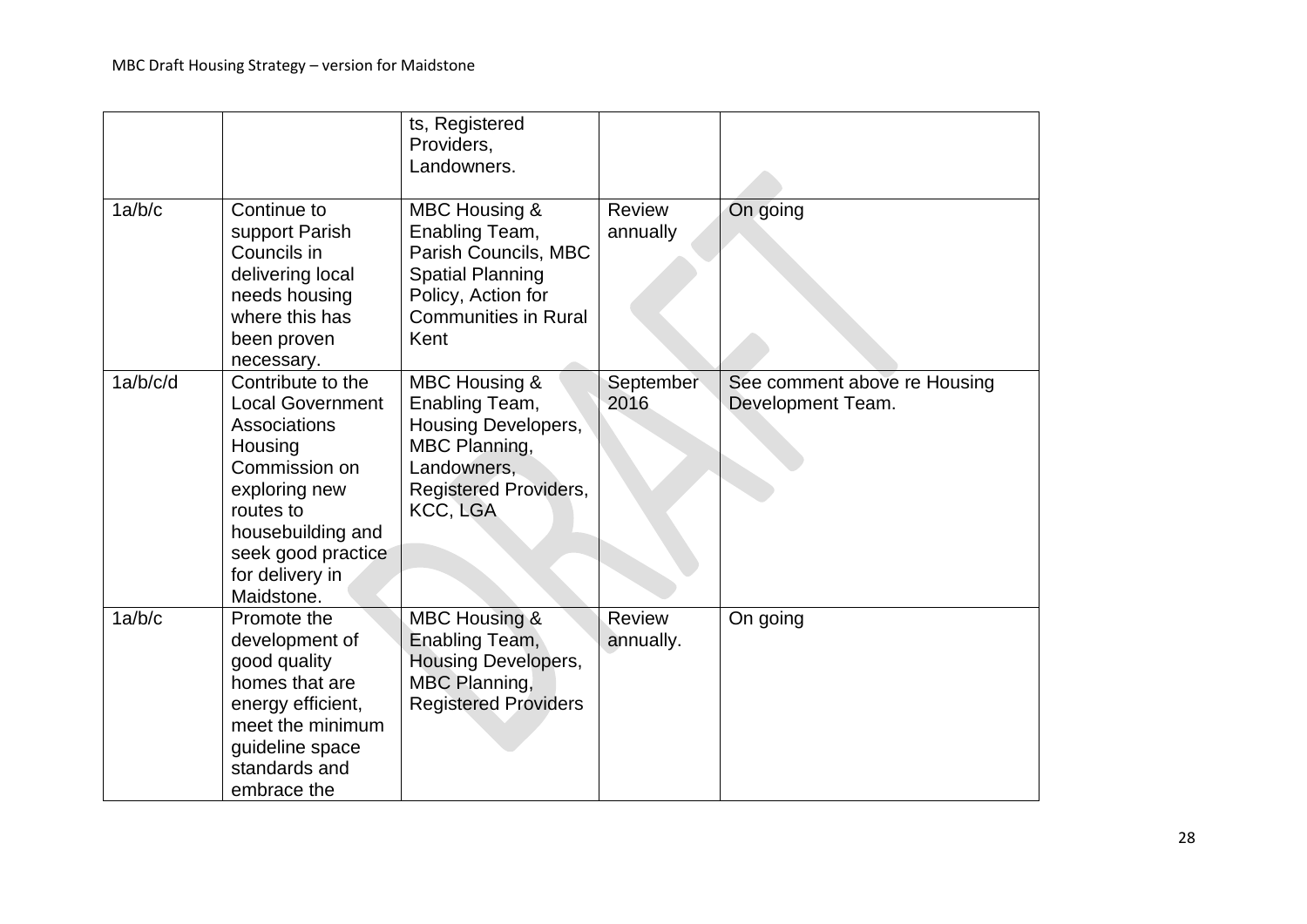| $\cdot$ .<br>. .<br>$   -$<br>nn r<br>--<br>.<br>CONCEDI 1<br>Lileume<br>v |  |  |
|----------------------------------------------------------------------------|--|--|
| nes                                                                        |  |  |

#### **Priority 2: Ensure that existing housing in the Maidstone Borough is safe, desirable and promotes good health and wellbeing**

#### **Outcomes – What we plan to achieve**

- **a)** To raise housing quality and standards across all tenures and improve the condition of existing homes to maximise health and wellbeing outcomes for all.
- **b)** To improve health outcomes for residents by reducing health inequality to ensure a healthy standard of living for all.
- **c)** Promote ways for residents to improve their health and wellbeing by tackling fuel poverty, energy efficiency advice and managing domestic bills.
- **d)** Bring empty homes back into use in order to increase the housing options available for local residents.

#### Actions – What we will do in order to achieve the stated outcomes

| <b>Outcomes</b> | What we plan to do                                                                    | <b>Key Partners</b>    | <b>Target</b> | <b>Comments</b>                                                                               |
|-----------------|---------------------------------------------------------------------------------------|------------------------|---------------|-----------------------------------------------------------------------------------------------|
| 2a              | Improve the                                                                           | National Landlords     | <b>Review</b> | We continue to work with nightly paid                                                         |
|                 | condition and supply                                                                  | Association, Maidstone | annually      | landlords to drive up standards. There                                                        |
|                 | of accommodation                                                                      | Landlords Forum,       |               | is a TA benchmark that is set with                                                            |
|                 | within the private                                                                    | Landlords,             |               | providers and reviewed regularly.                                                             |
|                 | rental sector by                                                                      | Homeowners, MBC        |               |                                                                                               |
|                 | engaging with                                                                         | Housing & Health       |               | Work is underway with our                                                                     |
|                 | landlords to support<br>good management<br>and take appropriate<br>enforcement action | Team                   |               | Procurement Team to formalise the<br>procurement and management of<br>nightly paid providers. |
|                 | where necessary.                                                                      |                        |               | The Housing & Health team actively                                                            |
|                 |                                                                                       |                        |               | engages with the private rented sector                                                        |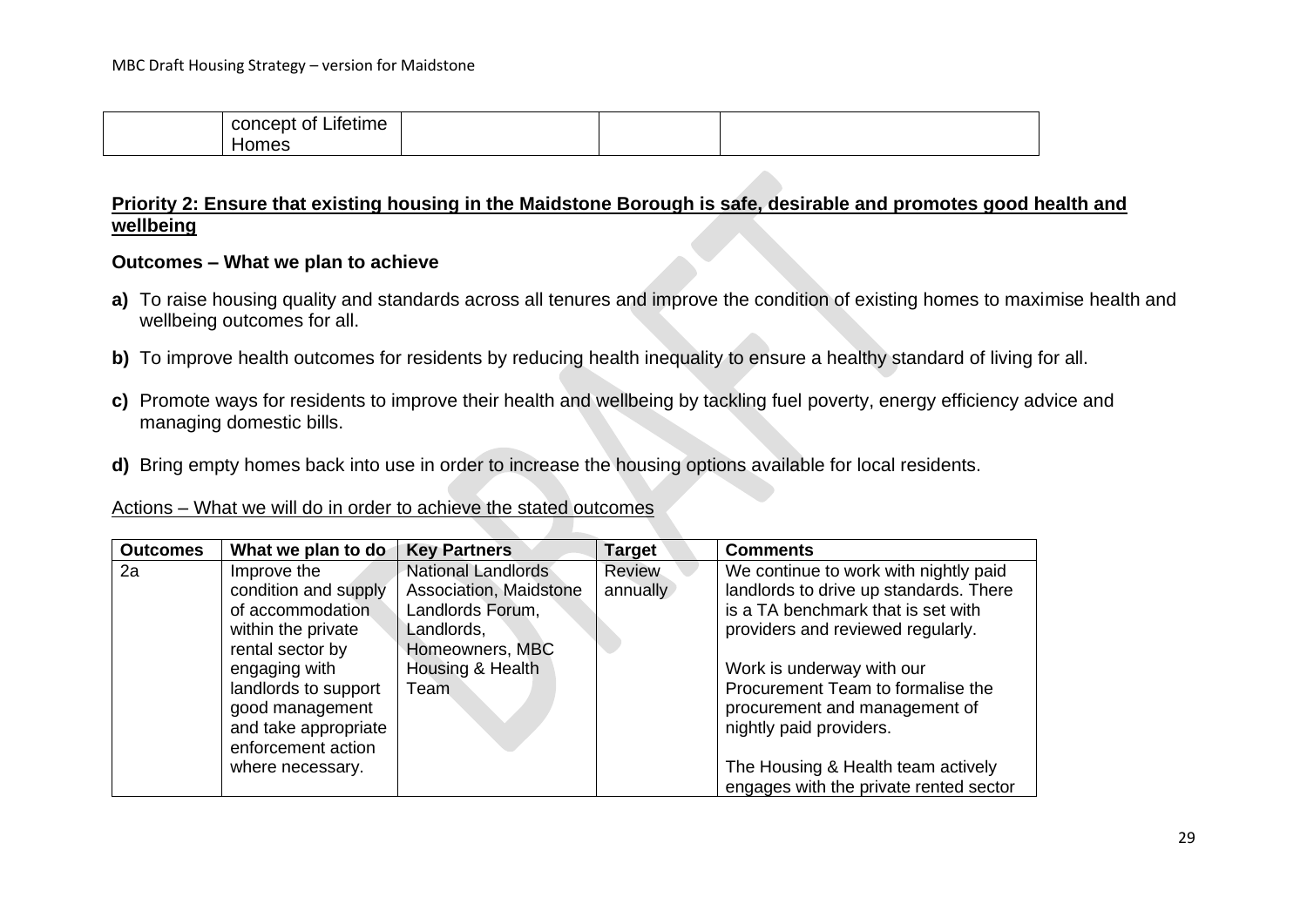|        |                                                                                                                          |                                                                                                                                                                                                                                                                                                  |                                 | using housing assistance scheme,<br>HMO licensing and where necessary<br>enforcement actions to improve the<br>condition and management of homes in<br>the private sector.<br>Advice provided to empty homeowners<br>to assist returning them back into use.<br>Housing enforcement policy updated in<br>2021 to reflect new regulations imposed<br>on private landlords. We continue to<br>support our local Landlord Forum.                                                                                                   |
|--------|--------------------------------------------------------------------------------------------------------------------------|--------------------------------------------------------------------------------------------------------------------------------------------------------------------------------------------------------------------------------------------------------------------------------------------------|---------------------------------|---------------------------------------------------------------------------------------------------------------------------------------------------------------------------------------------------------------------------------------------------------------------------------------------------------------------------------------------------------------------------------------------------------------------------------------------------------------------------------------------------------------------------------|
| 2a/b/c | Assist with delivery<br>of the Health<br><b>Inequalities Action</b><br>Plan                                              | Maidstone Health and<br>Well-Being Group,<br>MBC,<br><b>KCC Children's</b><br>Centres,<br>West Kent NHS Trust -<br><b>Midwives</b><br>and Health visitors,<br>West Kent CCG -<br>Commissioners<br>and GPs<br><b>KCHT</b><br><b>Registered Providers,</b><br>Schools, Age UK,<br>Youth Providers. | Review<br>annually              | The Health inequalities action plan no<br>longer exists as a standalone document<br>but now straddles all the priorities of the<br>strategic plan. To support this objective<br>the standard Committee report template<br>includes a mandatory field for the<br>author to consider and respond to<br>health & wellbeing matters.<br>The development of collaborative<br>working agreements have been devised<br>to support the health intervention<br>workstream within specific departments<br>including housing and planning. |
| 2a     | Review key strategic<br>documents to<br>ensure they remain<br>relevant to today's<br>market, including:<br>The Council's | <b>MBC Planning, MBC</b><br>Housing, Registered<br>Providers, Housing<br>Developers, Private<br>Landlords                                                                                                                                                                                        | September<br>2016<br>April 2016 | The Housing Standards Enforcement<br>policy was reviewed and endorsed for<br>sign off at CHE in May 2021.                                                                                                                                                                                                                                                                                                                                                                                                                       |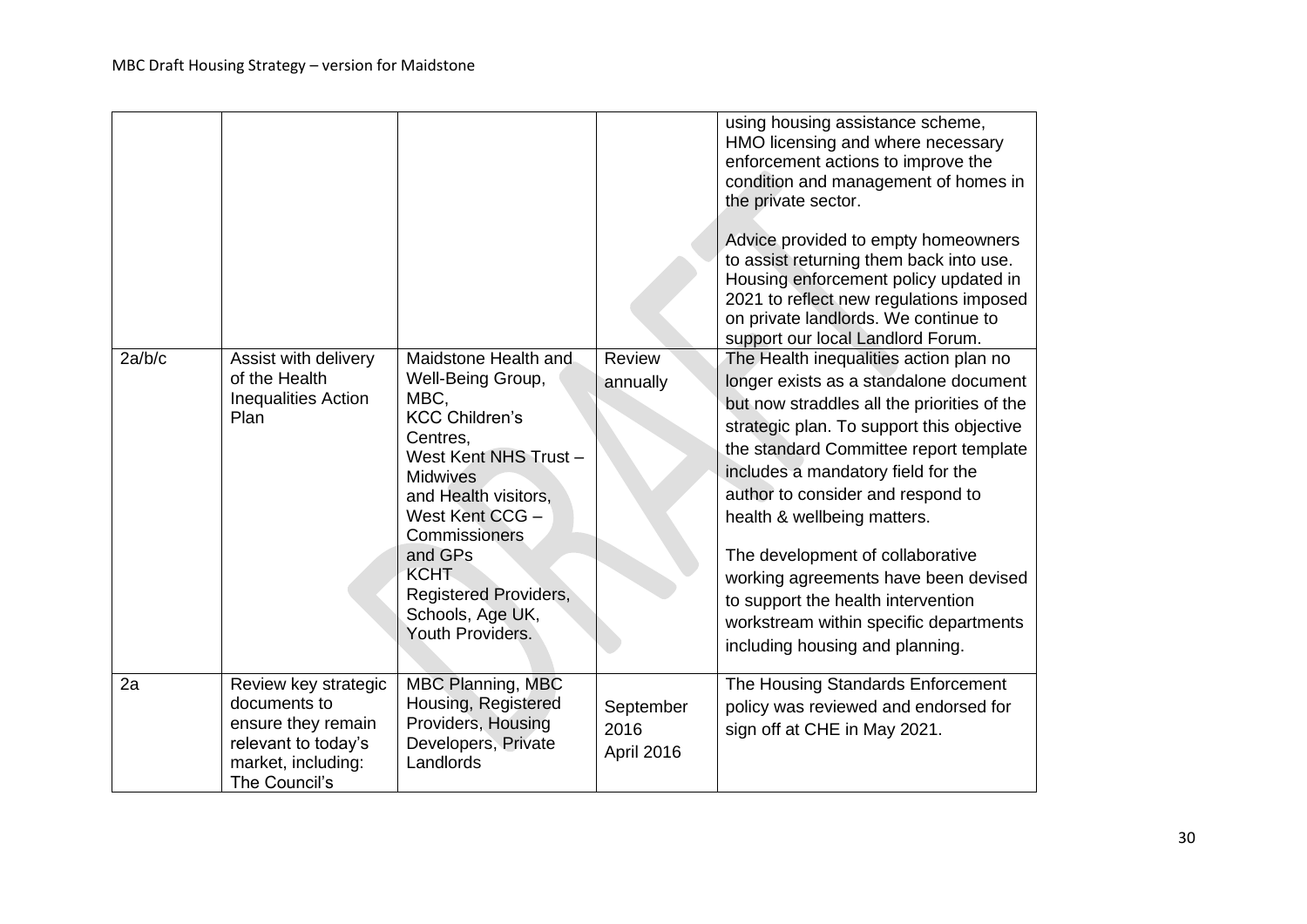|        | Tenancy Strategy;<br><b>Council's Housing</b><br><b>Assistance Policy;</b><br>The Council's<br><b>Housing Standards</b><br>Enforcement Policy.                                                                                                                           |                                                                                                                                                             | March 2017                | The Housing Assistance policy is to be<br>refreshed in the late Autumn of 2021                                                                                                                                                                                                                                                                                                                                                                                         |
|--------|--------------------------------------------------------------------------------------------------------------------------------------------------------------------------------------------------------------------------------------------------------------------------|-------------------------------------------------------------------------------------------------------------------------------------------------------------|---------------------------|------------------------------------------------------------------------------------------------------------------------------------------------------------------------------------------------------------------------------------------------------------------------------------------------------------------------------------------------------------------------------------------------------------------------------------------------------------------------|
| 2a/b/c | Address the needs<br>of the ageing<br>population, in<br>particular the 85+<br>age group, including<br>support needs such<br>as adapting<br>properties, provision<br>of care in the home,<br>providing specialist<br>accommodation and<br>care/nursing home<br>provision. | MBC Housing &<br>Inclusion team, MBC<br>Housing & Health team,<br>MBC Housing &<br><b>Enabling Team, Private</b><br>Landlords, Registered<br>Providers, KCC | <b>Review</b><br>annually | The DFG and the Helping you Home<br>scheme work to ensure those most<br>vulnerable with complex needs, can<br>remain in their homes through<br>adaptations. The Helping You Home<br>scheme supports residents being<br>discharged home from hospital and GP<br>surgeries to prevent a hospital<br>admission.<br>MBC fund an Occupational Therapist to<br>work solely on the DFG programme in<br>order to expedite the process and meet<br>the needs of the individual. |
| 2a     | Promote the review<br>of the Disabled<br><b>Facilities Grant to</b><br>provide an efficient<br>service that assists<br>disabled residents to<br>remain in their<br>home.                                                                                                 | <b>KCC, MBC Housing</b><br>and Health Team,<br><b>Registered Providers,</b><br><b>Private Sector</b><br>Landlords,<br><b>Homeowners</b>                     | <b>Review</b><br>annually | The Government commissioned an<br>independent review of the DFG in 2018<br>The review made a series of<br>recommendations and Government is<br>considering the findings.                                                                                                                                                                                                                                                                                               |
| 2b/c   | Initiate projects such<br>as the Roseholme<br><b>Healthy Homes</b>                                                                                                                                                                                                       | MBC Housing &<br>Inclusion Team, MBC<br>Housing & Health                                                                                                    | March 2017                | This project was not taken forward as a<br>standalone piece of work but has been                                                                                                                                                                                                                                                                                                                                                                                       |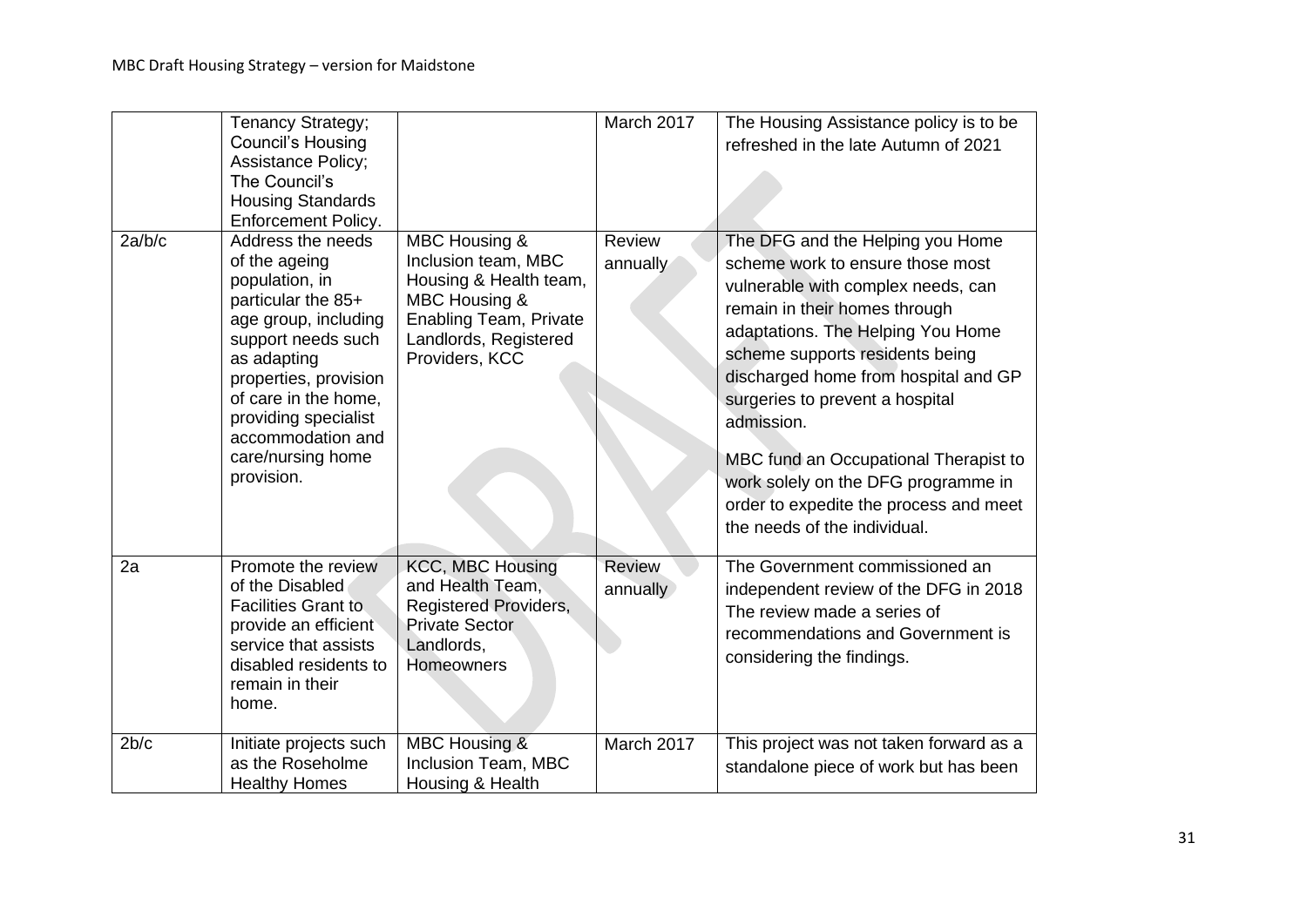|                | Pilot, which will<br>improve the health<br>and well-being of<br>residents within the<br>Borough.                                                                                                                  | Team, Maidstone<br>Health and well-being<br>group, KCC, External<br>businesses, Voluntary<br>groups                                  |                                             | incorporated into the Shepway Task<br>Force terms of reference.                                                                                                                                                                                                                                                                                                                                                   |
|----------------|-------------------------------------------------------------------------------------------------------------------------------------------------------------------------------------------------------------------|--------------------------------------------------------------------------------------------------------------------------------------|---------------------------------------------|-------------------------------------------------------------------------------------------------------------------------------------------------------------------------------------------------------------------------------------------------------------------------------------------------------------------------------------------------------------------------------------------------------------------|
| 2 <sub>b</sub> | Work with NHS<br>Health trainers to<br>support residents to<br>achieve healthier<br>lifestyle choices with<br>issues such as<br>Healthy eating,<br>quitting smoking,<br>exercise and<br>emotional well-<br>being. | Kent Community Health<br>(NHS Health Trainers),<br><b>MBC Housing &amp; Health</b><br>Team, GP's,<br>Registered Providers,<br>CAB    | Review<br>annually                          | We have an in-house One You service<br>which is funded through our Public<br>Health allocation from KCC. This<br>programme supports individuals to try<br>and adjust to a healthier lifestyle.<br>One You is a Kent wide approach to<br>healthy lifestyle and behaviour change<br>and within Maidstone we have a single<br>point of access into the service via Kent<br><b>Community Health Foundation Trust.</b> |
| 2a/d           | Work with owners of<br>long-term empty<br>properties to bring<br>them back in to use                                                                                                                              | <b>National Landlords</b><br>Association, Maidstone<br>Landlords Forum,<br>Landlords,<br>Homeowners, MBC<br>Housing & Health<br>Team | 14 every<br>quarter.<br>Review<br>annually. | We continue to work with owners of<br>long- term empty homes to return them<br>into use. The number of properties<br>brought back into use continues to be<br>recorded.                                                                                                                                                                                                                                           |
| 2c             | Promoting and<br>delivering the<br>affordable warmth<br>strategy                                                                                                                                                  | <b>MBC Housing &amp; Health</b><br>Team, Registered<br>Providers, Home<br>Owners, Landlords,<br><b>Landlords Forum</b>               | Review<br>annually                          | The Warm Homes scheme partnership<br>project between KCC and district<br>councils has been promoted through<br>our website helping residents to fund<br>insulation measures in their homes.<br>The affordable warmth strategy will<br>require revisiting in the light of new                                                                                                                                      |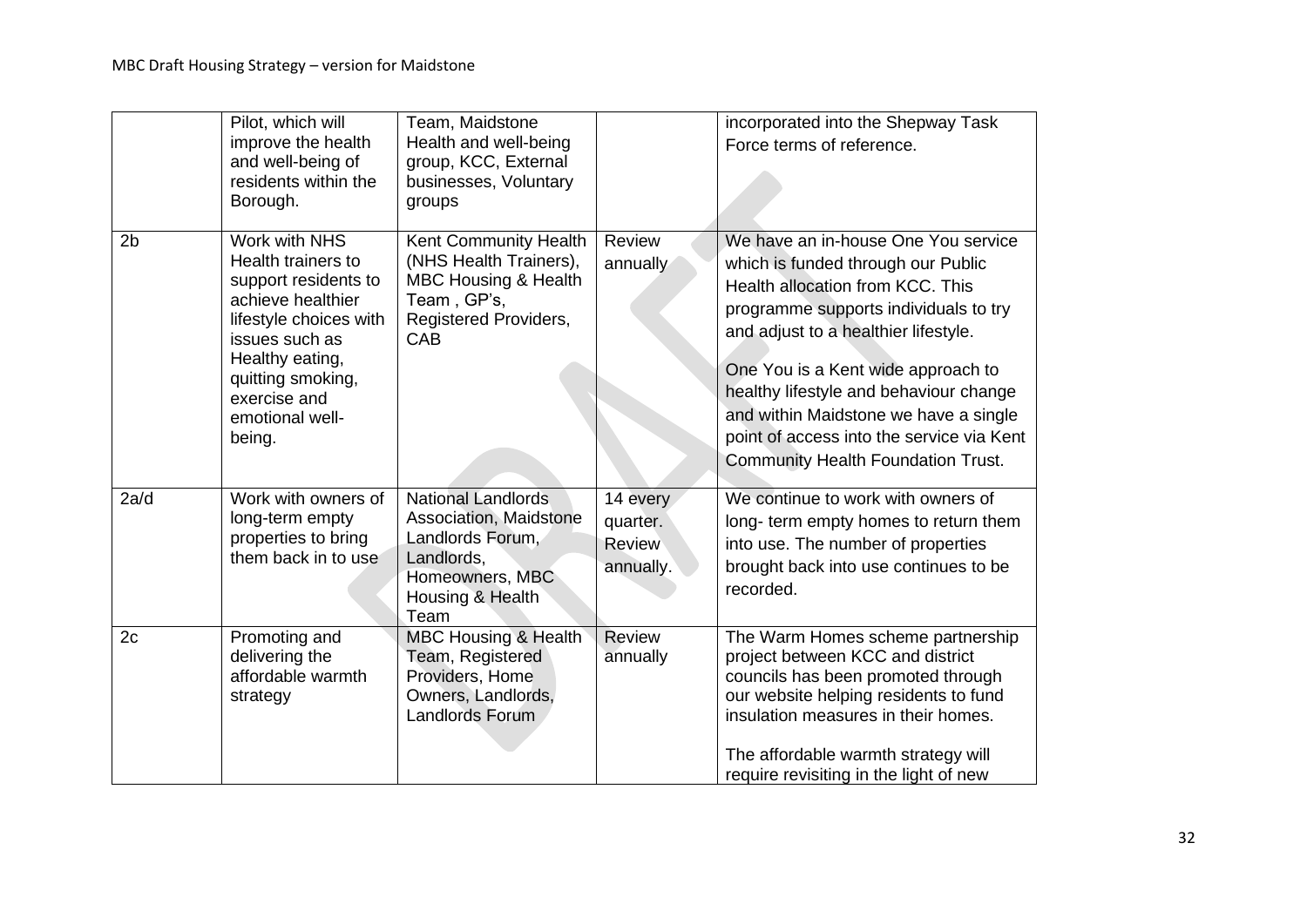|  | national financial assistance schemes<br>coming to the market.<br>Recent regulatory changes (MEES)<br>introduced in the domestic private<br>rented sector will have an impact in the<br>improvement/removal of low energy<br>performance dwellings in the domestic<br>property rental market. In 2021 the<br>Government has introduced a new<br>definition of fuel poverty which aligns<br>with the national financial assistance |
|--|-----------------------------------------------------------------------------------------------------------------------------------------------------------------------------------------------------------------------------------------------------------------------------------------------------------------------------------------------------------------------------------------------------------------------------------|
|  | schemes targeting houses that have<br>the worst energy efficiency ratings<br>occupied by residents on lower<br>incomes.                                                                                                                                                                                                                                                                                                           |

#### **Priority 3: Prevent Homelessness, Secure Provision of Appropriate Accommodation for Homeless Households and Supporting Vulnerable People**

#### **Outcomes – What we plan to achieve**

- **a)** Prevent and relieve homelessness amongst local residents who are at risk of homelessness by offering timely, expert advice that helps to prevent their homelessness.
- **b)** Increase the availability of suitable accommodation for homeless households via direct provision and the use of the private rented sector, to reduce temporary accommodation costs, length of stay and reliance on bed and breakfast accommodation.
- **c)** Support independent living and reduce risk of repeat homelessness for vulnerable residents by offering a range of housing options, advice and support to maintain or improve their health and well-being.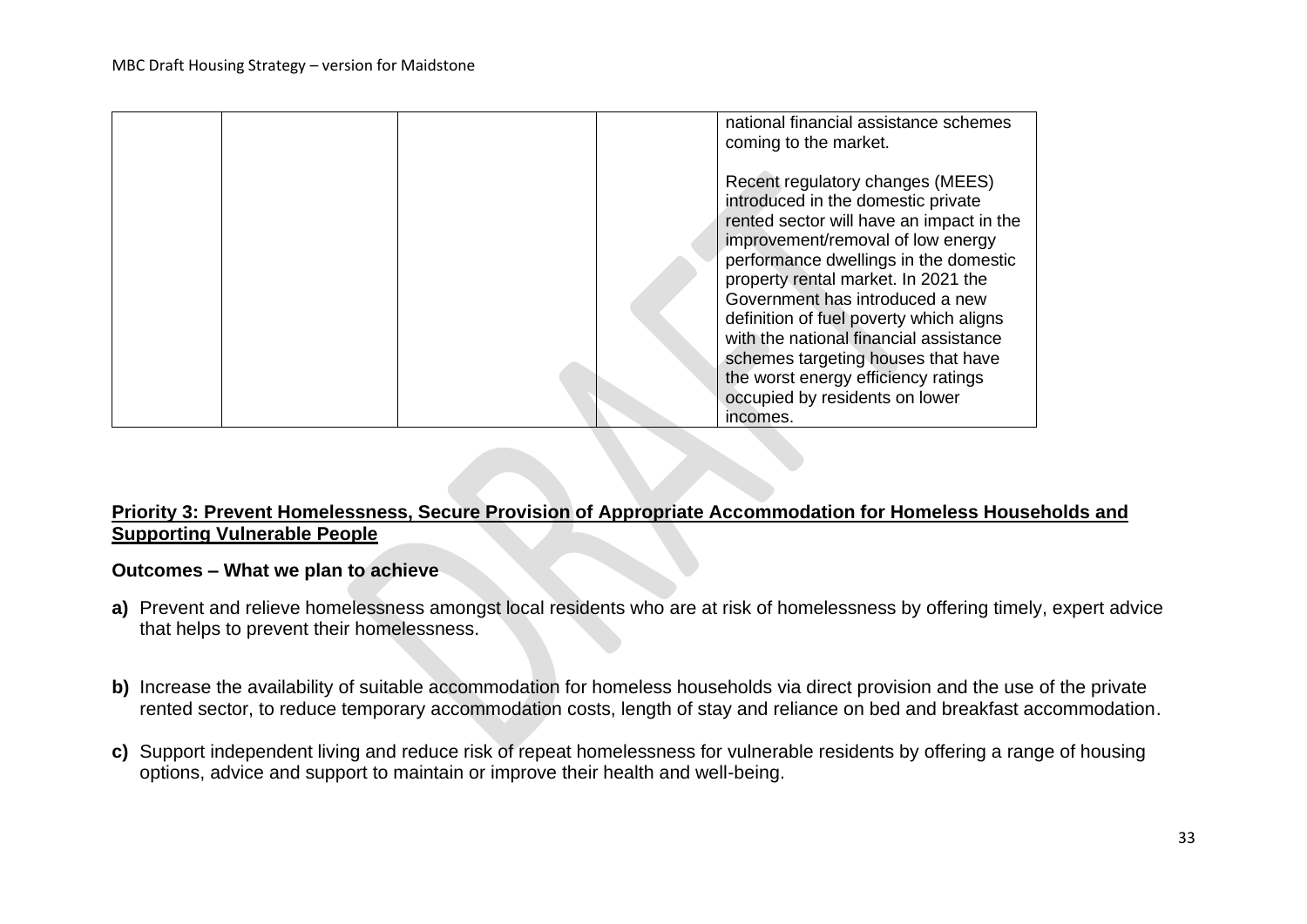| <b>Outcomes</b> | What we plan to do                                                                                                                                                                                                        | <b>Key Partners</b>                                                                                                                                                                                                    | <b>Target</b>    | <b>Comments</b>                                                                                                                                                                                                                                                                                                                                                                                                                                                                                                            |
|-----------------|---------------------------------------------------------------------------------------------------------------------------------------------------------------------------------------------------------------------------|------------------------------------------------------------------------------------------------------------------------------------------------------------------------------------------------------------------------|------------------|----------------------------------------------------------------------------------------------------------------------------------------------------------------------------------------------------------------------------------------------------------------------------------------------------------------------------------------------------------------------------------------------------------------------------------------------------------------------------------------------------------------------------|
| 3a/b/c          | Deliver our existing<br><b>Homelessness</b><br><b>Strategy Action Plan</b>                                                                                                                                                | MBC Housing &<br>Inclusion team, MBC<br>Housing & Enabling<br>Team, Private<br>Landlords, Registered<br>Providers, Voluntary<br>Groups, CAB, KCC<br>Social Services,<br>Schools, Supported<br><b>Housing Providers</b> | By March<br>2020 | The Homelessness and Rough<br>Sleeping Strategy was updated in 2019<br>and is a live document until 2024. This<br>document as four key priorities<br>Prevention, Accommodation,<br>Supporting Vulnerable People and<br>Rough Sleepers. The strategy was<br>signed off by CHE in 2020.<br>The updated action plan attached is<br>kept under review.                                                                                                                                                                         |
| 3 <sub>b</sub>  | To expand on the<br>success of<br>Aylesbury House by<br>investing in the<br>acquisition/purchase<br>of additional<br>temporary<br>accommodation<br>within Maidstone to<br>house homeless and<br>vulnerable<br>households. | MBC Housing &<br>Inclusion team, MBC<br>Housing & Enabling<br>Team, Homes &<br>Communities Agency,<br>DCLG, Land owners,<br>Property owners,<br>Private institutional<br>investors, Agents                             | December<br>2016 | This has been a significant success.<br>We now have 85 units of TA. A mixture<br>of houses, flats and shared sites<br>(HMOs). This has enabled a better<br>standard of accommodation and<br>support to residents, with all units<br>located within the Maidstone district<br>boundary.<br>Through our rough sleeper specific<br>workstream we developed 35 units of<br>supported accommodation for rough<br>sleepers and those at risk of rough<br>sleeping. This resource provides<br>support that operates alongside the |

# Actions – What we will do in order to achieve the stated outcomes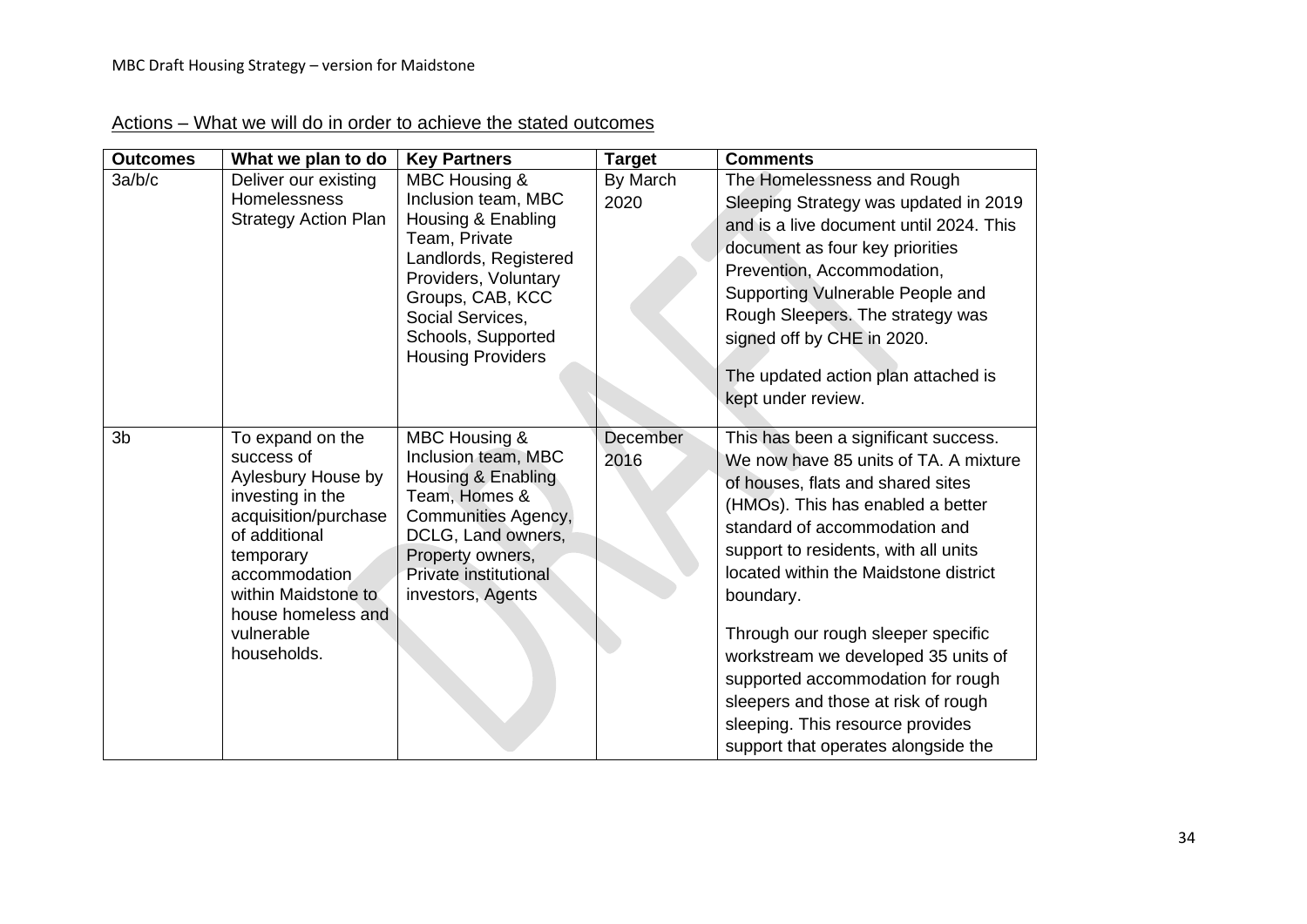|    |                                                                                                                                                                                            |                                                                                                                          |                    | 'accommodation to support<br>resettlement'.<br>More recently MBC has purchased<br>Trinity Place, which will be used as<br>accommodation for rough sleepers,<br>temporary accommodation and<br>eventually provide secure tenancies<br>through the Housing Register. This<br>project will also offer education, training<br>and employment opportunities and our<br>aspiration is to become a community-<br>based asset for the whole of the district,<br>as well as those resident in Trinity<br>Place.                           |
|----|--------------------------------------------------------------------------------------------------------------------------------------------------------------------------------------------|--------------------------------------------------------------------------------------------------------------------------|--------------------|----------------------------------------------------------------------------------------------------------------------------------------------------------------------------------------------------------------------------------------------------------------------------------------------------------------------------------------------------------------------------------------------------------------------------------------------------------------------------------------------------------------------------------|
| 3c | Strengthen<br>partnership working<br>at local, county and<br>national level and<br>understanding of<br>assistance and<br>options available to<br>homeless and<br>vulnerable<br>households. | <b>MBC Housing &amp;</b><br>Inclusion team, KCC,<br>DCLG, KHOG, CAB,<br>Voluntary groups,<br><b>Registered Providers</b> | Review<br>annually | Whilst the MBC RSI services predates<br>the KCC commissioned Homelessness<br>Connect service, our officers work with<br>colleagues from partner agencies to<br>support homeless individuals.<br>Through the RSI funding we have<br>managed, with great success, to<br>develop our own supported<br>accommodation and support service for<br>vulnerable homeless people, who<br>would not normally be accommodated<br>through Part 7 of the Housing Act.<br>Our Housing Advice Manager is<br>currently the Chair of KHOG and this |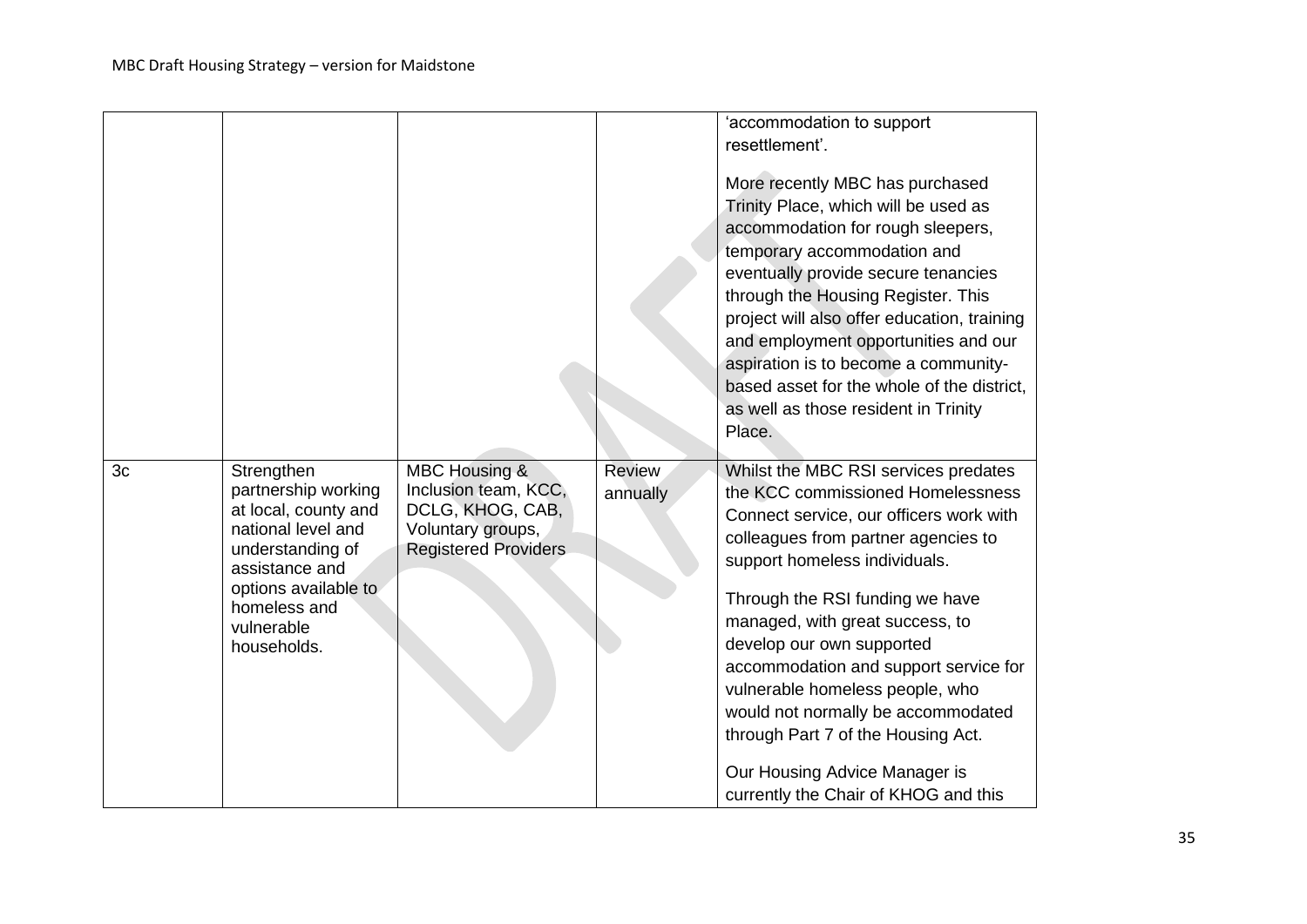|    |                                                                                                                                          |                                                                                                                     |                    | affords us the ability to have close<br>working relationships with both district<br>and county colleagues to mobilise<br>protocols and working agreements.<br>This also enables us to have a<br>thorough understanding of new<br>services being developed etc.<br>KCC commissioners regularly attend<br>KHOG and work collaboratively with the<br>group with reviewing commissioning<br>decisions. |
|----|------------------------------------------------------------------------------------------------------------------------------------------|---------------------------------------------------------------------------------------------------------------------|--------------------|----------------------------------------------------------------------------------------------------------------------------------------------------------------------------------------------------------------------------------------------------------------------------------------------------------------------------------------------------------------------------------------------------|
|    |                                                                                                                                          |                                                                                                                     |                    | <b>MBC</b> launched the Maidstone<br>Homelessness Prevention Forum in<br>October 2019 as a multi-agency forum,<br>bringing together partners to shared<br>information and strengthen partnership<br>working to prevent and relieve<br>homelessness.                                                                                                                                                |
| 3a | Continue to support<br>private sector<br>landlords and<br>tenants to maintain<br>their tenancies by<br>offering pre-tenancy<br>training. | <b>Private Sector</b><br>Landlords, Registered<br>Providers, Tenants,<br><b>MBC Housing &amp;</b><br>Inclusion team | Ongoing<br>monthly | Pre-Tenancy training has been<br>provided in partnership with Golding<br>Homes. The pre-tenancy training was<br>being delivered monthly at Maidstone<br>House, with invites being sent by<br>Golding Homes to households placed<br>into temporary accommodation by<br>MBC, before being moved in 2019 to<br>Golding Homes' new offices                                                             |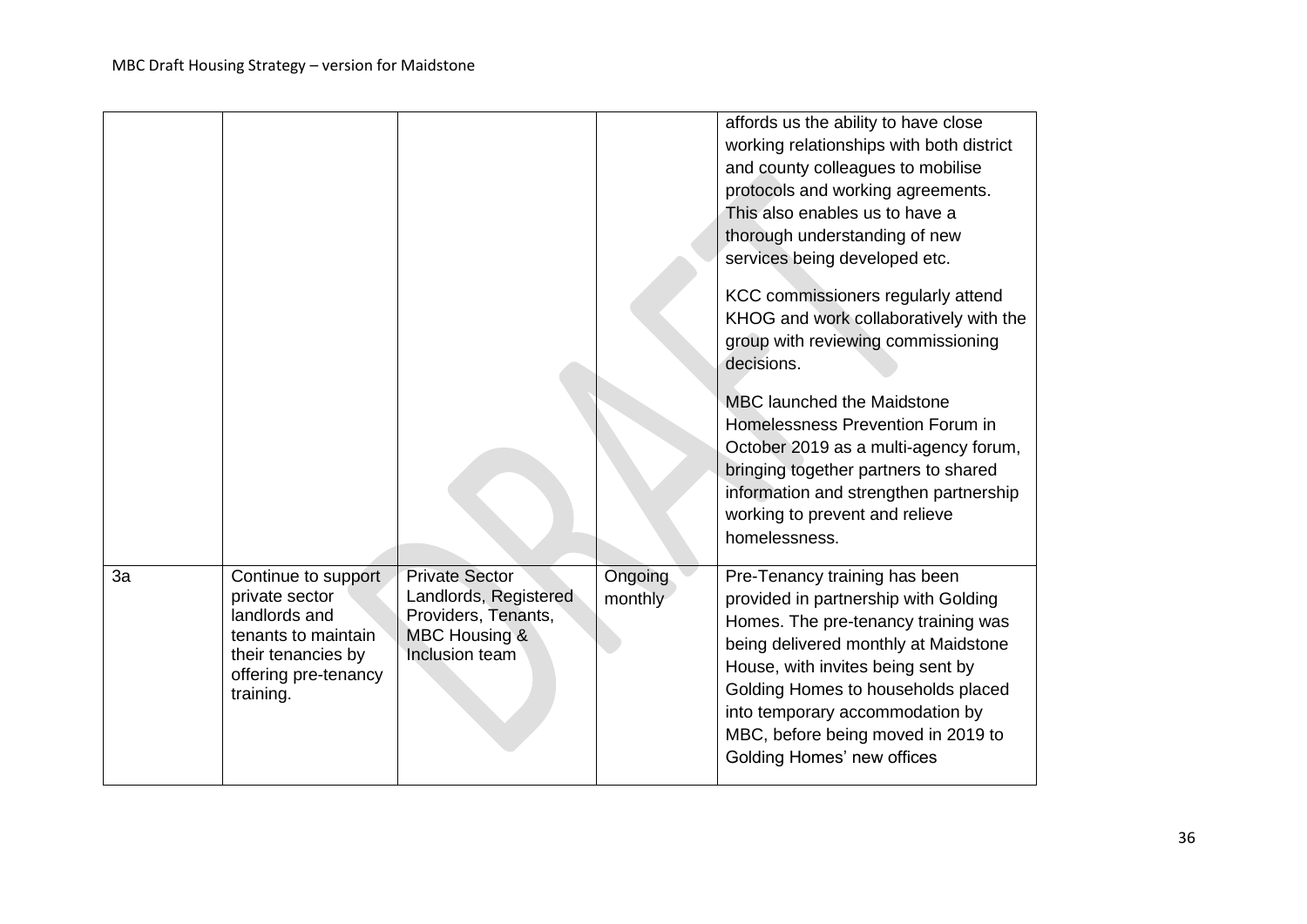|      |                                                                                                                                                                                                                      |                                                                                                                                                  |                                        | In 2018 the Golding Homes also<br>launched online E-learning pre-tenancy<br>training with applicants to complete as<br>part of the offer process for housing<br>allocations.<br>The online E-learning pre-tenancy<br>training is also offered out to applicants<br>seeking housing assistance within their<br>Personalised Housing Plans.<br>Face-to-face pre-tenancy training was<br>suspended due to the Covid-19<br>pandemic.                                                                                                  |
|------|----------------------------------------------------------------------------------------------------------------------------------------------------------------------------------------------------------------------|--------------------------------------------------------------------------------------------------------------------------------------------------|----------------------------------------|-----------------------------------------------------------------------------------------------------------------------------------------------------------------------------------------------------------------------------------------------------------------------------------------------------------------------------------------------------------------------------------------------------------------------------------------------------------------------------------------------------------------------------------|
| 3a/c | Provide specialist<br>targeted information<br>and advice that will<br>enable people to<br>improve their own<br>housing and health<br>circumstances,<br>prevent<br>homelessness and<br>make best use of<br>resources. | MBC Housing &<br>Inclusion team, MBC<br>Housing & Health team,<br><b>MBC Housing &amp;</b><br>Enabling Team, CAB,<br>KCC, NHS Health<br>trainers | Ongoing.<br><b>Review</b><br>annually. | Information is regularly updated on our<br>website and since the introduction of<br>the Homelessness Reduction Act we<br>have switched our emphasis to<br>preventing homelessness. This is<br>reflected through the PHP<br>documentation and monitored through<br>various key performance indicators.<br>Tailored advice is provided on the MBC<br>website, under the housing pages, to<br>specific client groups, in compliance<br>with the HRA.<br>Clients are signposted to the One You<br>Service via Housing Advice Letters. |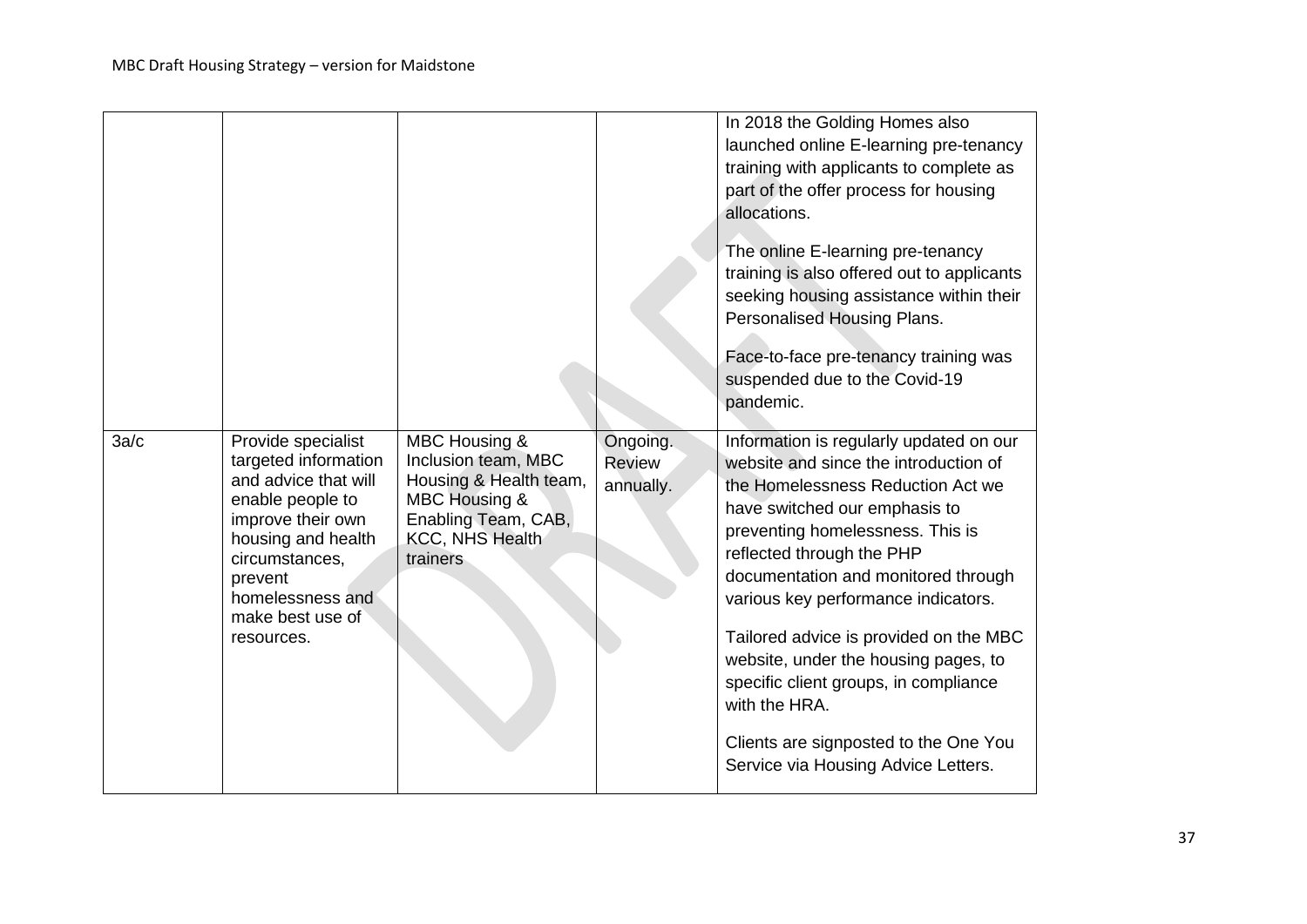|      |                                                                                                                                                                        |                                                                                               |                  | MBC is working alongside the<br>Integrated Care Partnership (ICP) to<br>look at health inequalities in Shepway<br>and Park Wood to understand the<br>inequalities that exist and how partners<br>can work together to improve health<br>and wellbeing outcomes for our<br>residents.<br>Wider signposting advice given by<br>Housing & Health Officers to customers<br>requiring assistance. |
|------|------------------------------------------------------------------------------------------------------------------------------------------------------------------------|-----------------------------------------------------------------------------------------------|------------------|----------------------------------------------------------------------------------------------------------------------------------------------------------------------------------------------------------------------------------------------------------------------------------------------------------------------------------------------------------------------------------------------|
| 3a/c | Promote closer co-<br>operation with the<br>Revenues and<br><b>Benefits and DHP</b><br>Team to assist<br>customers in<br>difficulty that require<br>further support to | MBC Housing and<br>Inclusion Team,<br><b>Registered Providers</b><br><b>MBC Benefits, CAB</b> | December<br>2016 | Regular meeting between Housing and<br>Revenues & Benefits teams were<br>occurring until approximately 2017<br>when these ceased, as cooperation had<br>improved. Discussions are taking place<br>to consider the need for recommencing<br>these.                                                                                                                                            |
|      | help solve their<br>financial issues.                                                                                                                                  |                                                                                               |                  | The Housing service works closely with<br>the DHP team discussing and<br>supporting requests; and a referral<br>mechanism is in place to enable the<br>Revs & Bens Team to notify the<br>Housing Service of potentially<br>homeless households.                                                                                                                                              |
|      |                                                                                                                                                                        |                                                                                               |                  | The DHP team remains within the R&B<br>Team. A feasibility study is proposed to                                                                                                                                                                                                                                                                                                              |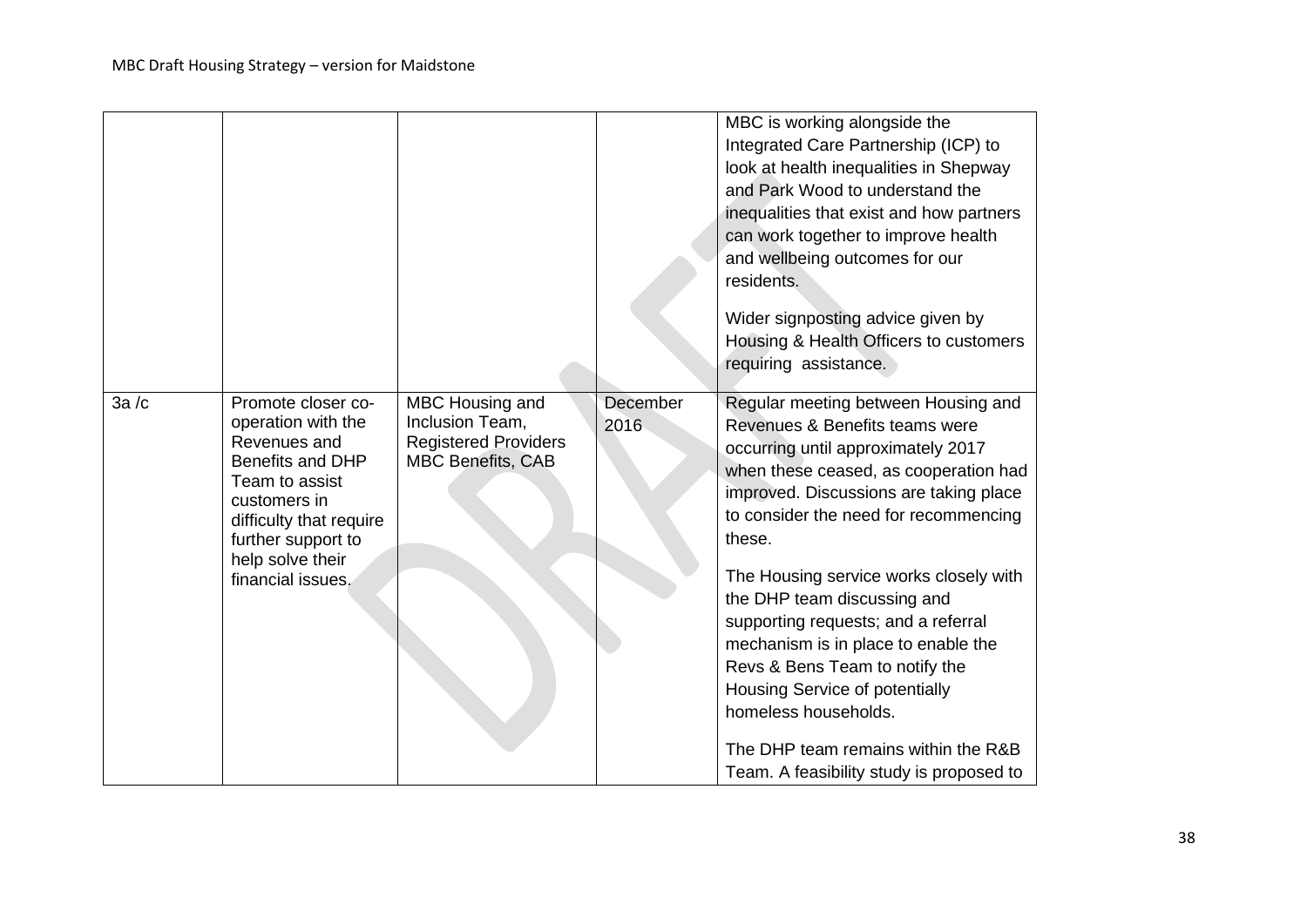|      |                                                                                                 |                                                                                                      |                                | consider where the allocation and<br>decision making of DHP's best resides.                                                                                                                                                                                                                                                                                                                     |
|------|-------------------------------------------------------------------------------------------------|------------------------------------------------------------------------------------------------------|--------------------------------|-------------------------------------------------------------------------------------------------------------------------------------------------------------------------------------------------------------------------------------------------------------------------------------------------------------------------------------------------------------------------------------------------|
| 3a/c | Support affected<br>households to<br>manage welfare<br>reform changes to<br>the benefit system. | MBC Housing &<br>Inclusion team, MBC<br>Benefits, Registered<br>Providers, CAB, Private<br>Landlords | Ongoing.<br>Review<br>annually | Following the extension of the Benefit<br>Cap in November 2016, a project was<br>undertaken to write to those<br>households and individuals who were<br>subject to the new cap offering advice<br>and assistance.<br>It is proposed to build on the learning<br>from this initiative on a quarterly basis,<br>with discussion already undertaken with<br>Revs and Bens Team Manager and<br>DWP. |
|      |                                                                                                 |                                                                                                      |                                | We have a financial inclusion and rent<br>officer, who offers in-depth financial<br>support to all our TA customers and<br>those RS clients in supported housing.<br>The Officer also leads on work of<br>maximising income and support<br>households to make sustainable<br>changes to their budgets to ensure their<br>accommodation is protected.                                            |
|      |                                                                                                 |                                                                                                      |                                | Our predictive analytics programme (in<br>partnership with EY Xantura) is funded<br>from the Homeless Prevention Grant -<br>tracks households from across the<br>district who may be at risk of<br>homelessness. This enables targeted                                                                                                                                                          |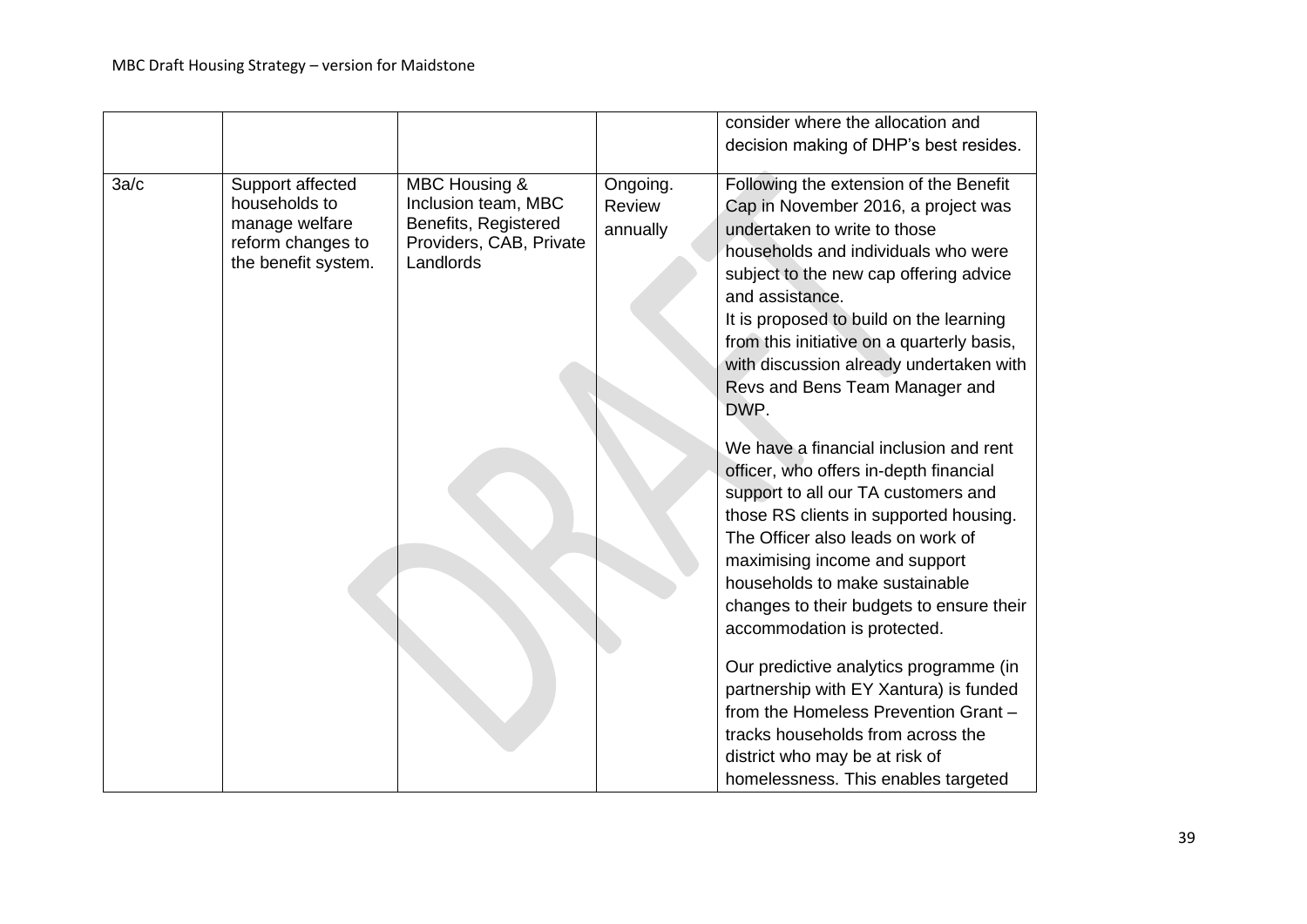|                |                                                                                                                        |                                                                                                                    |                                       | intervention at a very early stage to<br>offer support and resources that can<br>assist the household with financial and<br>other difficulties that they may be<br>experiencing.                                                                                                                                                                                                                                                                                                                                                                                                                                                                                          |
|----------------|------------------------------------------------------------------------------------------------------------------------|--------------------------------------------------------------------------------------------------------------------|---------------------------------------|---------------------------------------------------------------------------------------------------------------------------------------------------------------------------------------------------------------------------------------------------------------------------------------------------------------------------------------------------------------------------------------------------------------------------------------------------------------------------------------------------------------------------------------------------------------------------------------------------------------------------------------------------------------------------|
| 3 <sub>c</sub> | <b>Ensure homeless</b><br>households have<br>access to<br>volunteering,<br>training and<br>employment<br>opportunities | Job Centre Plus,<br>Voluntary groups, MBC<br>Housing & Inclusion<br>team, CAB                                      | Ongoing.<br><b>Review</b><br>annually | The accommodation team continues to<br>work with residents to help with<br>improving their quality of life via<br>employment and training. This work is<br>not without its challenges and has been<br>particularly impacted by the Covid19<br>pandemic.<br>A pilot project was trialled with the DWP<br>in 2019 for job seeking clients, who<br>were ready for work and with a housing<br>issue, to be booked in for enhanced<br>appointments with Work Coaches,<br>however, this was discontinued due to<br>a low take up.<br>With Trinity Place becoming ready in<br>late 2021, we expect to broaden our<br>reach in terms of employment and<br>training opportunities. |
| 3 <sub>b</sub> | Secure shared<br>housing for under-<br>35s single homeless<br>people.                                                  | <b>MBC Housing &amp;</b><br>Inclusion team, MBC<br>Housing & Enabling<br>team, Private Sector<br>Landlords, Agents | December<br>2016                      | This has been completed and many of<br>those who were accommodated via our<br>RSI team are placed into our own<br>shared supported accommodation. We<br>also work closely with other providers                                                                                                                                                                                                                                                                                                                                                                                                                                                                            |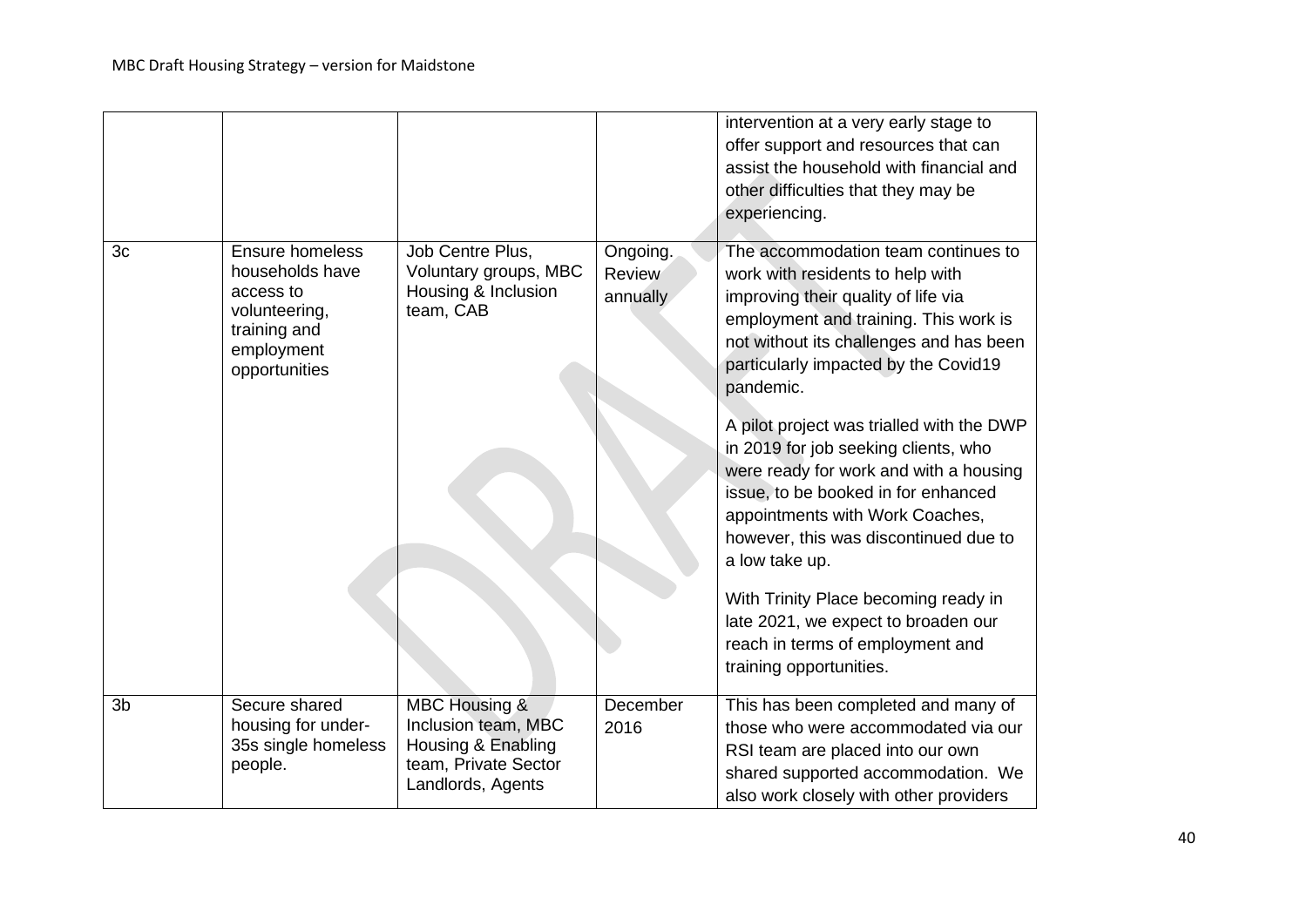|                |                                                                                                                              |                                                                                                                                          |                         | such as Riverside and Pathways to<br>Independence to help young people<br>access supported accommodation.<br>During the Covid19 "Everyone In"<br>directive, we experienced a significant<br>increase in the number of younger,<br>single (mainly) men who were<br>precariously accommodated and whose<br>housing arrangements broke down.<br>This demonstrates there is still a<br>challenge to finding e accommodation<br>that is affordable for those aged under<br>35.                                                                                                        |
|----------------|------------------------------------------------------------------------------------------------------------------------------|------------------------------------------------------------------------------------------------------------------------------------------|-------------------------|----------------------------------------------------------------------------------------------------------------------------------------------------------------------------------------------------------------------------------------------------------------------------------------------------------------------------------------------------------------------------------------------------------------------------------------------------------------------------------------------------------------------------------------------------------------------------------|
| 3 <sub>b</sub> | <b>Expand the</b><br>Homefinder<br>incentive scheme to<br>more landlords<br>within Maidstone<br>and neighbouring<br>boroughs | MBC Housing &<br>Inclusion team, Private<br>Landlords, National<br>Landlords Association,<br><b>Maidstone Landlords</b><br>Forum, Agents | <b>December</b><br>2016 | The Homefinder Scheme was<br>developed following the introduction of<br>the Homelessness Reduction Act. The<br>Scheme was amended to introduce a<br>new flexible cash incentive to landlords<br>for Prevention and Relief cases. A<br>Guaranteed Rent element of the<br>scheme was developed, but not trialled<br>as this was superseded by the newer<br>iteration of the Scheme.<br>The Homefinder Scheme was further<br>developed in 2020 following MBC being<br>awarded funding from the MHCLG PRS<br>Access Scheme Fund, to launch a<br><b>Landlord and Tenant Insurance</b> |